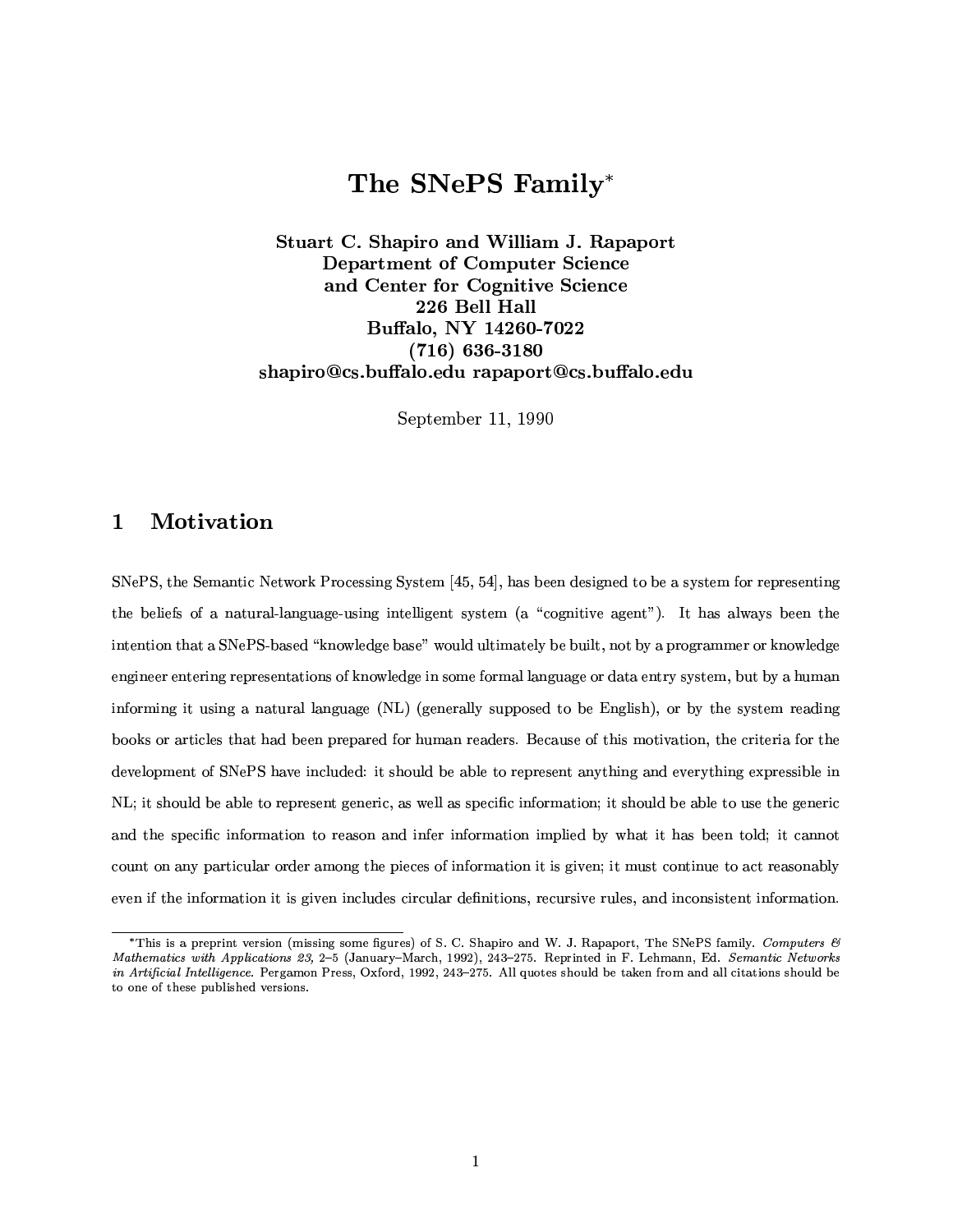### **Main Concepts**  $\bf{2}$

The entities to be represented in SNePS include all entities a cognitive agent can think about or have beliefs about. This includes individual objects, classes of objects, people, properties, abstractions, actions, times, and propositions, both specific and generic (generic propositions being rules). This set of entities is not the same as the set of objects in the world, nor can the entities be mapped one-to-one onto the set of objects in the world. An agent may believe in the existence of two entities that, in fact, are the same object in the world; an agent may believe that what are, in fact, two objects in the world are one entity; an agent may have beliefs about non-existent, fictional, and even impossible entities. In the past, we have called such entities "intensions," "intensional entities," "intensional objects," and even "concepts" and "intensional concepts." Henceforth, we will call them "entities," or, for emphasis, "mental entities" (Cf. [54, 55]).

The SNePS representation formalism consists of nodes and labeled, directed arcs. Nodes comprise the terms of the formalism; arcs are grammatical punctuation like the parentheses and commas in the standard syntax of predicate calculus. Every entity represented in SNePS is represented by a node. Even nodes that represent propositions and nodes that represent rules are terms, so that SNePS can represent beliefs about beliefs and rules about rules without limit.

There are four types of nodes in SNePS: base nodes, variable nodes, molecular nodes, and pattern nodes. Base nodes and variable nodes have no arcs emanating from them. A base node represents some particular entity that is conceptually different from the entity represented by any other node. Additional properties of the entity are assertionally determined (see [66]) by the rest of the network connected to its node. (Isolated nodes cannot be created.) Variable nodes also have no arcs emanating from them, and represent arbitrary individuals, propositions, etc., again as determined by the rest of the network. Molecular and pattern nodes have arcs emanating from them and are structurally determined (see  $[66]$ ) by those arcs, the nodes they go to, the arcs emanating from them, etc. Molecular nodes represent propositions, including rules, or "structured individuals." Pattern nodes are similar to open sentences or functional terms with free variables in standard predicate logic. Every node has an *identifier*, which uniquely identifies it. Base nodes may have identifiers determined by the user. All other nodes have identifiers created by the system.

The current version of SNePS, SNePS 2.1, contains SNeBR, the SNePS Belief Revision system [19] as a standard feature. Therefore, there is always a "current context" specified, which consists of a set of hypotheses asserted to the system by the user, and a "current belief space," consisting of the current context and all propositions so far derived from them. Nodes representing propositions currently asserted in the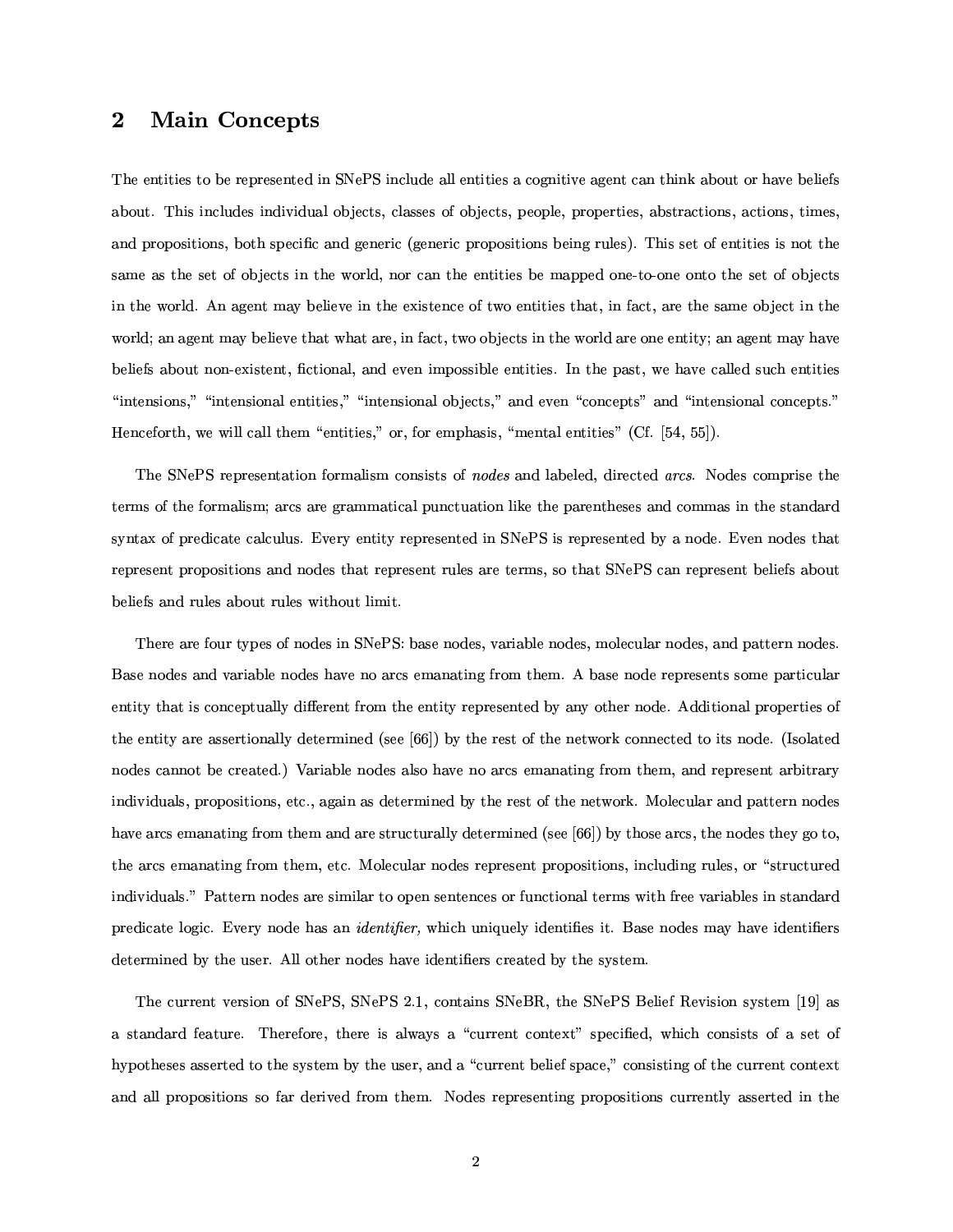current belief space (either hypotheses or derived propositions), are indicated by the system's printing an exclamation mark at the end of their identifiers. These represent the current beliefs of the cognitive agent.

The set of arc labels used to structure the network is determined by the user, so that SNePS can be used to experiment with different conceptual structures. However, since SNIP, the SNePS Inference Package, is a standard part of SNePS, and SNIP must be able to interpret rules properly, the arc labels used to represent rules, and the specific representation of rules have been determined by the designers.

Examples of the 2D notation of SNePS are postponed until additional concepts are introduced in the next section.

## $\bf{3}$ **History and Variants**

#### **SAMENLAQ**  $3.1$

The earliest antecedent of SNePS was SAMENLAQ [59, 58]. The key ideas are listed in the abstract of [59]:

The system is capable of three types of learning: by being explicitly told facts; by deducing facts implied by a number of previously stored facts; by induction from a given set of examples. The memory structure is a net built up of binary relations, a relation being a label on the edge joining two nodes. The relations, however, are also nodes and so can be related to other nodes which may also be used as relations. Most significantly, a relation can be related to one or more alternate definitions in terms of compositions of other relations and restrictions on intermediate nodes.

As indicated by this quote, both entities and relations were represented in SAMENLAQ by nodes. The information stored about relations was mostly information putting them in relational classes, and a connection to rules by which instances of the relationship could be deduced. The rules were not as general as allowed by predicate calculus, rather being from the relational calculus and forming a subset of the "path-based" inference rules later allowed in SNePS [50].

SAMENLAQ II [58] differed from the earlier version mainly in allowing the rules to be recursive, and allowing all instances of a relationship to be found even when some of them were explicitly stored in the net while others had to be deduced.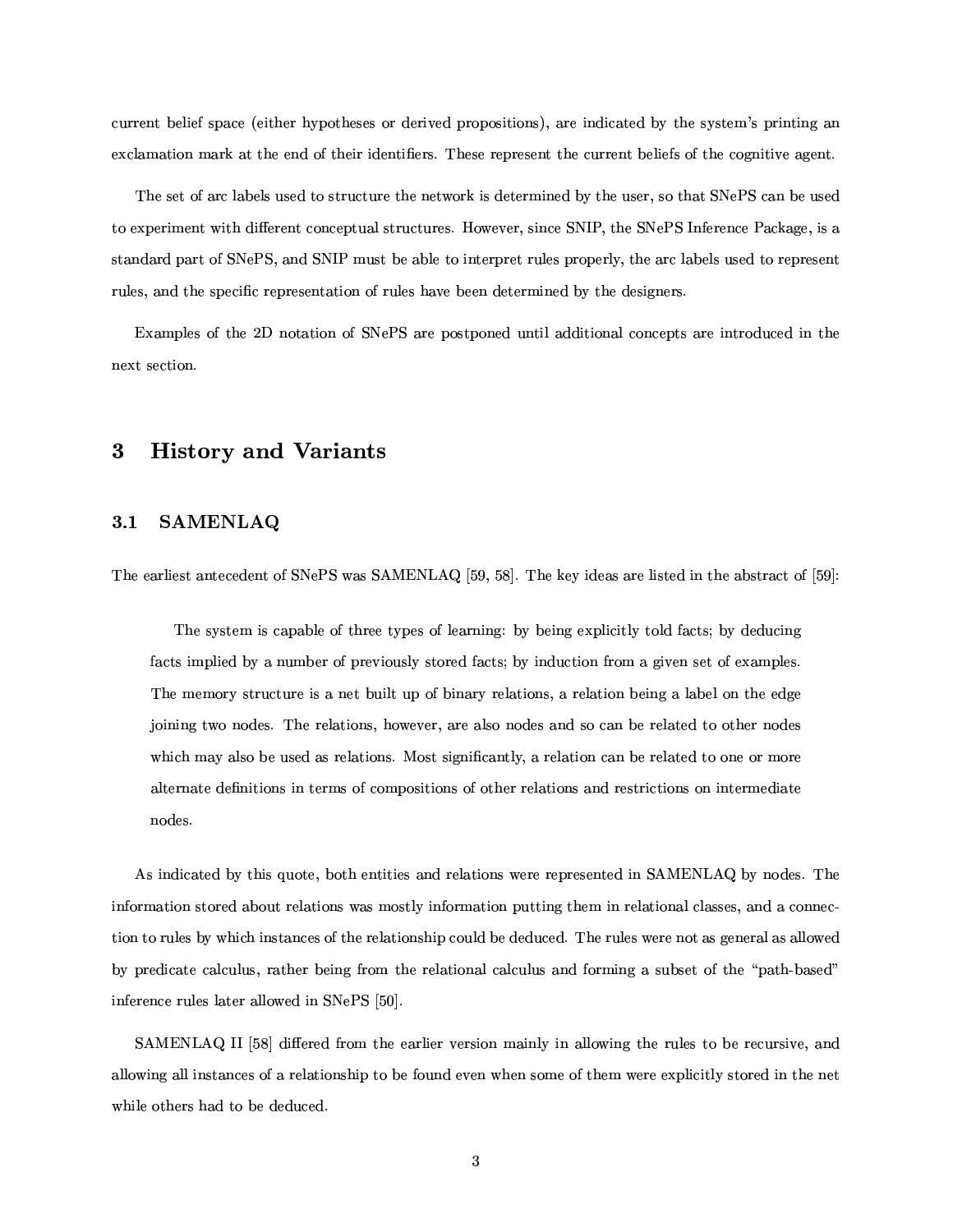

Figure 1: A 2D picture of a SAMENLAQ network showing the information that Max, John, and David are male, that Max is the parent of John and David, and that the parent-of relation is the converse of the child-of relation. Based on [59, p. 49].

The 2D notation for SAMENLAQ is shown in Figure 1. The nodes are MAX, JOHN, DAVID, MALE, EQUIV, HAS. GENDER, IS. PARENT. OF, and IS. CHILD. OF (INV), the first three representing individuals, MALE representing a property, and the last four representing relations. The ovals labeled /1, /2, /3, /4, and /5 are just collectors of sets of nodes, so that, for example, the arc going from MAX through IS. PARENT. OF to /2, together with the arcs from /2 to JOHN and DAVID represent the two relationships, Max is the parent of John and Max is the parent of David. The arc from IS. PARENT. OF through EQUIV to /5 together with the arc from /5 to IS.CHILD.OF(INV) represents the fact that the parent-of relation is the converse of the child-of relation. Actually, this piece of information was only used in the direction x IS.CHILD.OF  $y \Rightarrow$ y IS.PARENT.OF x. Therefore, in SAMENLAQ II, EQUIV was changed to IMPLBY. There was no 2D notation for the relationship between IS. CHILD. OF (INV) and IS. CHILD. OF. Neither was there a 2D notation for the rest of the rule syntax.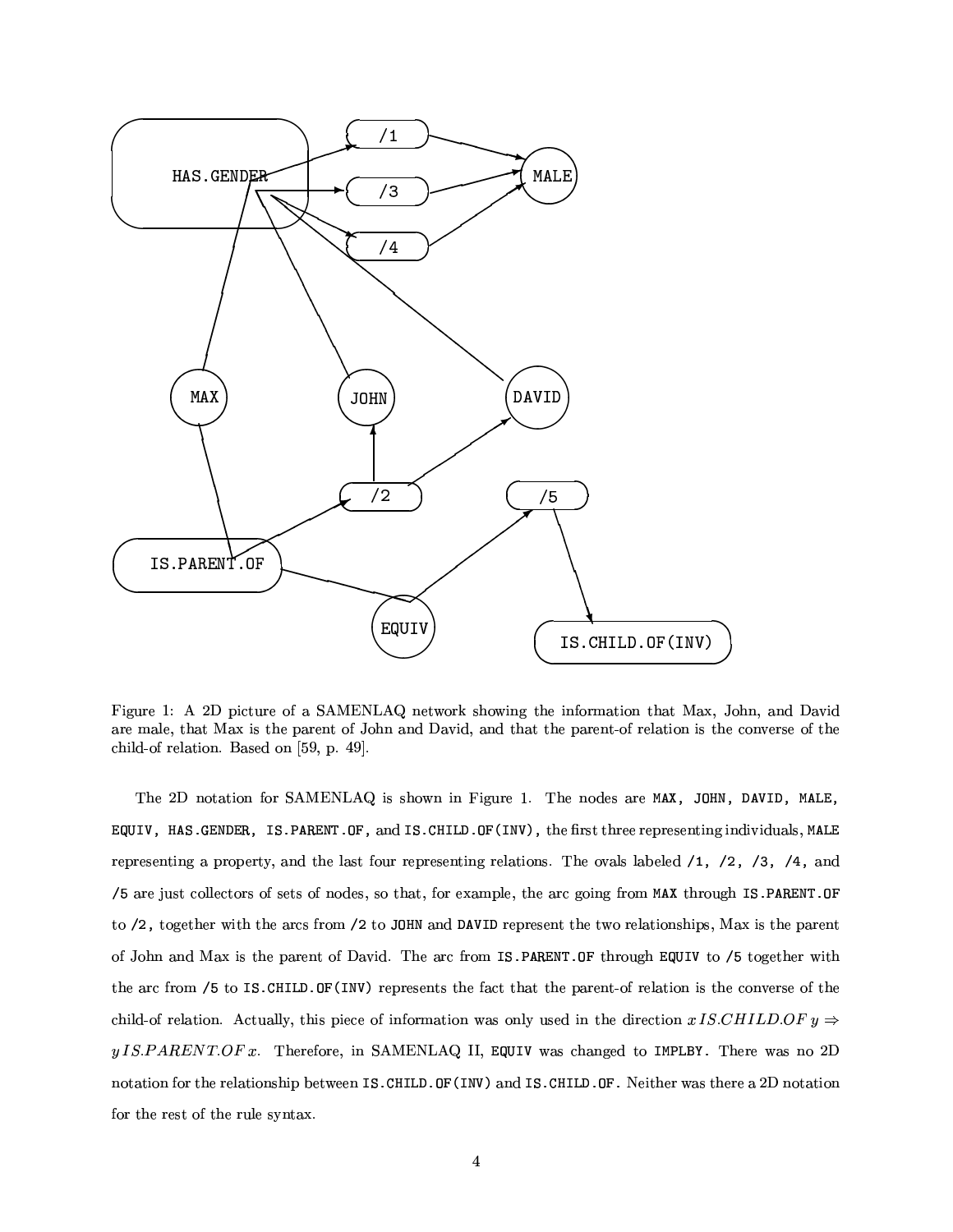SAMENLAQ and SAMENLAQ II were implemented in SNOBOL3.

#### $3.2$ **MENTAL**

#### **Shapiro's Version** 3.2.1

MENTAL [40, 41] was a question answering system that used the MENS knowledge representation formalism, and was part of the MIND system [12]. The two major advances of MENS over SAMENLAQ were the representation of statements (relationships, propositions) by nodes, and the representation of rules by nodes.

SAMENLAQ had statements represented by three nodes and an arc that tied them together in the correct order. The move that allowed the representation of statements in MENS was to use one node for the statement, and three differently labeled arcs from the statement node to the three SAMENLAQ nodes. Following to a suggestion from Martin Kay, Fillmore's Case Grammar Theory [6] was used as a model, and the number of labeled arcs was increased from three to an arbitrary number, one for the verb and one for each case.

Figure 2 shows an example MENS network for the information in the sentences

- $(1)$  Jane saw  $(2)$  John hit Henry.
- (3) Henry loves Jane.
- (4) John loves Jane.
- (5) Narcissus loves himself.
- $(6)$  Jane loves John.

The nodes (which were called "items" in the original papers) labeled with numbers, a simplification of the original node labeling scheme, represent the corresponding propositions. Each arc has two labels, one for each direction. For example, the arc from node 1 to node 2 is labeled 0, while the arc from node 2 to node  $1$  is labeled  $*0$ .

Since one proposition can be the object of another, it is necessary to have some means of noting which nodes represent propositions that are asserted (as opposed to merely used) in the system. This was done by the "independent statement flag", which "is a single pointer which, when present, always points to the same item ... [it] indicates that the item it is attached to represents some information that has been alleged to be true. Two other cases are possible—the information may have been alleged to be false ... or no allegation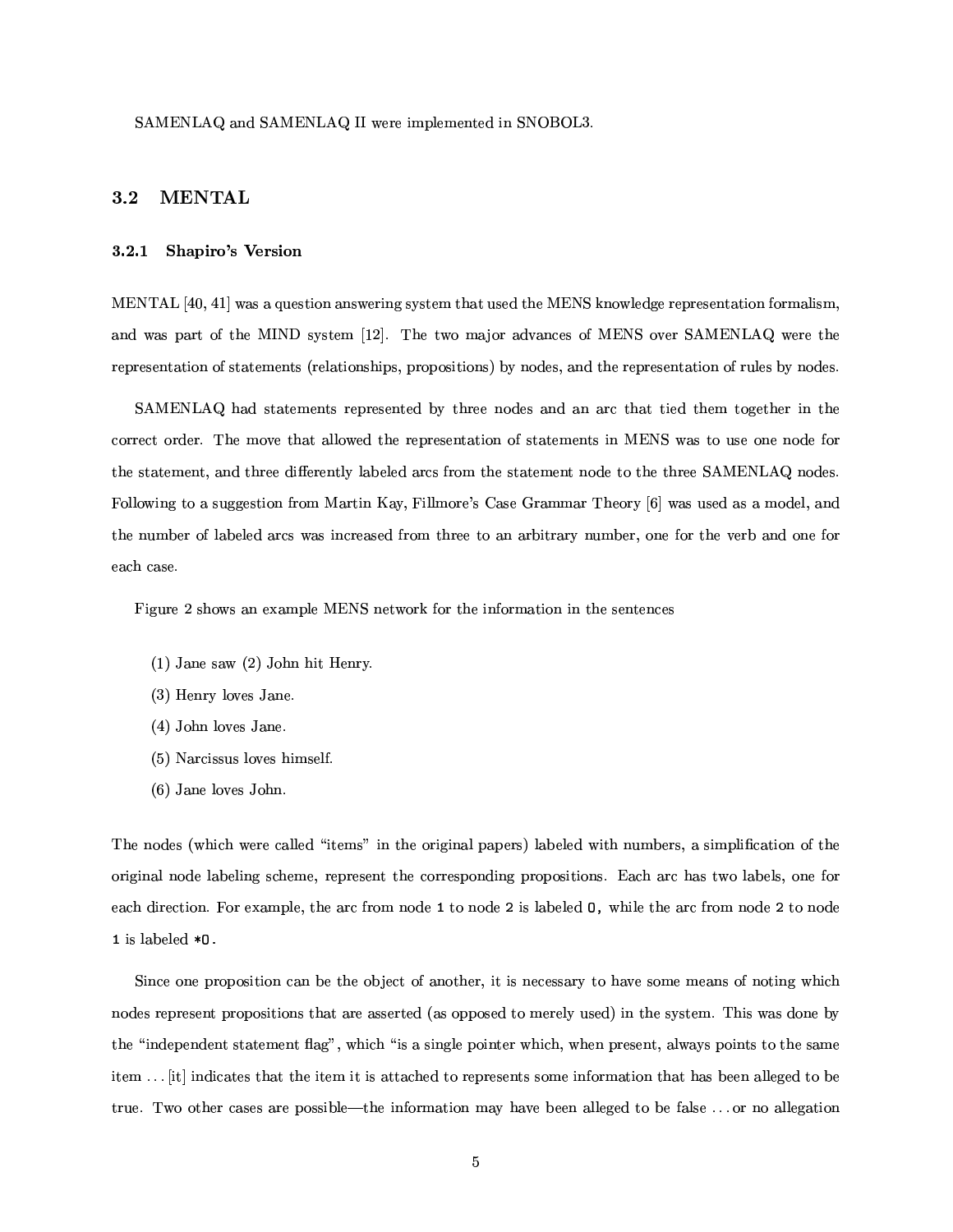

Figure 2: A MENS network based on [41, Figs. 2-4].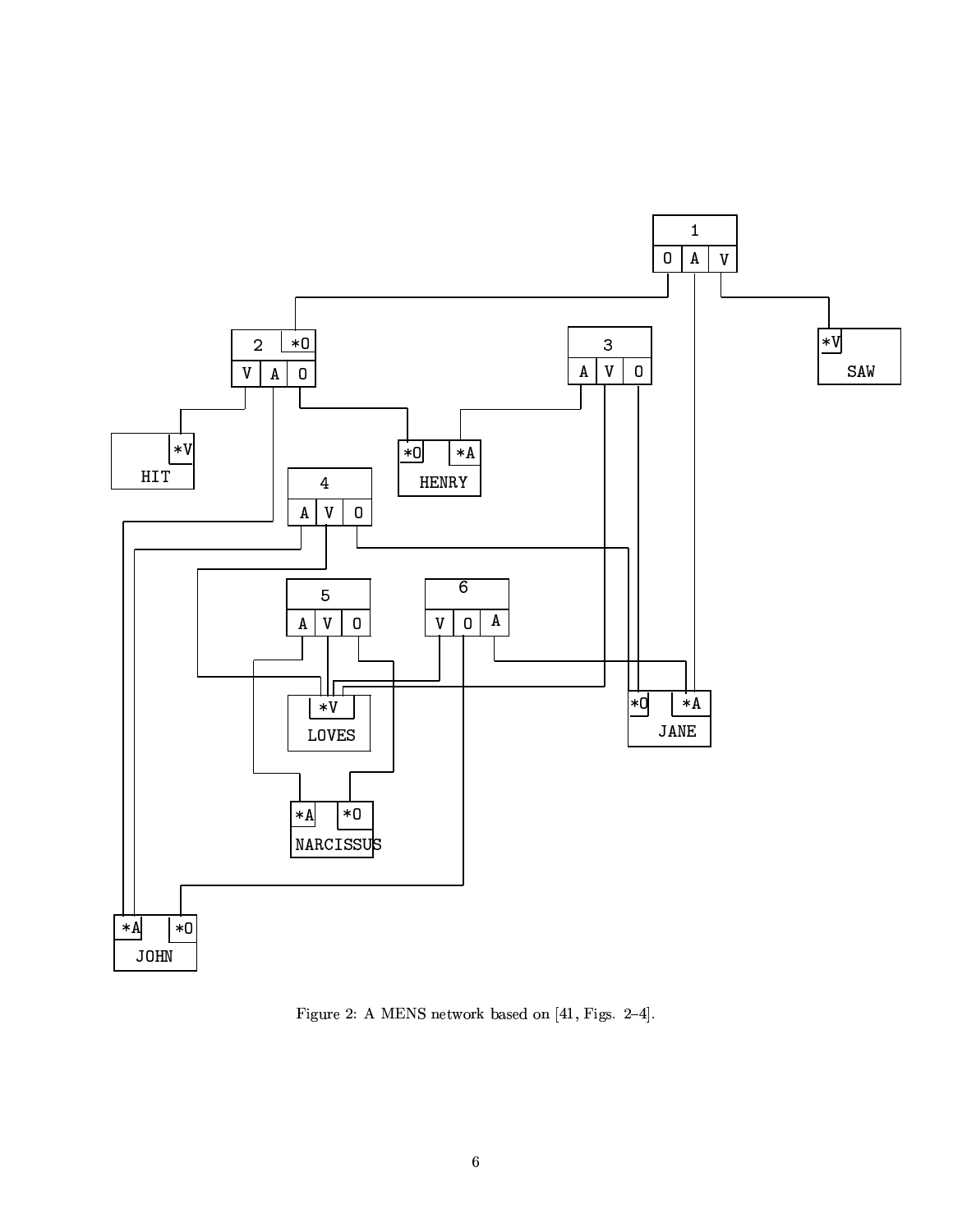may have been made as to its truth value" [40, p 106].

A conscious decision was made not to use class membership or any other particular relation for the basic structure of the network, but to allow rules as representationally complete as the predicate calculus to be represented and used. This required techniques for representing variables, logical connectives, and quantifiers. It was decided to use nodes to represent variables, even though this would seem counter to the notion that every node represents some conceptual entity. (The representation and semantics of variables in SNePS remains a research topic to this day.) It was also decided to use nodes to represent quantifiers and connectives, even though their conceptual status was unclear. (This was changed in the next version. See below.)

Variables were allowed to range over all entities represented by nodes, but not over relations represented by arcs, because, "As Quine says, 'The ontology to which one's use of language commits him comprises simply the objects that he treats as falling ... within the range of values of his variables.' [33, p. 118]" [41, p. 518, and, although this allows the representation of Russell's and other paradoxes, "this possibility will be accepted. We make no type distinctions among the items and impose no restraints in item existence. leaving the avoidance of paradoxes the responsibility of the human informant" [ibid.].

The logical connectives included were: NOT, IMPLIES, IFF, AND, OR, and MUTIMP. "MUTIMP stands for mutual implication. It is a predicate with an arbitrary number of arguments and says that its arguments mutually imply each other by pairs (are pairwise equivalent)" [41, footnote, p. 519]. A node representing a non-atomic proposition had an arc labeled OP to the connective node, and one of the following sets of arcs: an arc labeled ARG to the one argument of NOT; arcs labeled ARG1 and ARG2 to the two arguments of IMPLIES and IFF; an arc labeled MARG to each of the arbitrary number of arguments of AND, OR, and MUTIMP.

Restricted quantification was used to represent quantified propositions. A node representing a quantified proposition had an arc labeled Q to the quantifier node, an arc labeled VB to the variable being bound, an arc labeled R to the restriction, and an arc labeled S to the scope. Both the restriction and the scope could be arbitrary propositions with the variable free. Thus, this was more general than the usual notion of restricted quantification, which allows restriction only by class (a unary predicate). Restricted quantification actually obviates most uses of IMPLIES.

Propositions containing either quantifiers or connectives were termed "deduction rules" because they act like derived rules of inference in other inference schemes. Figure 3 shows the MENS representation of the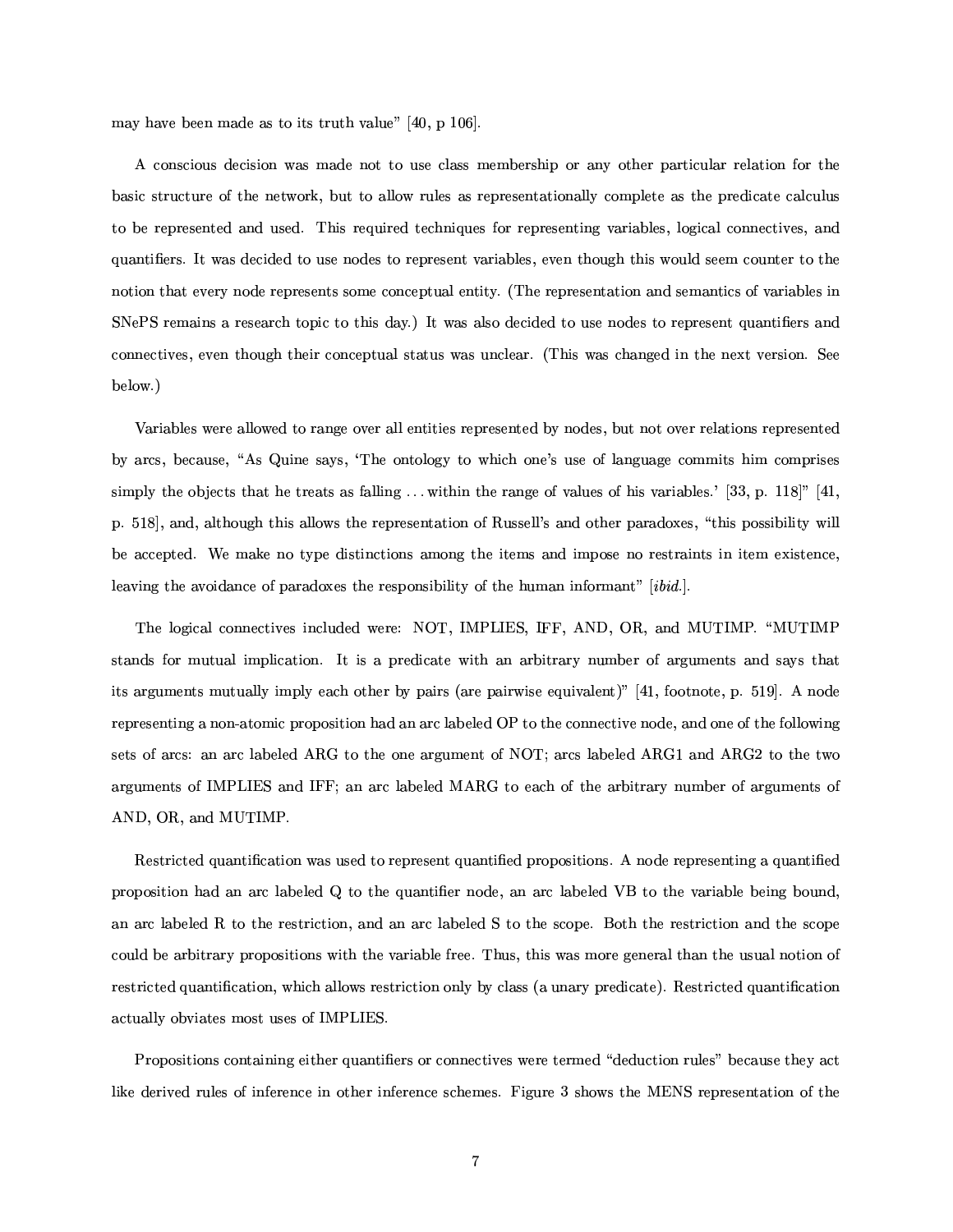

Figure 3: MENS representations of "If a male is a child of someone, he is the son of that person" (Based on  $[41, p. 519 - 520].$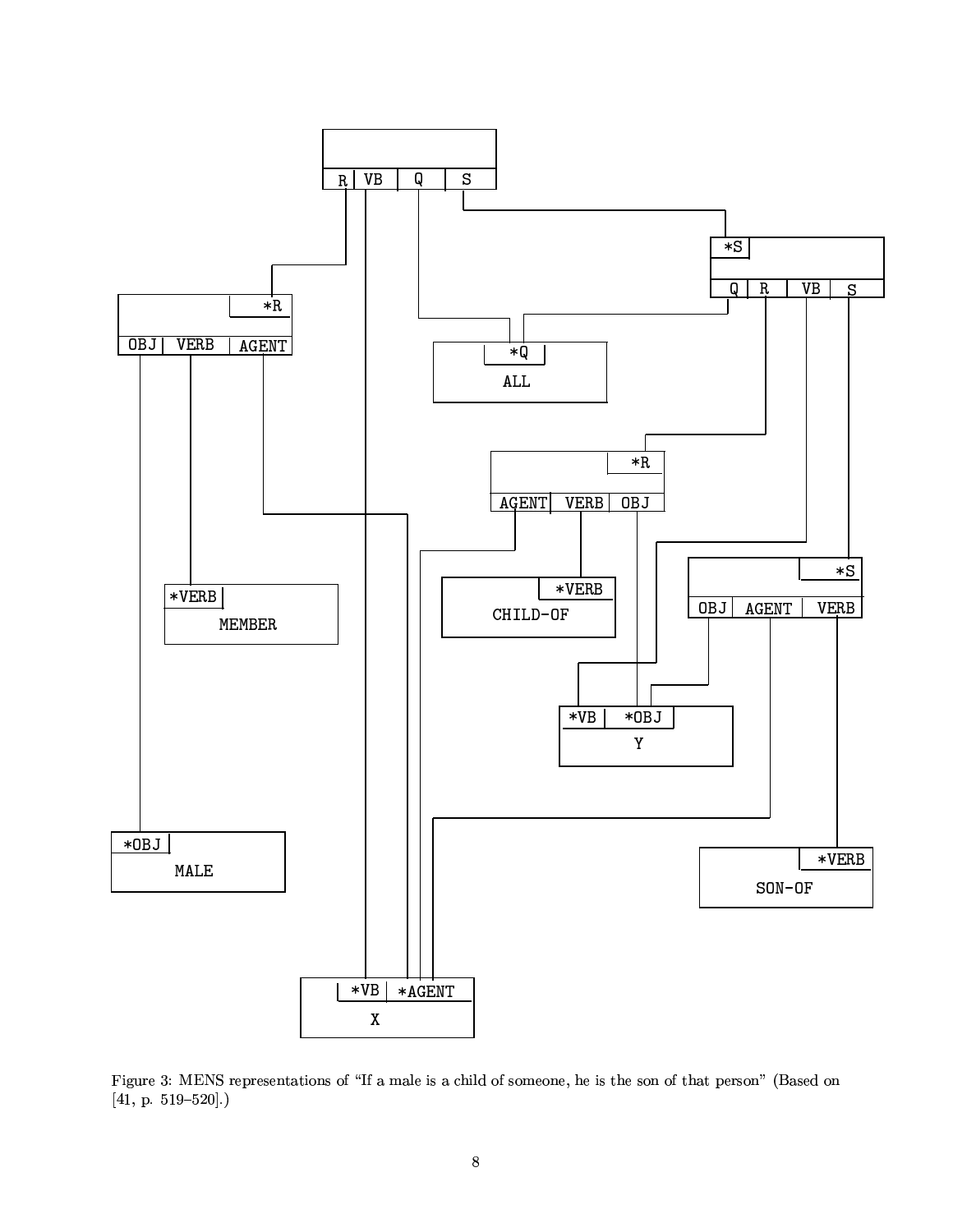deduction rule, "If a male is a child of someone, he is the son of that person."

MENTAL was partially implemented in PL/I, and ran interactively on an IBM System/360. The implementation included "all the procedures for storing information into the data structure, as well as all those for explicit retrieval and some of those for implicit retrieval [inference]"  $[41, p 512]$ .

#### $3.2.2$ Kay's Version

Although discussing the same project, Kay [12] gave a description of the semantic network of the MIND system that differed in some details from that given above, and differed even more in the look of the 2D notation. Figure 4 shows this notation for the representation of the information in the sentence "Jane saw John hit Henry." The arcs labeled TV pointing to node 4 are the independent statement flags mentioned above. Note that Kay distinguished the proposition that John hit Henry from the act of John's hitting Henry, and made the latter the object of Jane's seeing.

Instead of representing quantifiers explicitly, Kay used a Skölem function technique where free variables were assumed to be universally quantified, and existentially quantified variables had an arc labeled F to the universally quantified variables they depended on. For example, Figure 5 shows how he would represent the rule, "Every boy owns a dog." Notice that both the dog and the particular owning act are represented as Skölem functions of the boy.

#### $3.3$ SNePS 79

When a revised version of MENS/MENTAL was implemented in Lisp, its name was changed to SNePS (Semantic Network Processing System), and, when SNePS was later revised, the original version was retroactively named SNePS 79 in honor of the date of publication of [45], the main reference for SNePS.

SNePS 79 had "three kinds of arcs: *descending, ascending,* and *auxiliary*. For each relation represented by descending arcs, there is a converse relation represented by ascending arcs and vice versa ... Auxiliary arcs are used for hanging nonnodal information on nodes and for typing the nodes" [45, p 180]. Besides base, variable, molecular, and pattern nodes, SNePS 79 had auxiliary nodes, which "are connected to each other and to other nodes only by auxiliary arcs. Auxiliary nodes do not represent concepts but are used by the SNePS system or the SNePS user to type nonauxiliary nodes or to maintain a reference to one or more nonauxiliary nodes" [ibid]. Additionally, there were temporary variable, molecular, and pattern nodes.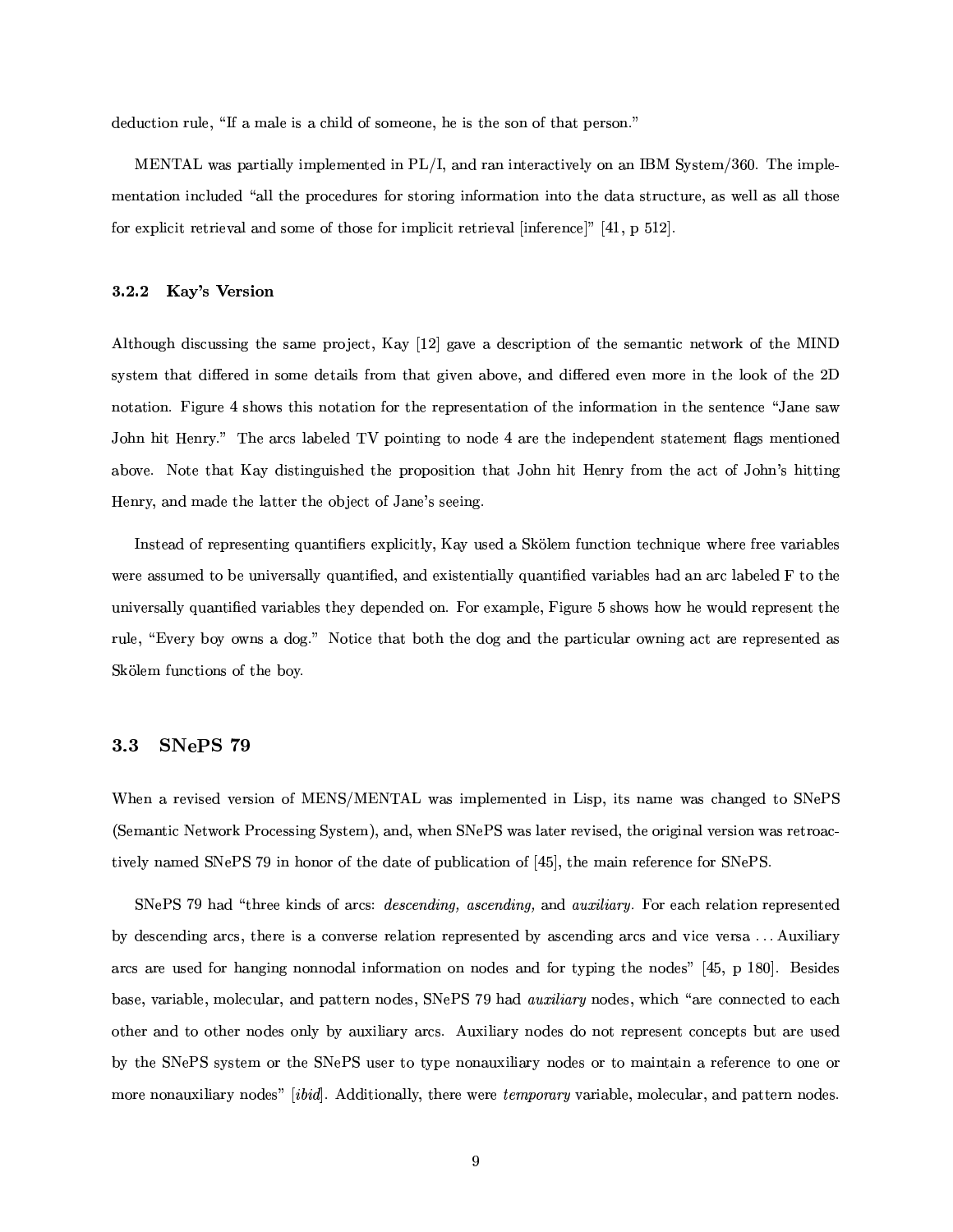

Figure 4: The MIND semantic network representation of "Jane saw John hit Henry" as based on [12, Figures  $6, 8$ ].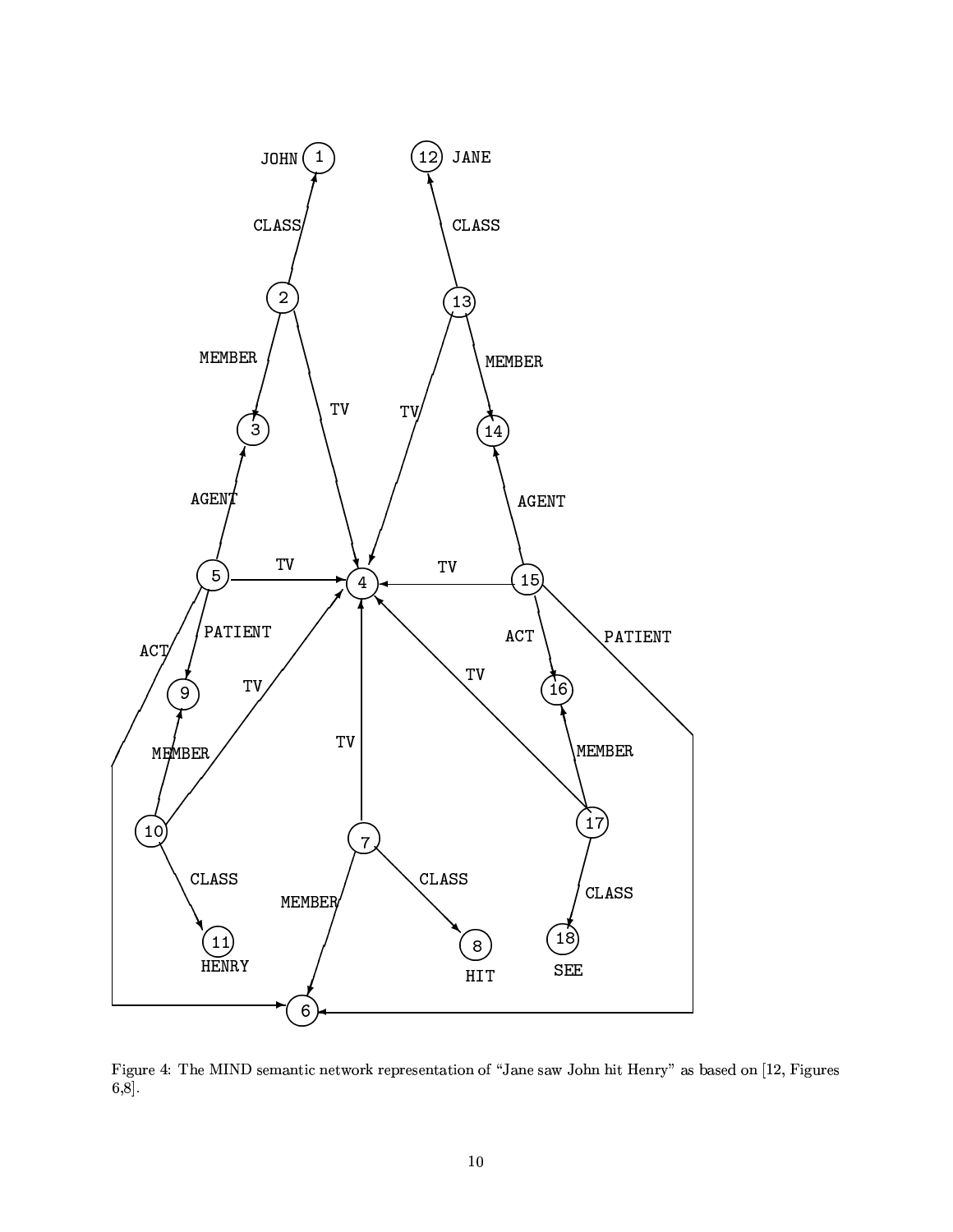

Figure 5: The MIND semantic network representation of "Every boy owns a dog" as based on [12, p 182-184].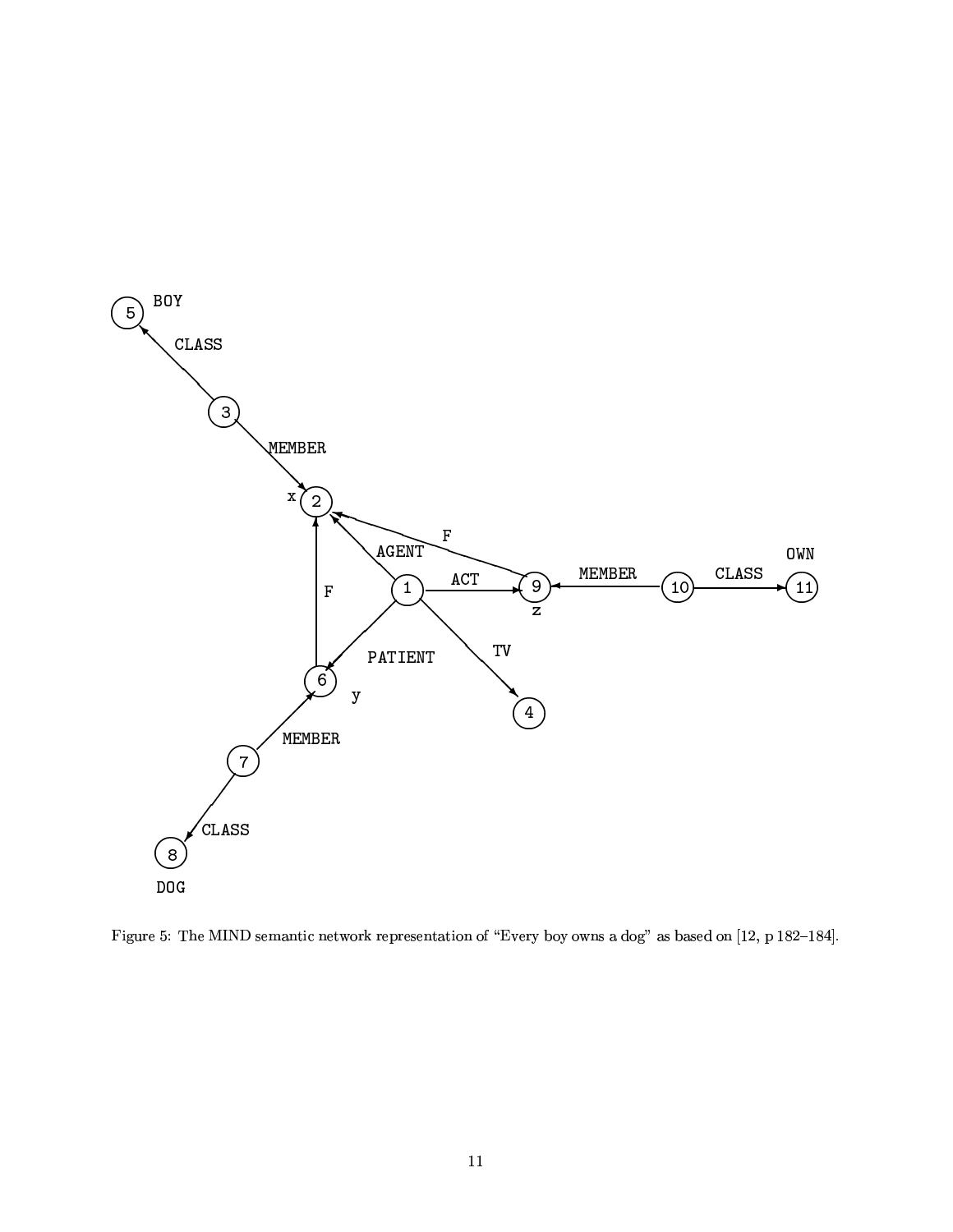

Figure 6: 2D notation of SNePS 79, showing various kinds of nodes and arcs. Based on [45, Figure 1].

Temporary molecular and pattern nodes "have no ascending arcs coming into them from the nodes they dominate. Temporary nodes are not placed on any permanent system list and are garbage-collected when no longer referenced. They are invisible to all the semantic network retrieval operations ... Temporary nodes are used to build patterns of network structures, which can be matched against the network but do not match themselves" [45, p 181]. Figure 6 shows various kinds of nodes and arcs. In that figure, the arcs labeled MEMBER and CLASS are descending arcs, those labeled MEMBER- and CLASS- are ascending arcs, and those labeled : VAL, : VAR, and : SVAR are auxiliary arcs. The nodes MOBY-DICK and WHALE are base nodes, V1 is a variable node, M1 is a molecular node, P2 is a pattern node, Q1 is a temporary variable node, T2 is a temporary pattern node, and X, Y, and T are auxiliary nodes. All variable nodes in the network have : VAR auxiliary arcs to the auxiliary node T. Pattern nodes have :SVAR auxiliary arcs to the free variable nodes they dominate. These auxiliary arcs and nodes are not normally shown in SNePS 79 diagrams. Neither are ascending arcs, since there is an ascending arc for every descending arc except when it would go to a temporary node. The SNePS 79 user could name the ascending arc anything, but we typically used the name of the descending arc with "-" appended.

In SNePS, we no longer represented quantifiers and logical connectives explicitly as nodes. Instead, a quantifier was represented as an arc from the node representing the scope of quantification to the node representing the bound variable, and logical connectives were represented implicitly by particular structures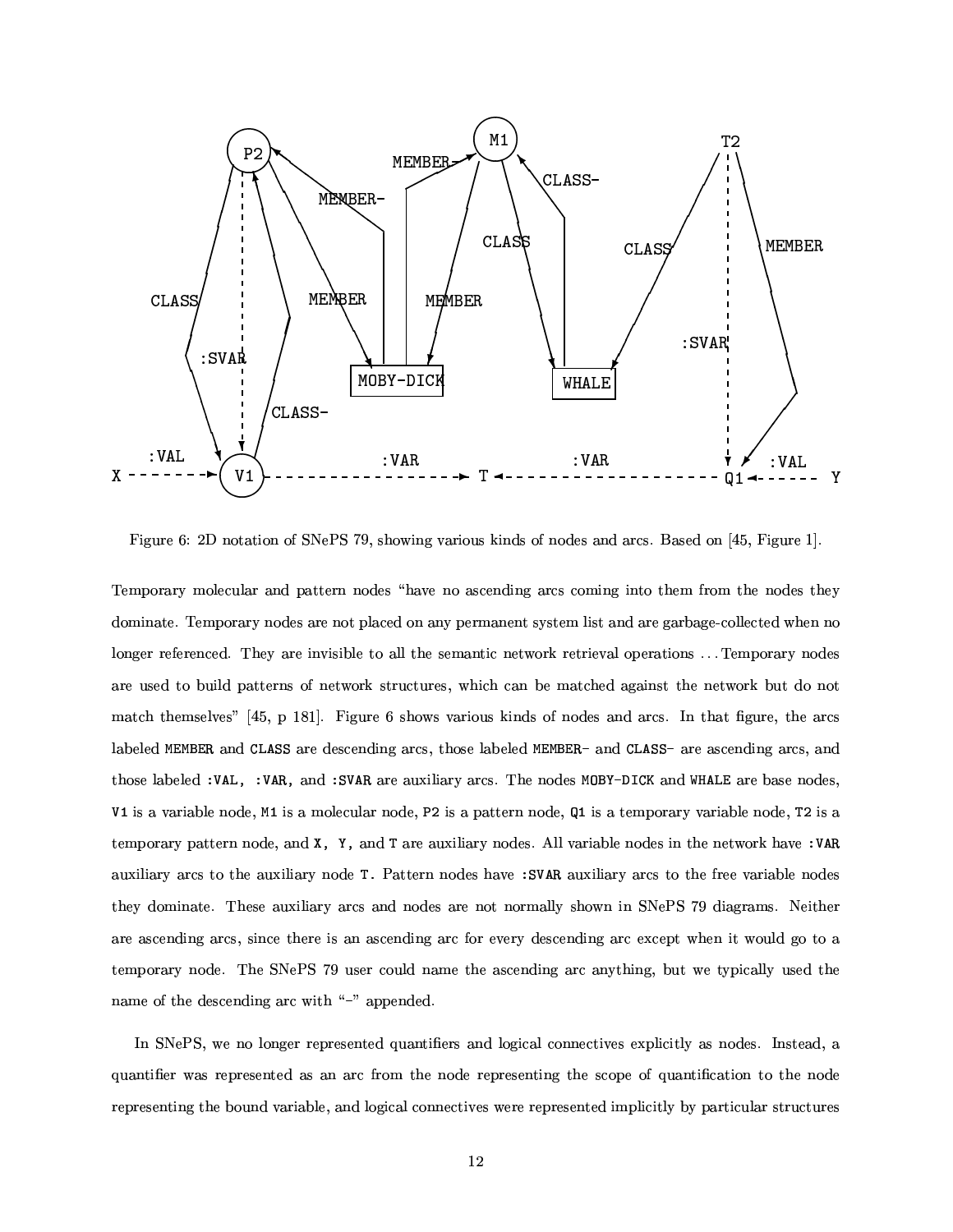of arcs emanating from the node representing the non-atomic formula. The logical connectives used in SNePS 79 all took one or two sets of propositions as arguments. They are:

- or-entailment:  $\{A_1,\ldots,A_n\}\vee \rightarrow \{C_1,\ldots,C_m\}$  is true just in case each  $A_i$  entails each  $C_j$ . It is represented by an ANT arc to each  $A_i$  and a CQ arc to each  $C_j$ .
- **and-entailment:**  $\{A_1, \ldots, A_n\} \wedge \rightarrow \{C_1, \ldots, C_m\}$  is true just in case each  $C_j$  is entailed by the conjunction of all the  $A_i$ . It is represented by an &ANT arc to each  $A_i$  and a CQ arc to each  $C_j$ .
- **and-or:**  $_n \mathsf{W}_i^j \{P_1, \ldots, P_n\}$  is true just in case at least i and at most j of the P are true. It is represented by a MIN auxiliary arc to the auxiliary node i, a MAX auxiliary arc to the auxiliary node j, and ARG arcs to each of the  $Ps$ .
- thresh:  ${}_{n}\Theta_i\{P_1,\ldots,P_n\}$  is true just in case either fewer than i of the P are true, or else they all are. It is represented by a THRESH auxiliary arc to the auxiliary node i, and ARG arcs to each of the Ps.

The Universal (Existential) Quantifier was represented by an arc labeled AVB (EVB) from the node representing the scope of the quantifier to the variable node being bound. Restricted quantification was eliminated because it was felt to be unnecessary, an opinion since reversed.

SNIP [20, 42, 53], the SNePS Inference Package included as a part of SNePS 79, implemented the elimination rules for all of the quantifiers and connectives (deriving either a positive or a negative proposition), and the introduction rule for and-or. SNIP could use any rule either for backwards chaining, or for forward chaining, depending on whether the user asked a question or added new data (see  $[52]$ ).

Later, the numerical quantifier (see [44]), path-based inference (see [43, 61, 50]), function nodes (see [47]), and default rules (see  $[46]$  and  $[54, p 285-287]$ ) were added. The numerical quantifier is a way of storing and reasoning with statements of the form "Between 3 and 5 people are in the meeting" or "Every person has exactly one mother and exactly one father." Path-based inference is a way of specifying and using rules that infer an arc between two nodes from the existence of a path of arcs between those two nodes, and allows inheritance rules to be specified. Function nodes were a form of procedural (semantic) attachment, where the instances of a proposition were computed rather than being inferred, and where forward inference could trigger action. Default rules were representing by allowing default consequences on and-entailment and or-entailment rules, and were implemented by having SNIP try to derive the negation of the default consequent, and assert the consequent only if the negation were not derivable.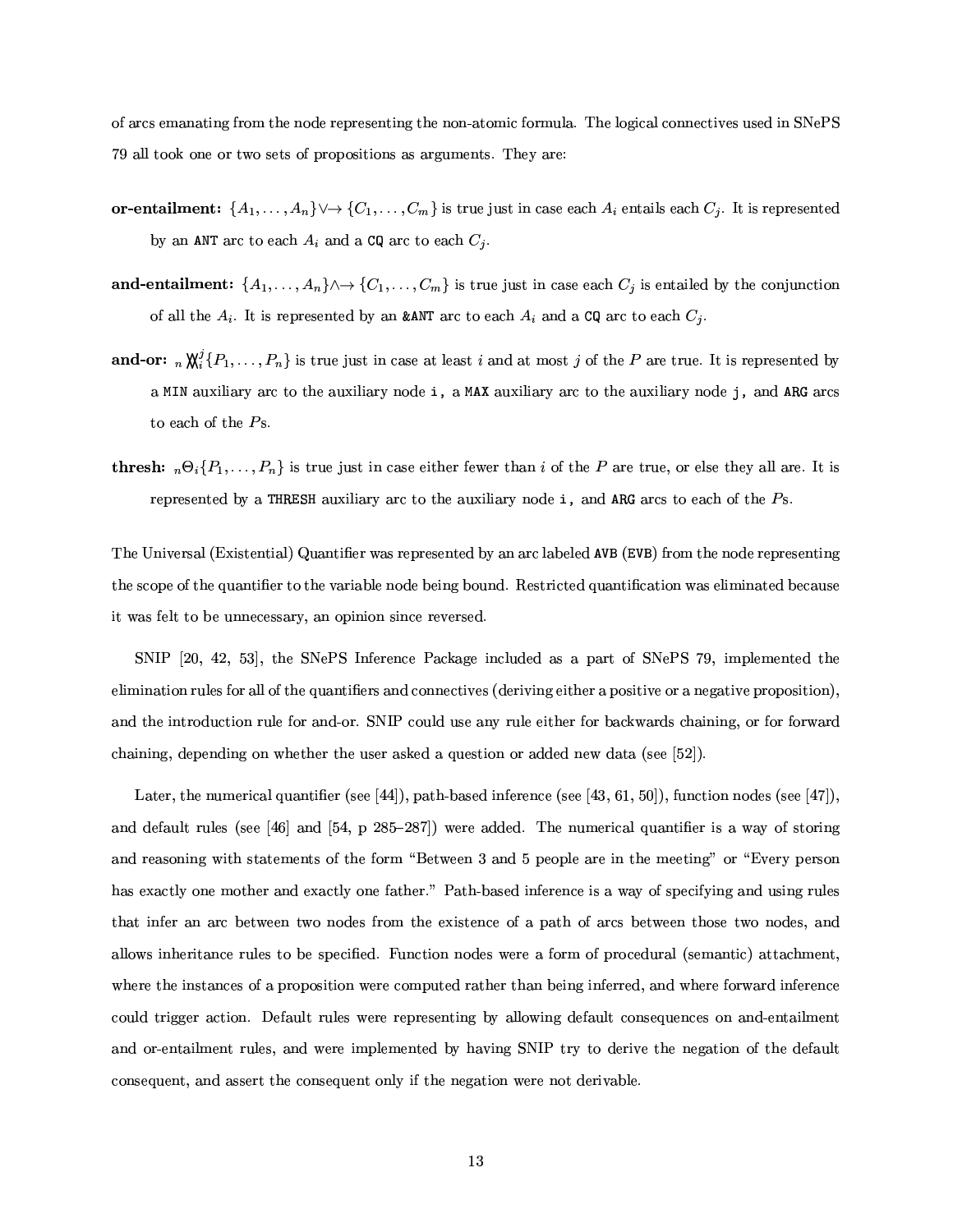

Figure 7: A SNePS 79 representation of "Jane believes that John didn't hit Henry, but he did," based on  $[45, Figure 17]$ 

Since  ${}_1 \mathsf{W}_1^1\{P\}$  means the assertion of P, the independent statement pointer was no longer needed. Instead, every propositional node (a molecular node representing a proposition) with no descending arc coming into it was taken to represent a proposition asserted in the network (believed by the cognitive agent). For example, Figure 7 shows the SNePS 79 representation of "Jane believes that John didn't hit Henry, but he did," using the representation of atomic propositions used in [45]. Node M1 represents the proposition that John hit Henry, node M2 uses and-or to represent the proposition that John didn't hit Henry, while node M4 uses and-or to represent the proposition that, indeed, John hit Henry. Node M3 represents the proposition that Jane believes the proposition represented by node M2. The technique whereby the asserted nodes are precisely the non-dominated nodes specifies that the cognitive agent believes the propositions represented by nodes M3 and M4.

In [45], it was explicitly stated that one could reuse a molecular node, as node M1 is being used both by node M2 and node M4, or one could duplicate it by having another node with the same set of arcs to the same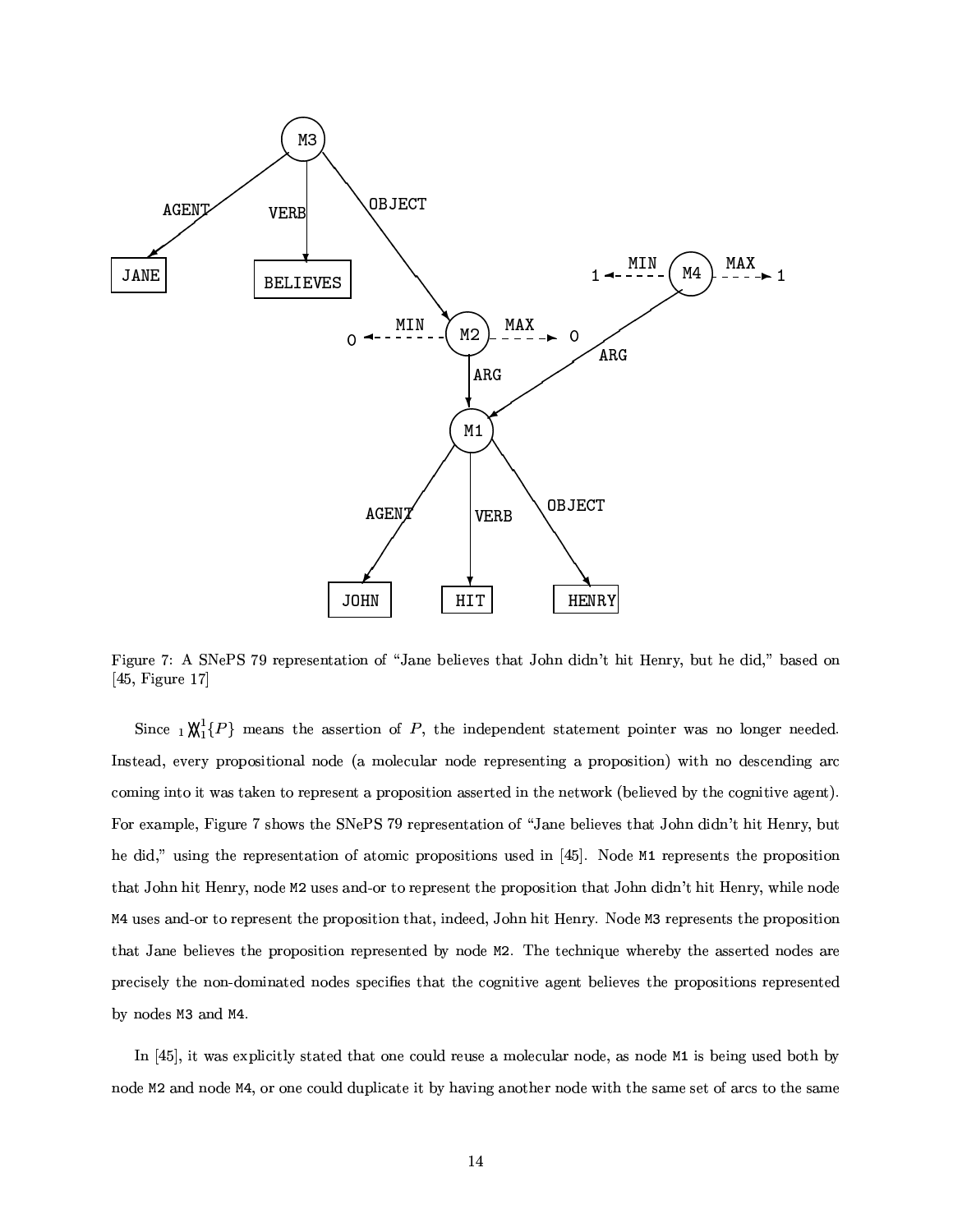set of nodes. Later experience and thought convinced us that such node duplication should not be done, but SNePS 79 never enforced that decision.

SNePS 79 was implemented in a series of dialects of Lisp running on a series of different computers at Indiana University and SUNY at Buffalo.

#### $SNePS 2.0$  $3.4$

SNePS 2.0 was a complete redesign and reimplementation of SNePS in COMMON LISP using an abstract data type approach explicated in [21]. It also incorporated theoretical decisions that had been made during experiments with SNePS 79. Some of the prominent differences of SNePS 2.0 from SNePS 79 were:

- Auxiliary nodes and function nodes were eliminated as not making conceptual sense. Function nodes are being replaced by a new theory of acting  $[13, 14, 51]$ .
- An assertion tag was added to each node. The assertions of the system (beliefs of the cognitive agent) were now the set of nodes with the assertion tags set on. This eliminated much use of the andor assertion operator, which had the additional problem of it's not being clear what the conceptual difference was between, e.g., nodes M1 and M4 in Figure 7. Figure 8 shows the Sneps 2.0 version of Figure 7. Asserted nodes are indicated by their identifiers being printed with "!" appended. Because of the elimination of auxiliary nodes, the parameters of the and-or are now regular nodes, but this will be changed in the future.
- Temporary nodes were eliminated, since an unasserted permanent node could be used to represent a proposition the cognitive agent is contemplating.
- The system will not build a new node that dominates the same structure as an already extant node. thus enforcing the Uniqueness Principle.
- The Unique Variable Binding Rule, according to which two variables in one rule cannot be instantiated to the same term (see  $[48]$ ), was implemented and enforced by SNIP 2.0.
- The Universal Quantifier is only supported if on a proposition whose main connective is one of the entailments, thus enforcing a kind of restricted quantifier. (The Existential Quantifier has not yet been reimplemented.) The arc used to represent the Universal Quantifier is FORALL instead of AVB.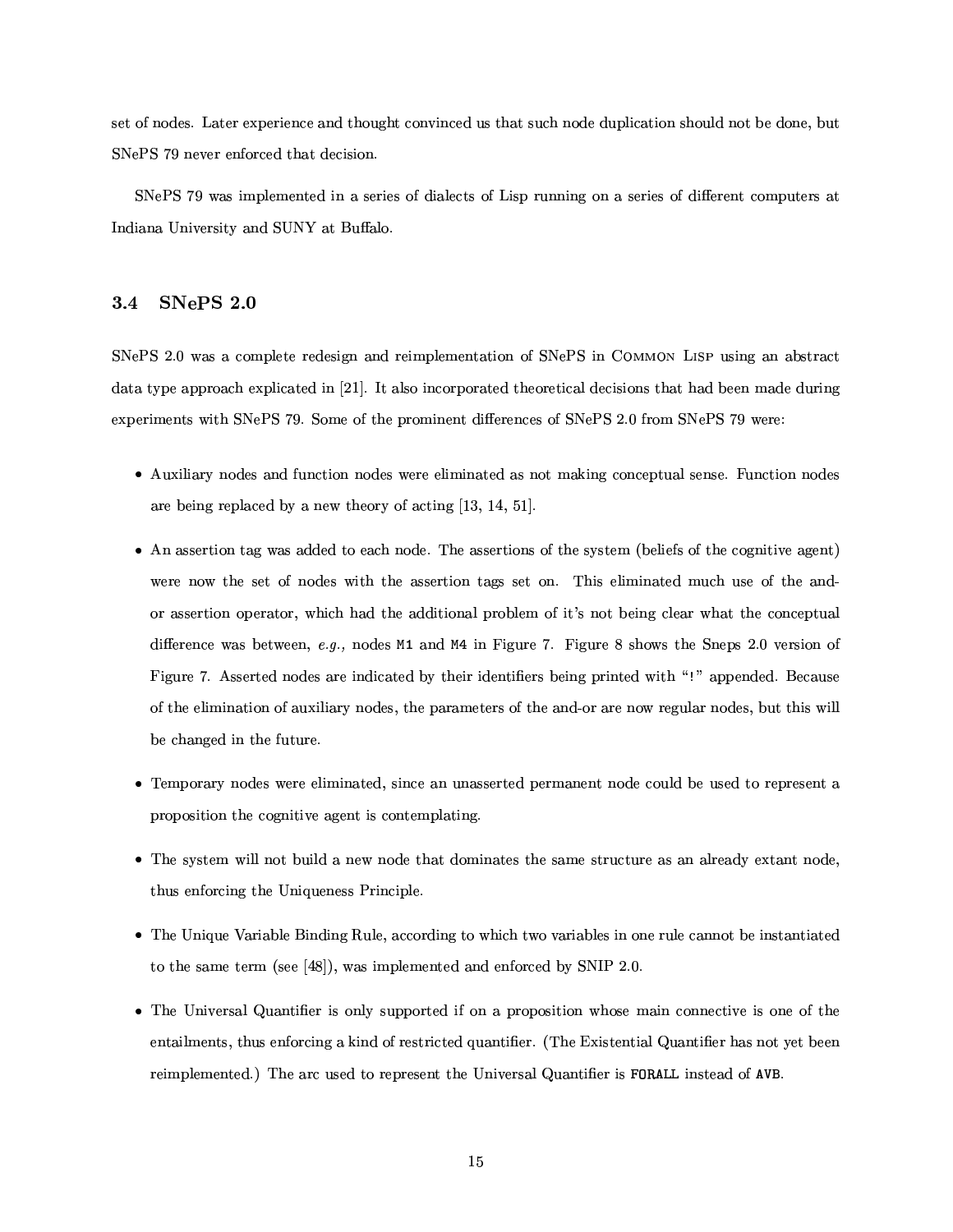

Figure 8: The Sneps 2.0 version of Figure 7. Asserted nodes are indicated by "!" appended to their  $\!$  identifiers.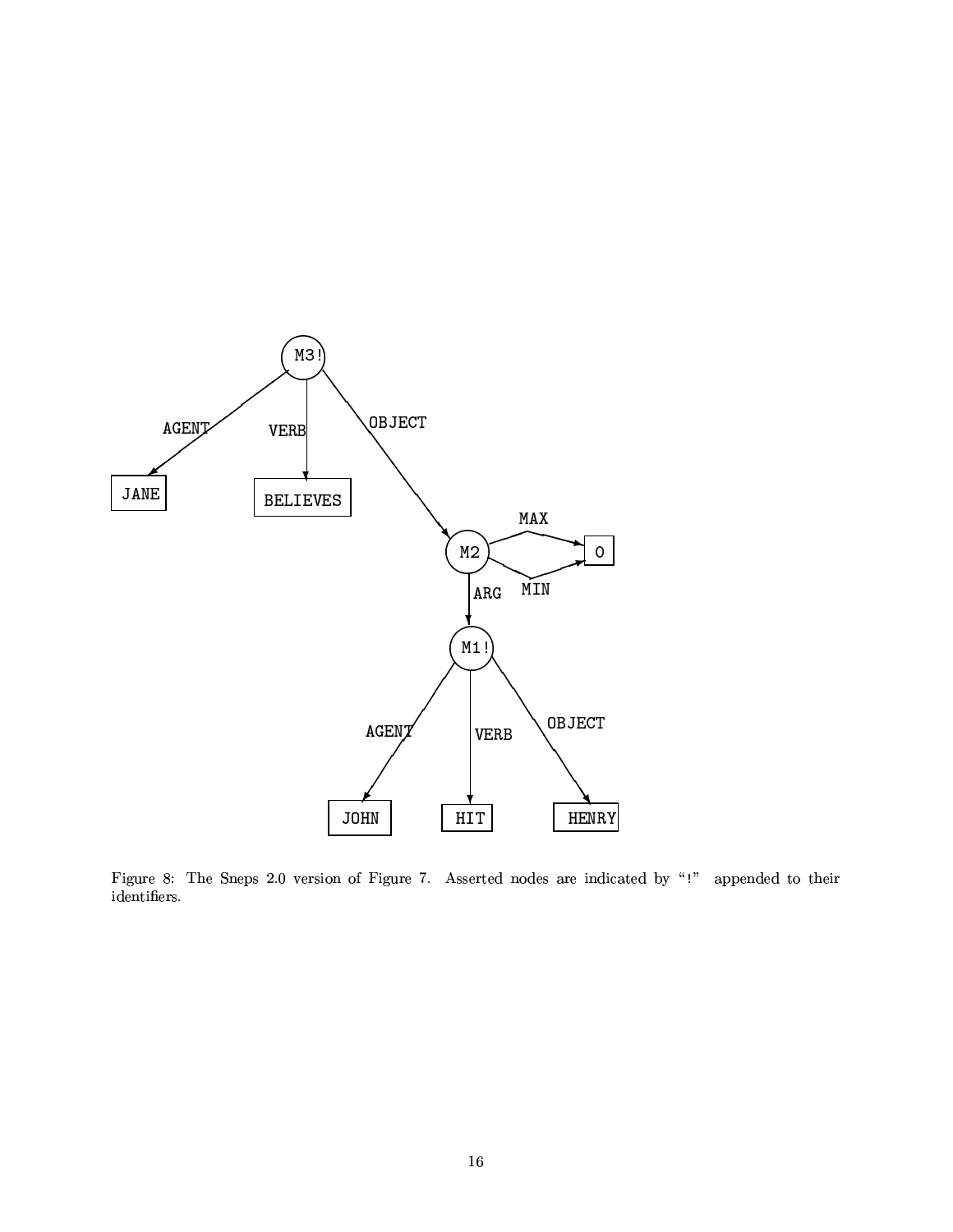- Thresh was given an additional parameter.  ${}_n\Theta_i^j\{P_1,\ldots,P_n\}$  is true just in case either fewer than i or more than  $j$  of the  $P$  are true, The arc THRESHMAX goes to  $j$ .
- Auxiliary arcs were eliminated. Ascending arcs are no longer discussed—they are just considered to be following descending arcs backwards.
- Default consequences, the Existential Quantifier, and the Numerical Quantifier were not yet reimplemented.

#### $SNePS$  2.1 3.5

SNePS 2.1 is SNePS 2.0 with the inclusion of SNeBR, the SNePS Belief Revision System [19]. The significance of this was discussed above in Section 2. In brief summary, the assertion flag was replaced by a pointer to the context in which the proposition is either an hypothesis or a derived proposition, so the appearance of the "!" suffix becomes dependent on the current context, which can be changed by the user.

If a contradiction ever arises in SNePS 2.1, by the assertion of a proposition and its negation in the same context, the system will engage the user in a dialogue to identify the culprit and remove it from the context.

SNePS 2.1 can use the hypothetical reasoning facilities of SNeBR [17] to implement the entailment introduction rules and the rule of Universal Generalization.

# **Examples of Use**  $\boldsymbol{4}$

### "Standard Tricky" Example 4.1

Probably because so much linguistic work was done by missionaries working to translate the Christian Bible into "native" languages, the Christian "Lord's Prayer" is often taken to be a "standard tricky" example of linguistic analysis. In this section, we show a possible representation of that example using SNePS/CASSIE case frames. For those unfamiliar with it, one version of the "Lord's Prayer" is the following:

Our Father which art in heaven, Hallowed be thy name. Thy kingdom come.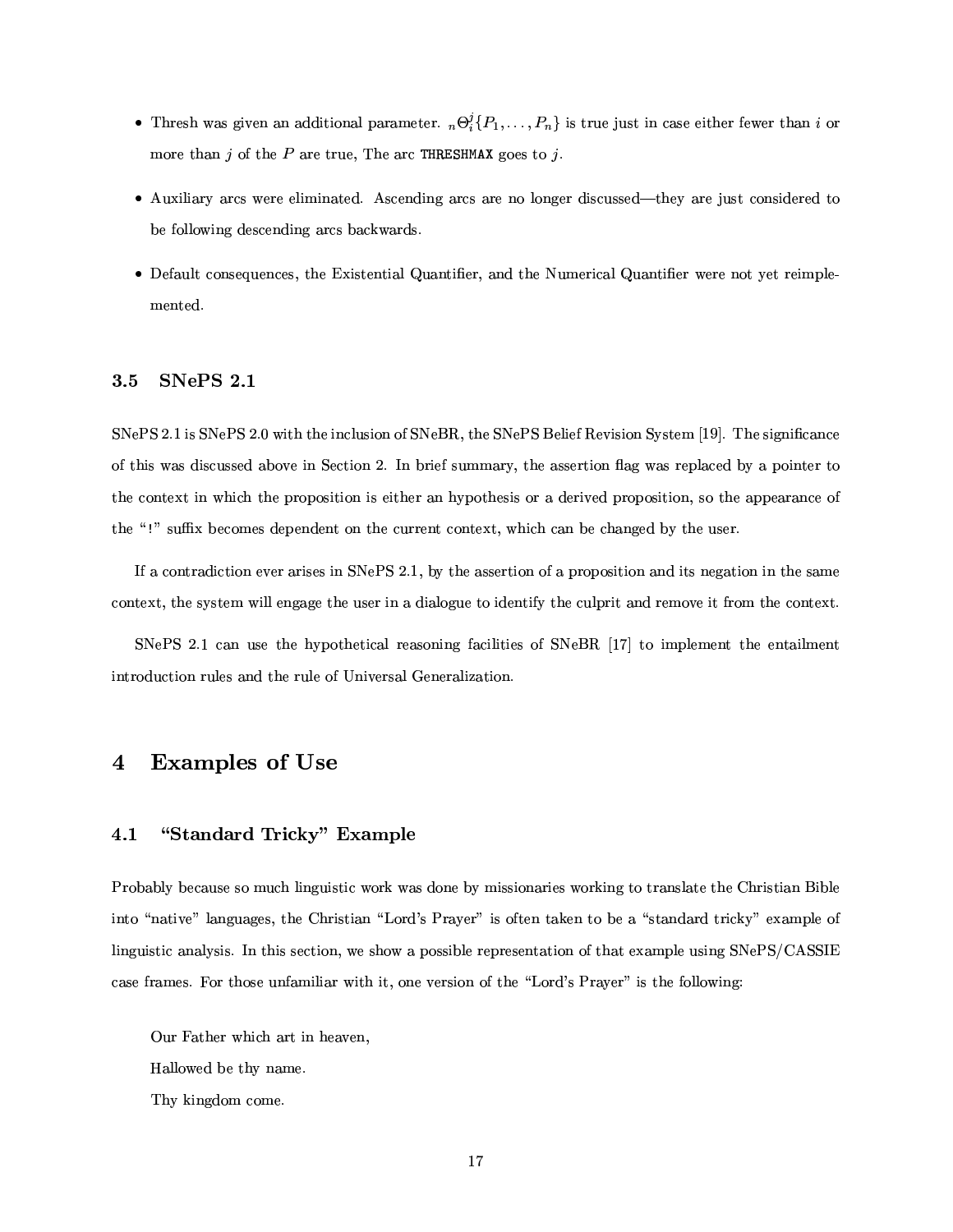Thy will be done in earth, as it is in heaven.

Now, CASSIE is not yet a poet, so let us instead consider the following, more prosaic, version:

Our Father, who is in heaven,

[I pray that] your name [will] be hallowed,

[I pray that] your kingdom [will] come,

If pray that your will will be done on earth in the same way that it is [done] in heaven.

Note that in this version we have interpolated some phrases to clarify (or make more understandable) the syntax. Clearly, some of these interpolations are, in fact, interpretations. An even more streamlined version, which is the one we choose to represent, is this:

I pray that our Father (who is in heaven)'s name will be hallowed, kingdom will come, and will will be done on earth in the same way that it is done in heaven.

The representation is shown in Figure 9, and a key to the figure is given in Figure 10. The representation is incomplete: we have used the linguist's triangles to hide the structure of node  $m16$ , about which we shall say more, and there would also be rules such as those in Figure 11. Also, the representation of 'in heaven' is a vastly oversimplified version of the representation described in Yuhan (forthcoming). Yuhan's theory would interpret the sentence 'My Father is in heaven' by a semantic network containing the following information:

Due to the existing act of my Father. the Figure Object, individual b2 where **b2** is the Father of **b1** and **b2** is named Jehovah was BE-LOCated at a place that has a Spatial Relation of "in" to the Ground Object, individual m8 where m8 is named heaven.

In Figure A, we have represented the phrase 'thy will be done on earth as it is in heaven' as if it were interpreted to mean "the manner in which thy will is done on earth be the same as the manner in which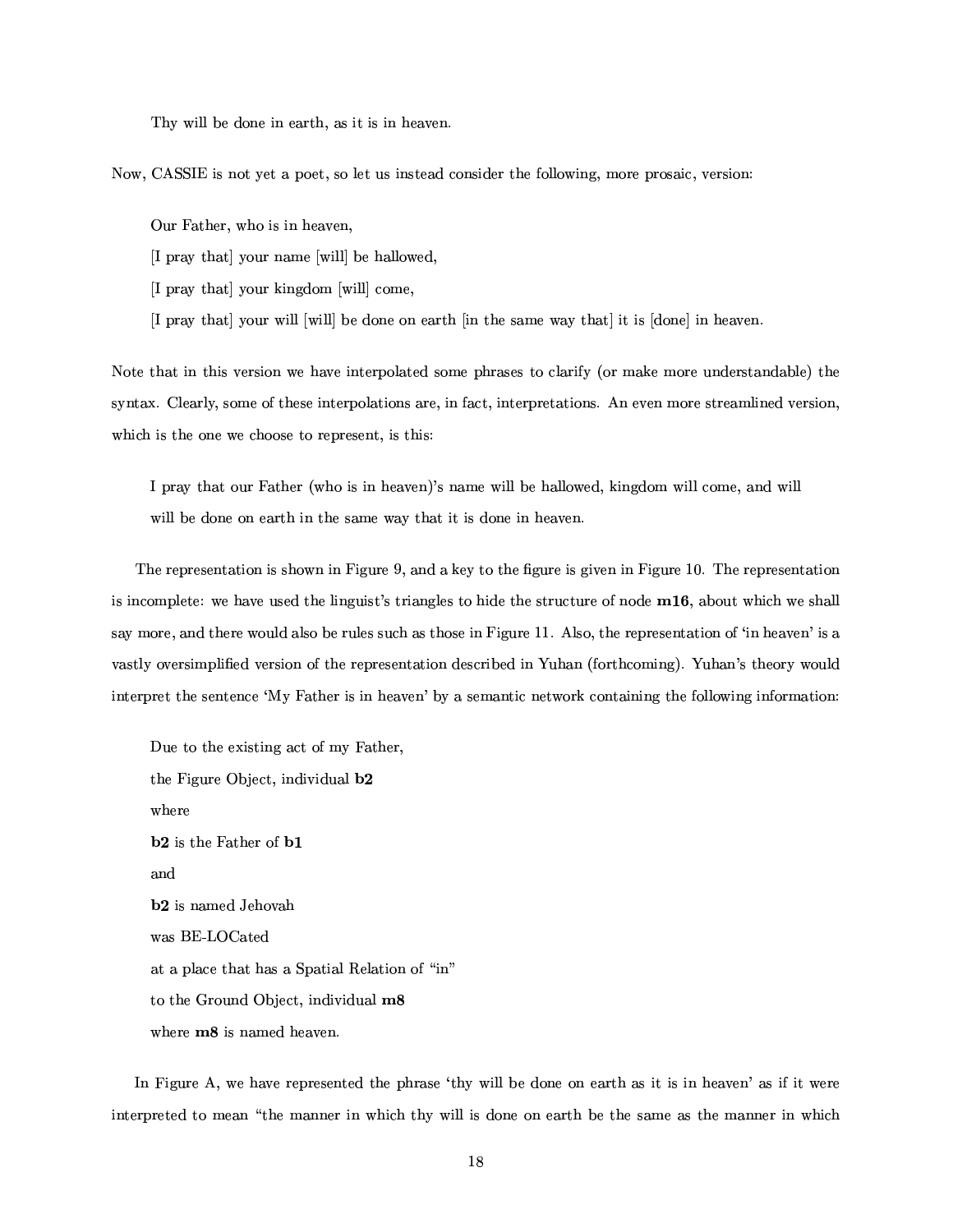Figure 9:  $\mathrm{SNePS}/\mathrm{CASSIE}$  representation of the Lord's Prayer.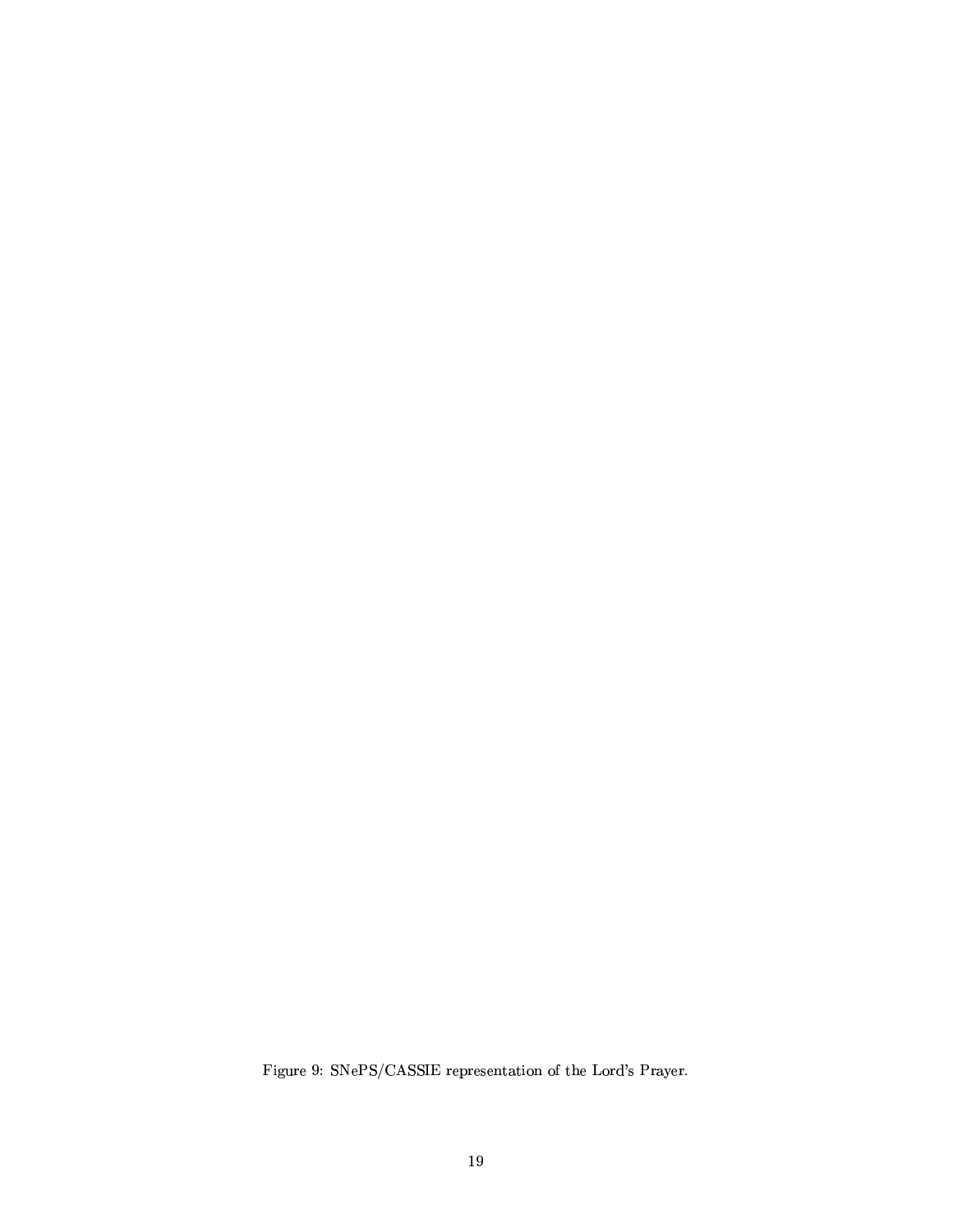Figure 10: Interpretation of the nodes in Figure 9.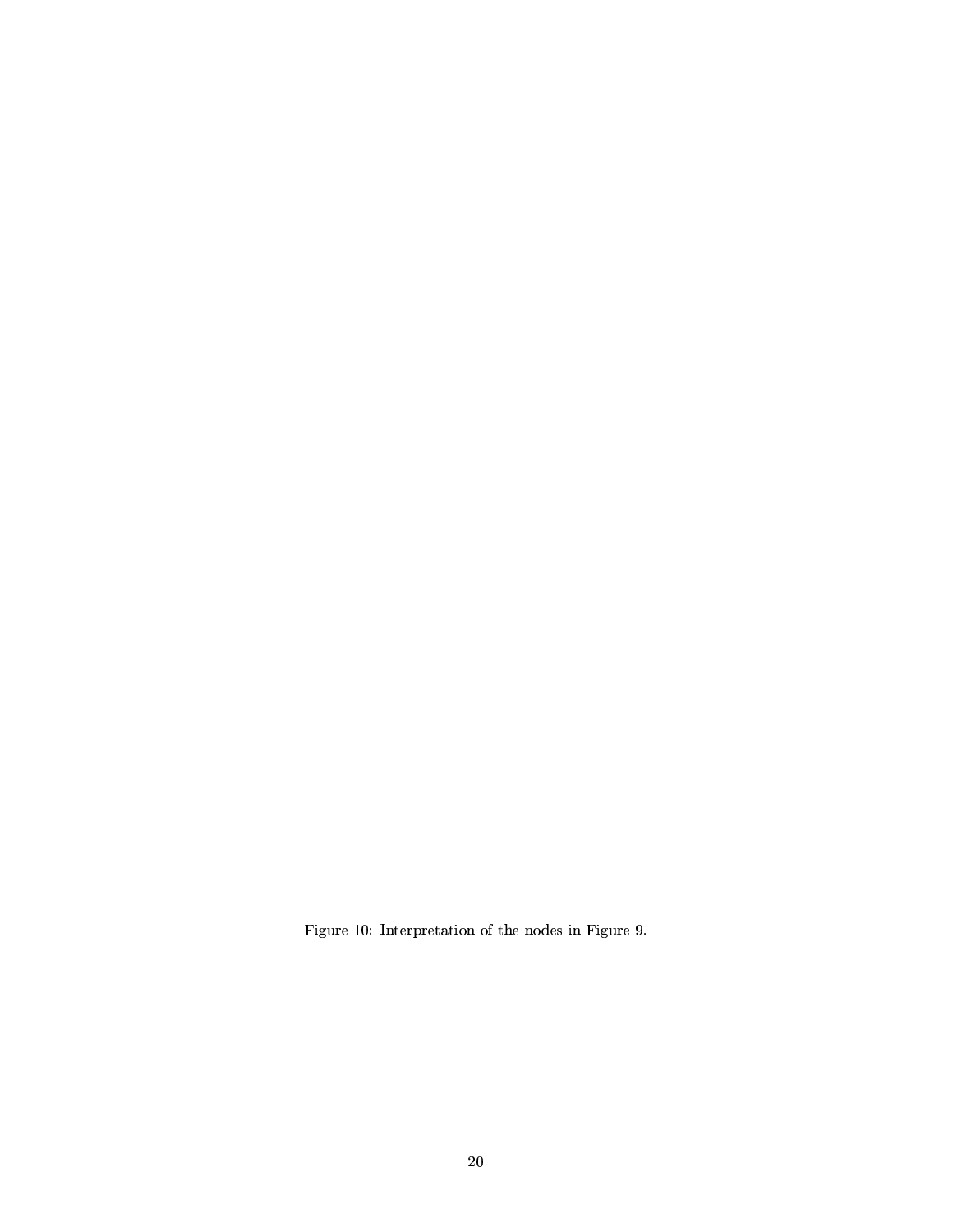Figure 11: Sample rule node for Lord's Prayer network: For all v1, v2, v3, if v3 is a v2 of v1, then v3 is a  $v2.$ 

thy will is done in heaven" (and we have omitted the details of the representation of "the manner in which thy will is done (at place  $X$ )"). There are a myriad of hermeneutic, representational, and methodological issues here. On the hermeneutic side, there is the question of how best to interpret the original phrase. For instance, the interpretation we have outlined is that the phrase asserts an equivalence. But that loses a certain asymmetry in the original. Perhaps a better alternative would be one of the following:

- 1. ... that all properties of the way in which our Father's will is done in heaven be properties of the way in which it is done on earth.
- 2. ... that  $\forall x [x \text{ is our Father's will in hexen } \rightarrow x \text{ is our Father's will on earth}]$
- 3. it is the case that our Father's will is done in heaven, and I pray that it be done on earth, and I pray that  $\langle$  one of the above $\rangle$ .

But this leads to the methodological issue, which is the most important: it is not the job of the knowledgerepresentation researcher to do Biblical exegesis. Once an interpretation is chosen, however, the KR researcher can decide how best to represent it. Perhaps it can be represented using already existing case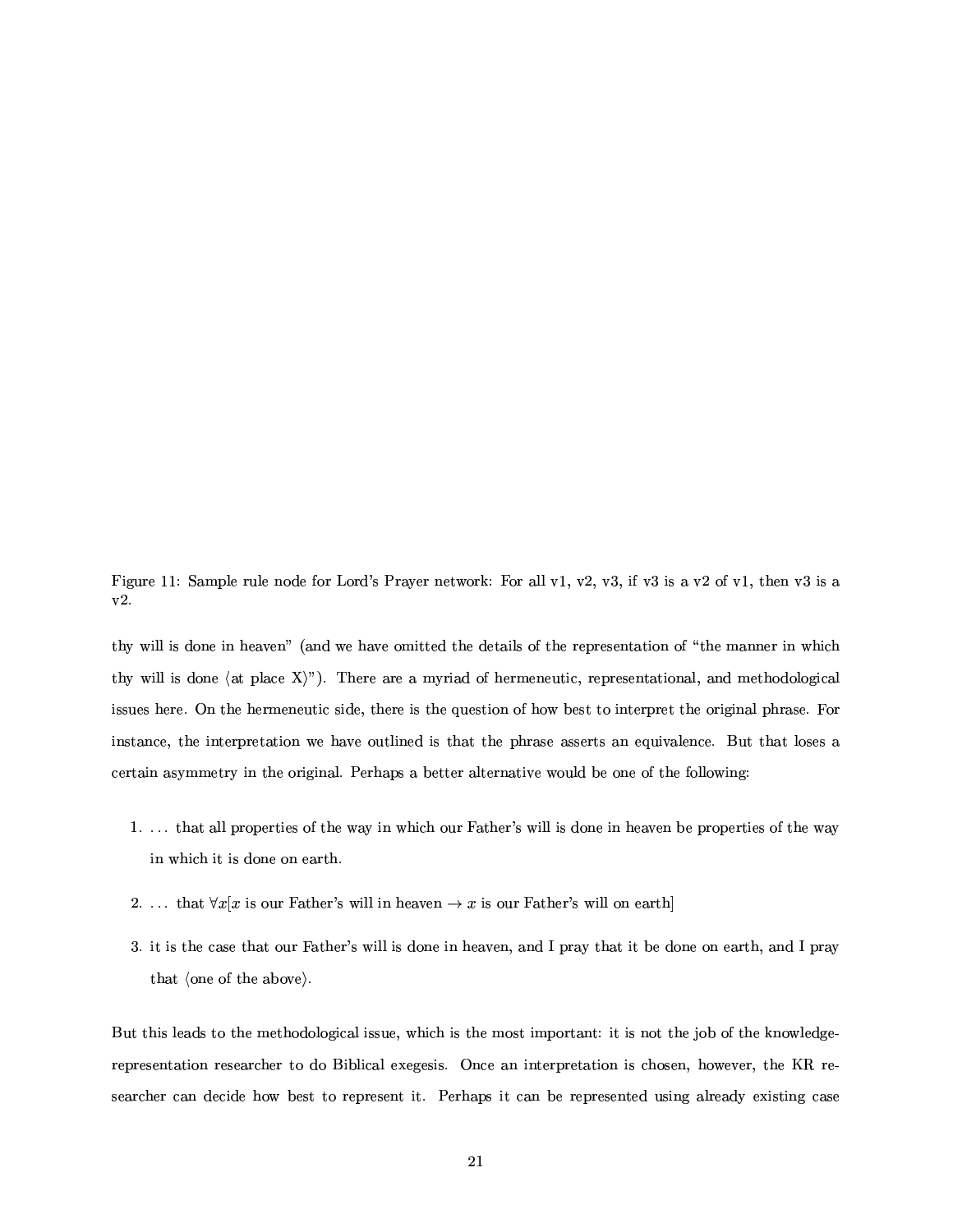frames; but perhaps new case frames, and attendant rules characterizing their inferential behavior, need to be developed (with the help of linguists and philosophers).

# **Some Current Uses of SNePS**  $\overline{5}$

In this section, we briefly summarize some current research projects that are using SNePS.

#### $5.1$ Planning and Acting.

SNACTor, the SNePS acting system [14, 49, 51, 60], is being developed to model in SNePS rational cognitive agents who can also plan and act. The modeled agent should be able to understand natural language; reason about beliefs; act rationally based on its beliefs; plan; recognize plans; and discuss its plans, acts, and beliefs. Doing all these tasks in a single coherent framework poses severe constraints. We have designed and implemented intensional propositional representations for plans.

We treat acts and plans as mental objects. This enables the modeled agent to discuss, formulate, use, recognize, and reason about acts and plans, which is a major advance over operator-based descriptions of plans. Operator-based formulations of actions tend to alienate the discussion of operators themselves. Operators are usually specified in a different language from that used for representing beliefs about states. Moreover, plans (or procedural networks) constructed from these operators can only be accessed by specialized programs (critics, executors) and, like operators, are represented in still another formalism. Our representations for acts, actions, goals, and plans build upon and add to the intensional propositional representations of SNePS. This framework enables us to tackle various tasks mentioned above in a uniform and coherent fashion. Figure 5.1 shows an example of our representations of plans in SNePS. The node M19 represents the proposition "M18 is a plan to perform the act represented by M17." M17 represents the act of performing the action "stack" on A (which is represented by node M15) and B (which is represented by node M12). M18 is the act ("snsequene") of sequencing two acts M11 followed by M14. M11 represents the act of performing "put" on B and the TABLE, and M14 is the act of performing "put" on A and B. Thus M19 is believed by the agent as "A plan to stack A on B is to first put B on the table and then put A on B."

Beliefs are stored as SNePS propositions in the agent's belief space (called a SNeBR context, see [19]). SNeBR (the SNePS system for Belief Revision), an assumption-based truth maintenance system  $[18, 17, 19]$ , ensures that the agent's belief space is always consistent. In SNACTor, all interaction with the agent is done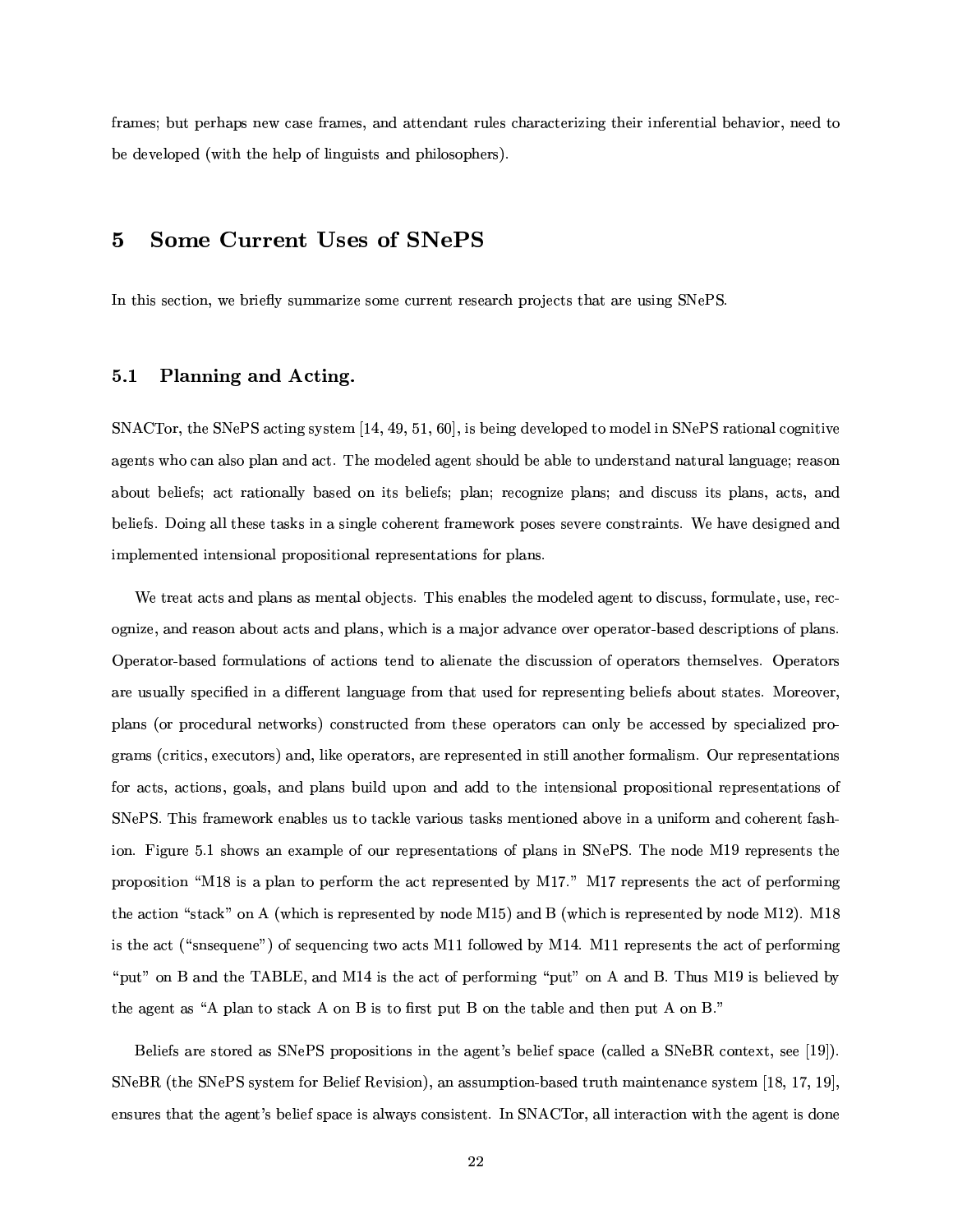

Figure 12: A representation for, "A plan to stack A on B is to first put B on the table and then put A on B"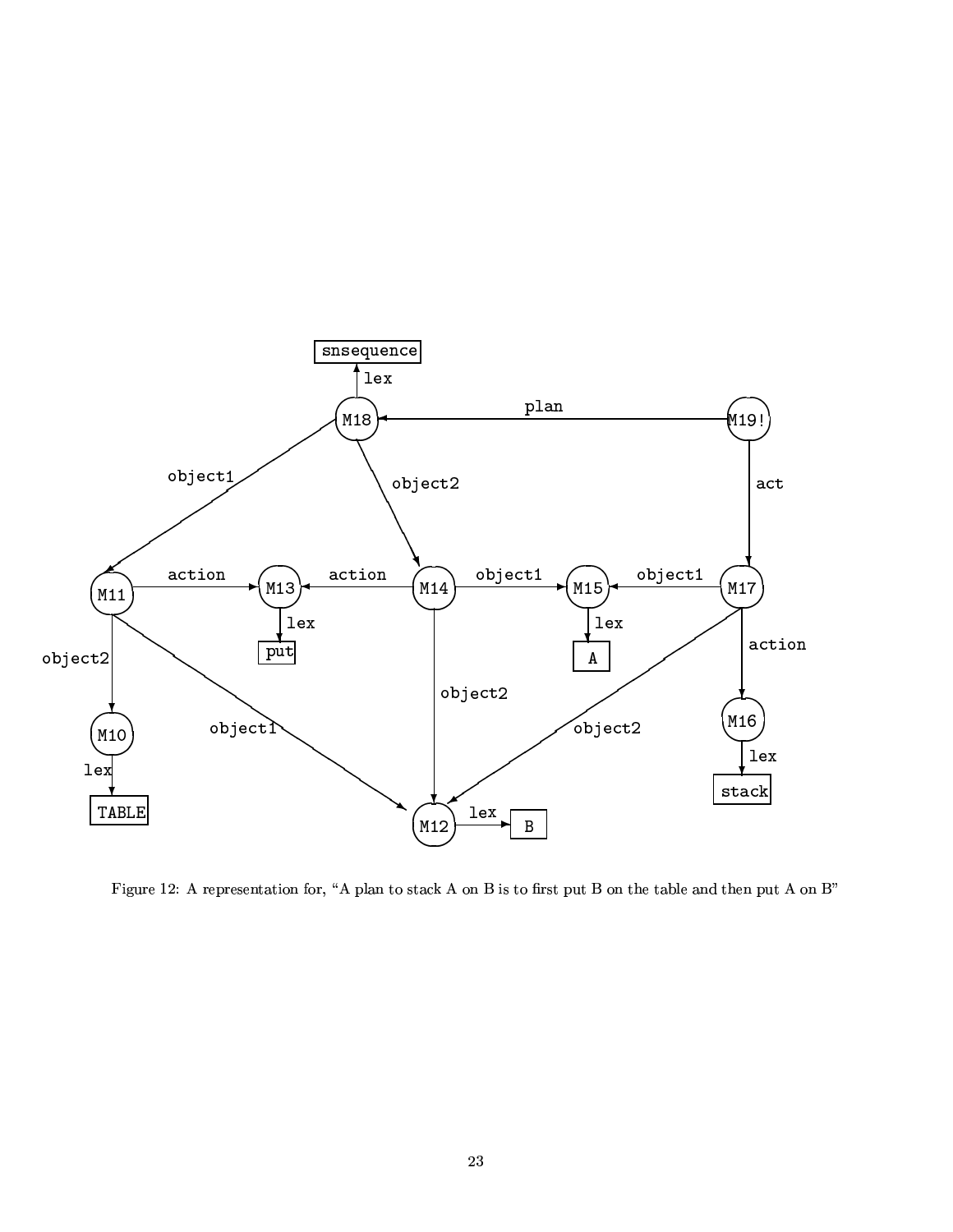using a domain-specific (blocks-world) natural language component. Sentences are parsed by a grammar (written in an ATN) and translated into SNePSUL (the SNePS User Language) commands that form beliefs in the agent's belief space. World-model rules for reasoning in the agent's belief space are also translated and represented as agent's beliefs.

The system is currently being advanced in several directions. See [13, 15] for further information.

#### $5.2$ Combining Linguistic and Pictorial Information.

There are many situations where words and pictures are combined to form a communicative unit; examples in the print media include pictures with captions, annotated diagrams, and weather charts. In order for a computer system to synthesize the information from these two diverse sources of information, it is necessary to perform the preliminary operations of natural-language processing of the text and image interpretation of the associated picture. This would result in an initial interpretation of the text and image, following which an attempt at consolidation of the information could be made. Although vision and natural-language processing are challenging tasks, since they are severely under-constrained, natural-language processing can more easily exploit constraints posed by the syntax of the language than vision systems can exploit constraints about the physical world. This fact, combined with the observation that the text often describes salient features of the accompanying picture in joint communicative units, leads to the idea of using the information contained in the text as a guide to interpreting the picture. This research focuses on a method of extracting visual information from text, which results in a relational graph describing the hypothesized structure of the accompanying picture (in terms of the objects present and their spatial relationships). The relational graph is subsequently used by a vision system to guide the interpretation of the picture. A system has been implemented that labels human faces in a newspaper photograph, based on information obtained from parsing the caption. A common representation in SNePS is used for the knowledge contained in both the picture and the caption. The theory is general enough to permit construction of a picture when given arbitrary descriptive text (without an accompanying picture).

Newspaper photographs have all the elements required for a true integration of linguistic and visual information. Accompanying captions usually identify objects and provide background information which the photograph alone cannot. Photographs, on the other hand, provide visual detail which the captions do not. Newspaper captions often identify people in a picture through visual detail such as "Tom Jones, wearing sunglasses ...". In order for a computer system to be able to identify Tom Jones, it is necessary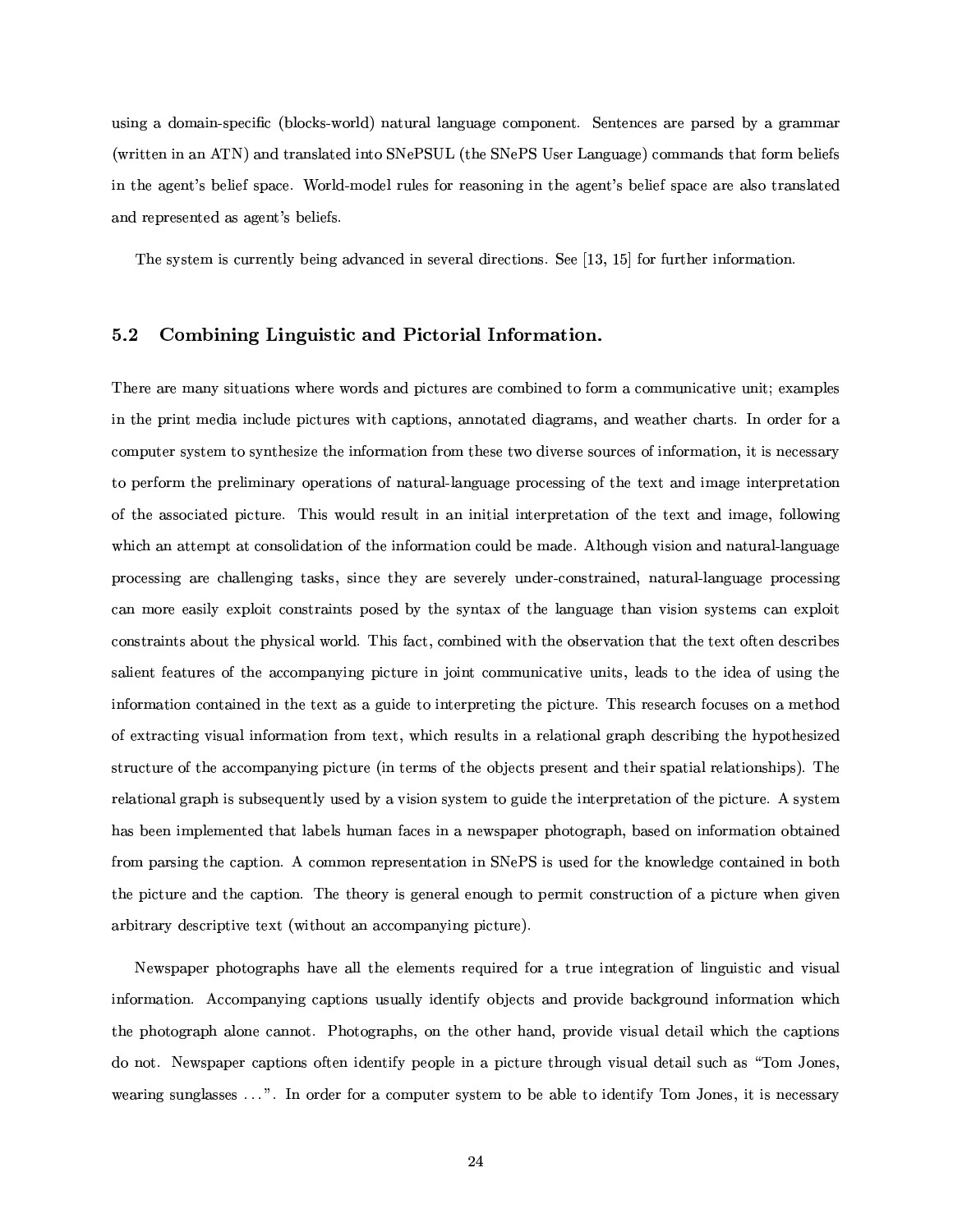to understand the visual implication of the phrase "wearing sunglasses". The face satisfying all the implied visual constraints could then be labeled accordingly.

The system uses a three-stage process to identify human faces in newspaper photographs. Only those photographs whose captions are factual but sometimes incomplete in their description of the photograph are considered. In the first stage, information pertaining to the story is extracted from the caption, and a structure of the picture in terms of the objects present and spatial relationships between them is predicted. The information contained in this structure would be sufficient for generating a picture representing the meaning of the caption. Using this information to label faces in an existing picture, however, entails further processing. The second stage, which constitutes the vision component, calls on a procedure to locate human faces in photographs when the number of faces and their approximate sizes are known. Although the second stage locates faces, it does not know whose they are. The last stage establishes a unique correlation between names mentioned in the caption and their corresponding areas in the image. These associations are recorded in a SNePS network and enable us to selectively view human faces as well as obtain information about them. Input to the system is a digitized image of a newspaper photograph with a caption, as in Figure 14.

Figure 13 illustrates the partial output of the parser on the caption of Figure 14. It postulates that four humans, namely Joseph Crowley, Paul Cotter, John Webb, and David Buck, are present in the picture (nodes m38, m42, m46, and m50). Furthermore, it postulates that Joseph Crowley appears above the other three in the picture (since he is "standing"), as represented by nodes  $m51$ ,  $m52$ , and  $m53$ . The left to right ordering of the remaining three members is represented by the "left-of" relationship in nodes m54 and  $m55$ . Factual information obtained from the caption  $(m31)$  is separated from derived visual information (b12). The hypothesized presence of an object in the picture is represented by a node (e.g.,  $m38$ ) with three arcs: COLLECTION, referring to the visual model it is part of; TYPE, indicating whether the object is explicitly mentioned in the caption or inferred to be present; and MEMBER, pointing to a detailed model of this object (e.g.,  $b10$ ). A node such as  $m37$  provides the link between the visual model of an object and the proper name it is associated with (in this case, 'Paul Cotter'). Hypothesized spatial relations between objects are represented by a node (e.g.,  $m52$ ) with 3 arcs pointing to (a) the type of spatial relation and (b) the nodes representing the two arguments to this binary relation. The system returns a labeling of parts of the image corresponding to the faces of the people mentioned in the caption, as in Figures 15a and b. See  $[62]$  and  $[63]$  for further details.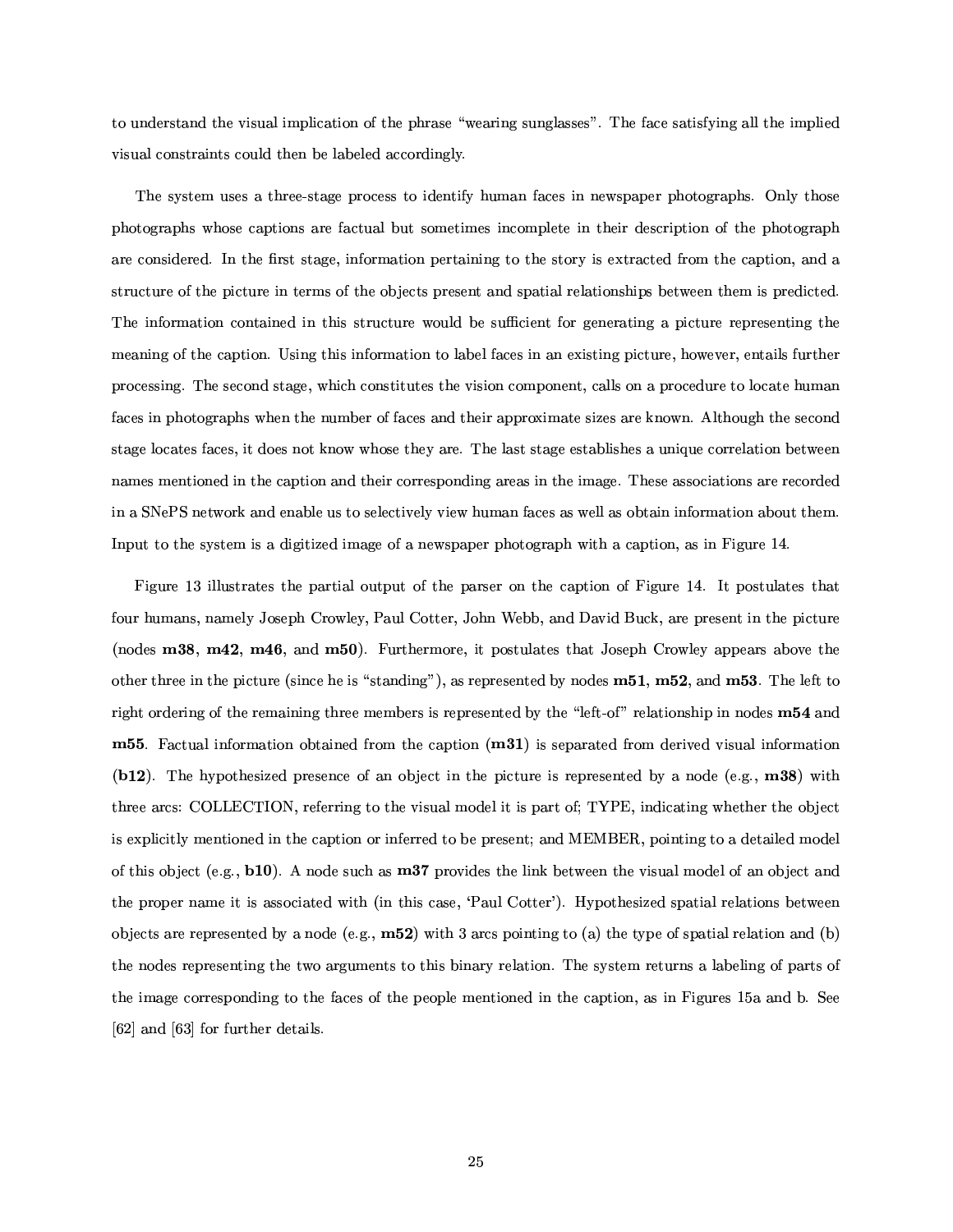Figure 13: Partial output of the parser on caption of Figure 14.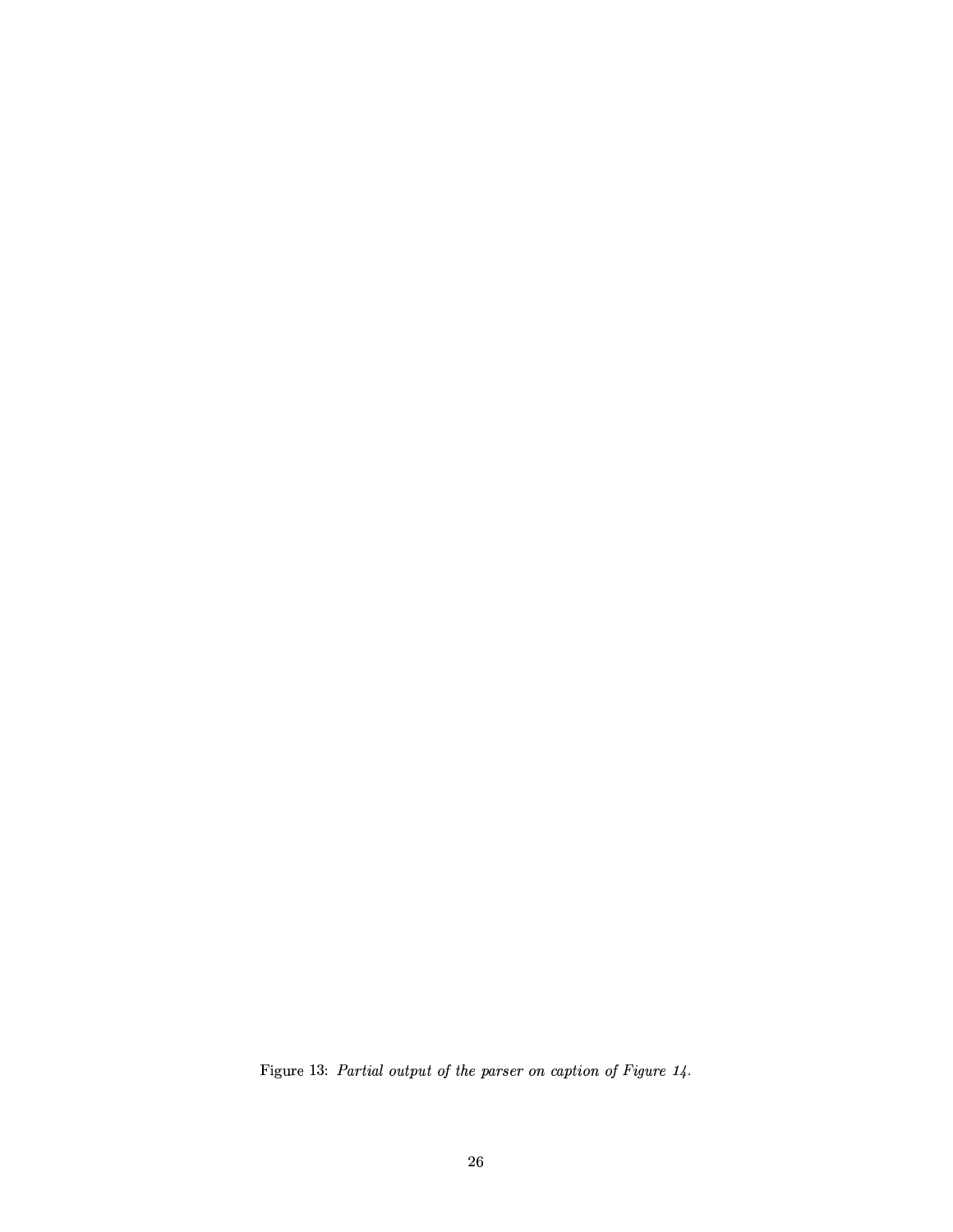Figure 14: A newspaper photograph with caption "Wearing their new Celtics sunglasses are Joseph Crowley, standing with pennant, and seated from left, Paul Cotter, John Webb and David Buck."

#### 5.3 Graphical Deep Knowledge.

During work on the interface of the Versatile Maintenance Expert System (VMES; cf. [56, 57]), a theory of Graphical Deep Knowledge was developed. This representation is not pixel-oriented but combines iconic, meaningful, graphical primitives with propositional information about classes, attributes, positions, inheritability, reference frames, etc. Of special interest in this research is the use of part hierarchies. In [9, 11], a system of three different part hierarchies was developed, namely real parts, subassemblies, and subclusters.

This system of part hierarchies was extended in [10]. In this latest version, parts may either be *additive*, constituting, or replacing. These different part hierarchies differ in their behavior when a graphical representation containing a small amount of detail is extended to contain a large amount of detail. An additive part is simply added to the previous picture. A set of replacing parts forces the removal of the original picture and replaces it with a diagram of all its parts. Finally, constituting parts describe an object that has no form icon of its own. In this case, there is no distinction between the two pictures. For more details of this analysis and for details of the SNePS representation of these different part hierarchies, the reader is referred to  $[10]$ .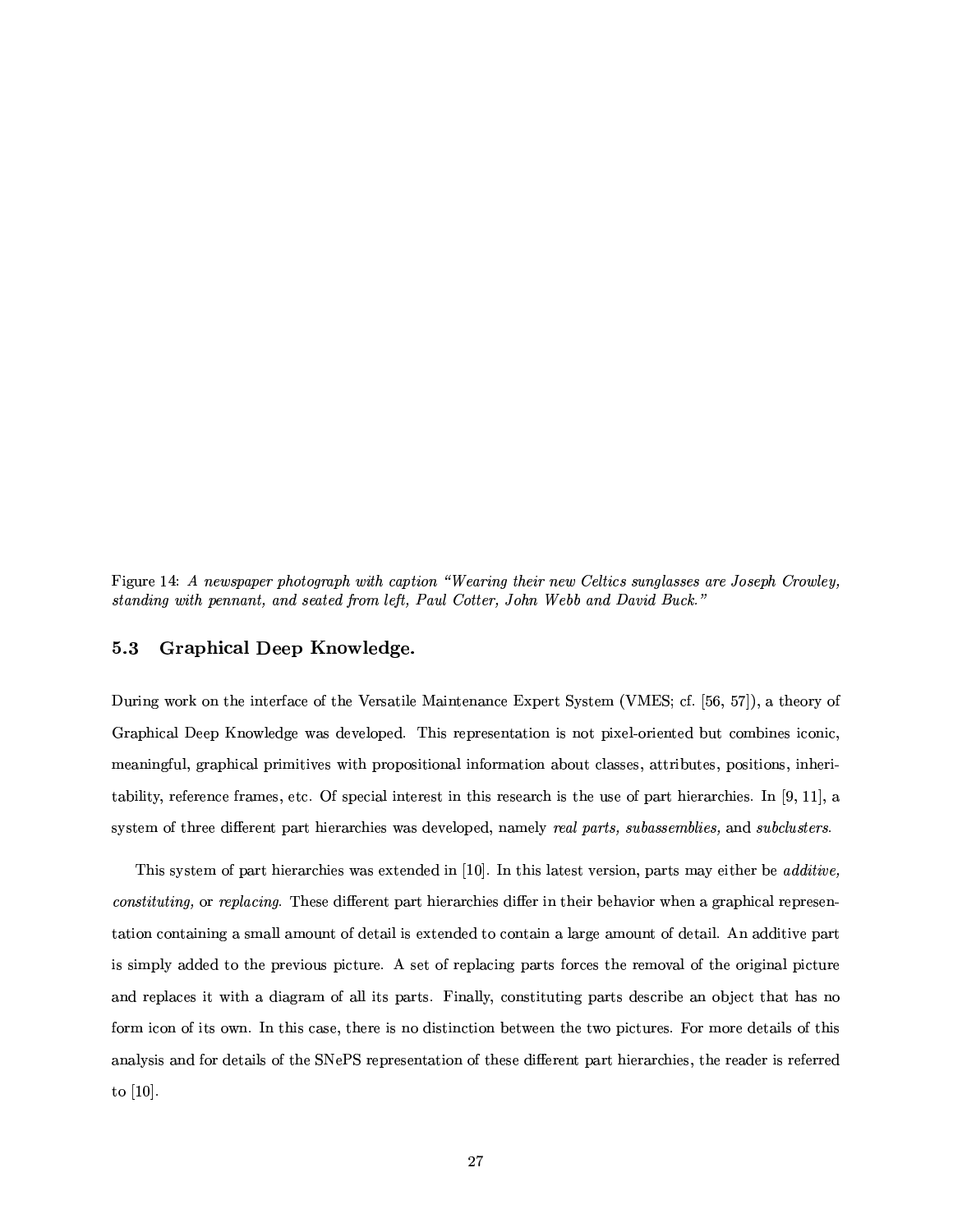Figure 15: (a) output of system when asked to display Joseph Crowley (b) output of system when asked to display Paul Cotter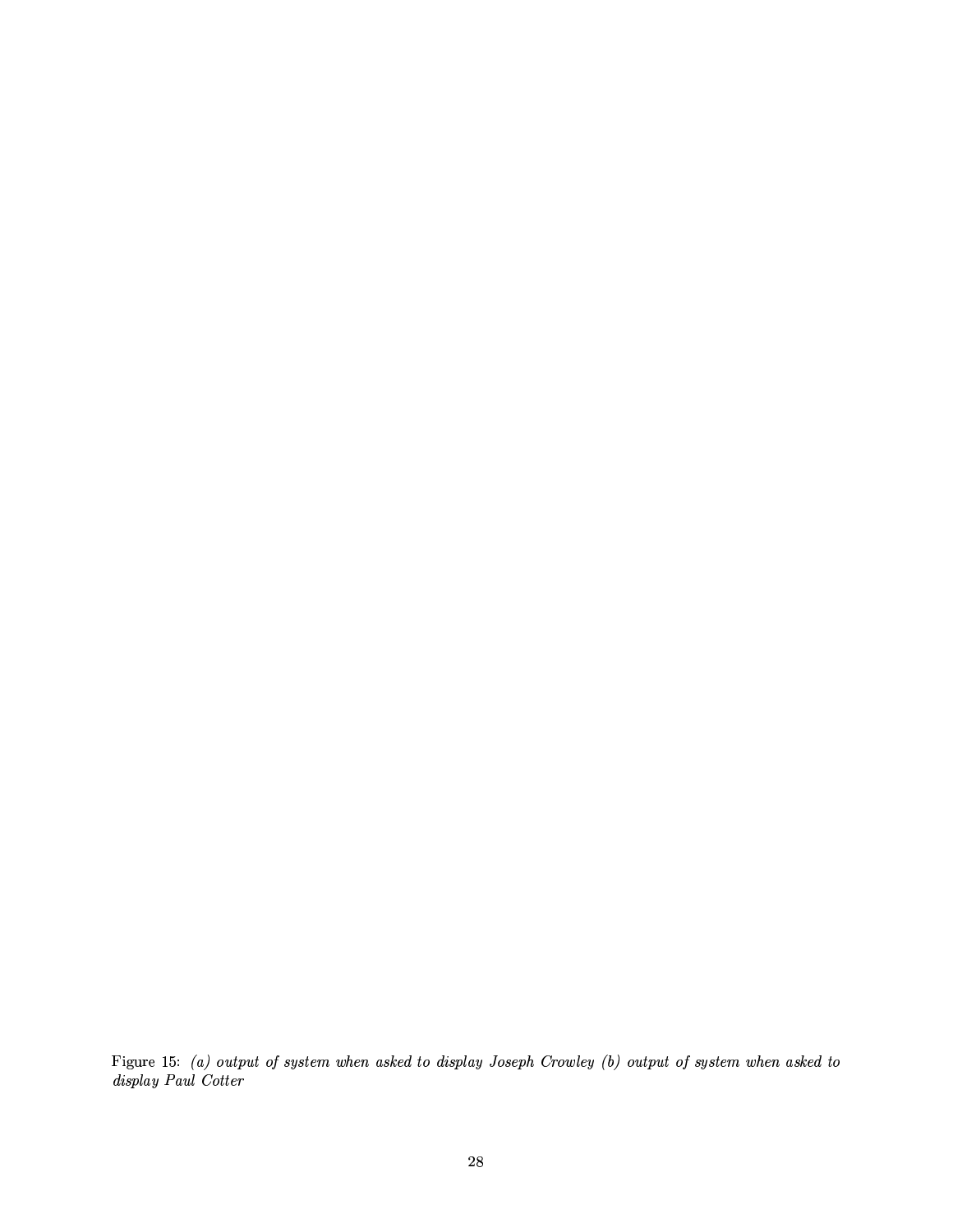# Figure 16: The ship.

The power of Graphical Deep Knowledge is derived from the fact that most of the graphical information is integrated in the normal propositional representation mode of SNePS, so that it is possible to perform reasoning tasks about the graphical appearance of the represented objects. On the other hand, because the system generates diagrams from the propositional representation (and the icons), most changes to the knowledge state of the system can be immediately reflected in changes of the graphical appearance of the described objects on the screen. Graphical Deep Knowledge therefore permits the easy integration of natural language processing and graphics, because a common knowledge representation is used.

Figure 16 shows an example from [9]. This figure was generated from a knowledge base containing the SNePS network shown in Figure 17. This picture of the network, in turn, was generated according to natural language commands (minimally edited for better understanding).

The structure under m1 asserts that ship-1 is a ship in the functional display modality. (Objects can be displayed in different modalities, e.g., functional or structural. For details, see [9].) The structure under  $m2$ asserts that a ship has (in the functional modality) the form ship-form. The node ship-form has a link to a LISP function that, if executed, draws an icon that looks like a ship.

The node m12 defines a coordinate system that is Cartesian, is on the screen, is called system-1, and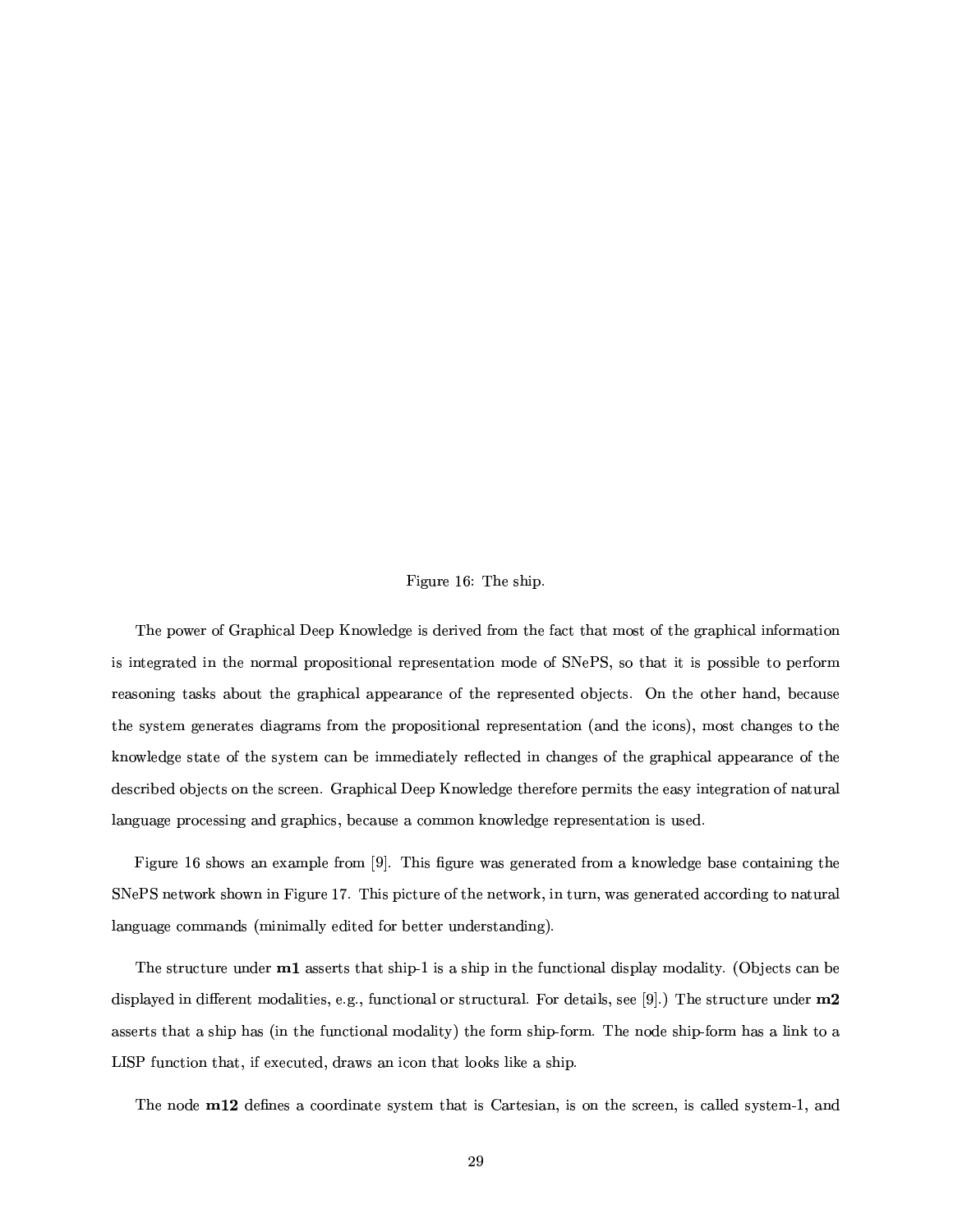Figure 17: Knowledge base required to generate Figure  $16\,$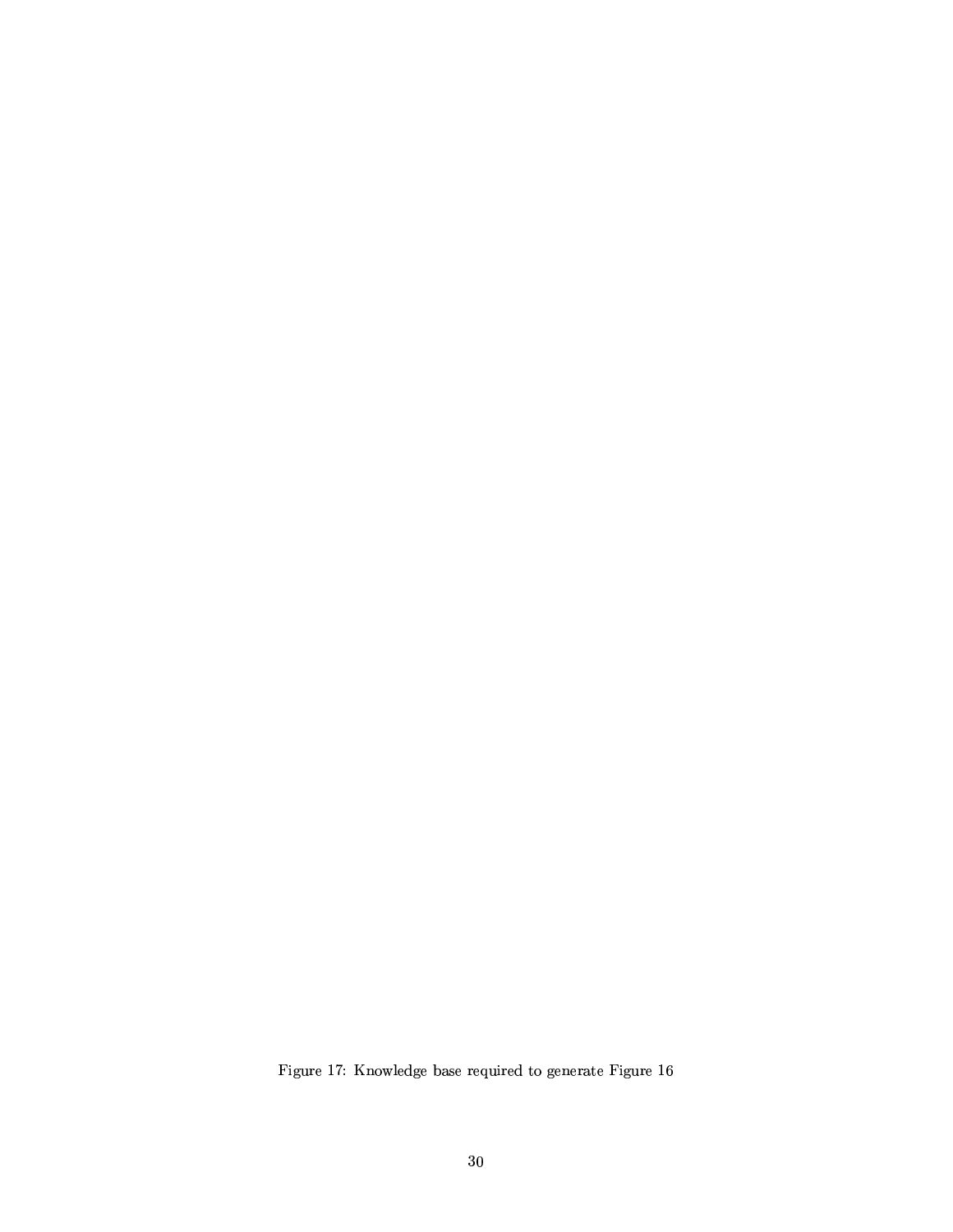has two axes called s-x and s-y. Node m7 and all the nodes that are logically under it (even if they are drawn above it!) define the position of ship-1 in the coordinate system system-1 as (200 pixels, 300 pixels) in the directions defined by s-x and s-y. The system makes the simplifying assumption that any "first axis" specified by the user is parallel to the screen x axis.

Node **m3** and the nodes (logically) under it assert that ship-1 is faulty. Node **m5** and the nodes (logically) under it assert that faultiness is expressed by a rotation of 180 degrees. This is the reason why the ship is displayed upside down. The node rotate-jg, similar to the node ship-form, has a functional attachment that rotates an icon by the specified angle.

It should be pointed out that except for the special meaning of the node **SCREEN** and for the predefined rotation function, all information in this network has been created on the fly, either by natural language or by a simple, built-in, icon editor. Display requests addressed to this system in natural language are not parsed into a network representation, but immediately executed, resulting in a figure like Figure 16.

#### **Knowledge Based Lexicons.**  $5.4$

AI systems that involve natural language usually have at least three different knowledge bases: one for domain information, one for language rules, and one for information about words. Especially in comparison with domain information, knowledge about words tends to be isolated, fragmented, and impoverished. It is isolated, in that much of the information lies in specialized structures to which the system's reasoning mechanisms have little or no access, and which must be manipulated by specialized (and usually very limited) algorithms. It is fragmented, in that most on-line lexicons represent primarily syntactic information. Semantic information, when it is present at all, is usually in a separate representation scheme, accessible by different techniques. Information which requires both syntax and semantics for its representation usually falls through the cracks, as does information which is at least in part semantic, but which is less about the world than about the words. It is impoverished, in that all kinds of information tend to be represented sketchily, with little apparent concern for giving systems the kinds of information about words to which humans have routine access.

The work discussed in this section involves developing representation schemes for lexical information, in which all lexical information is represented in a single, unified SNePS network, accessible to the same retrieval and inference mechanisms as domain information. The lexicons under discussion are being built using semiautomated techniques from machine readable dictionaries; the representation is intended to support medium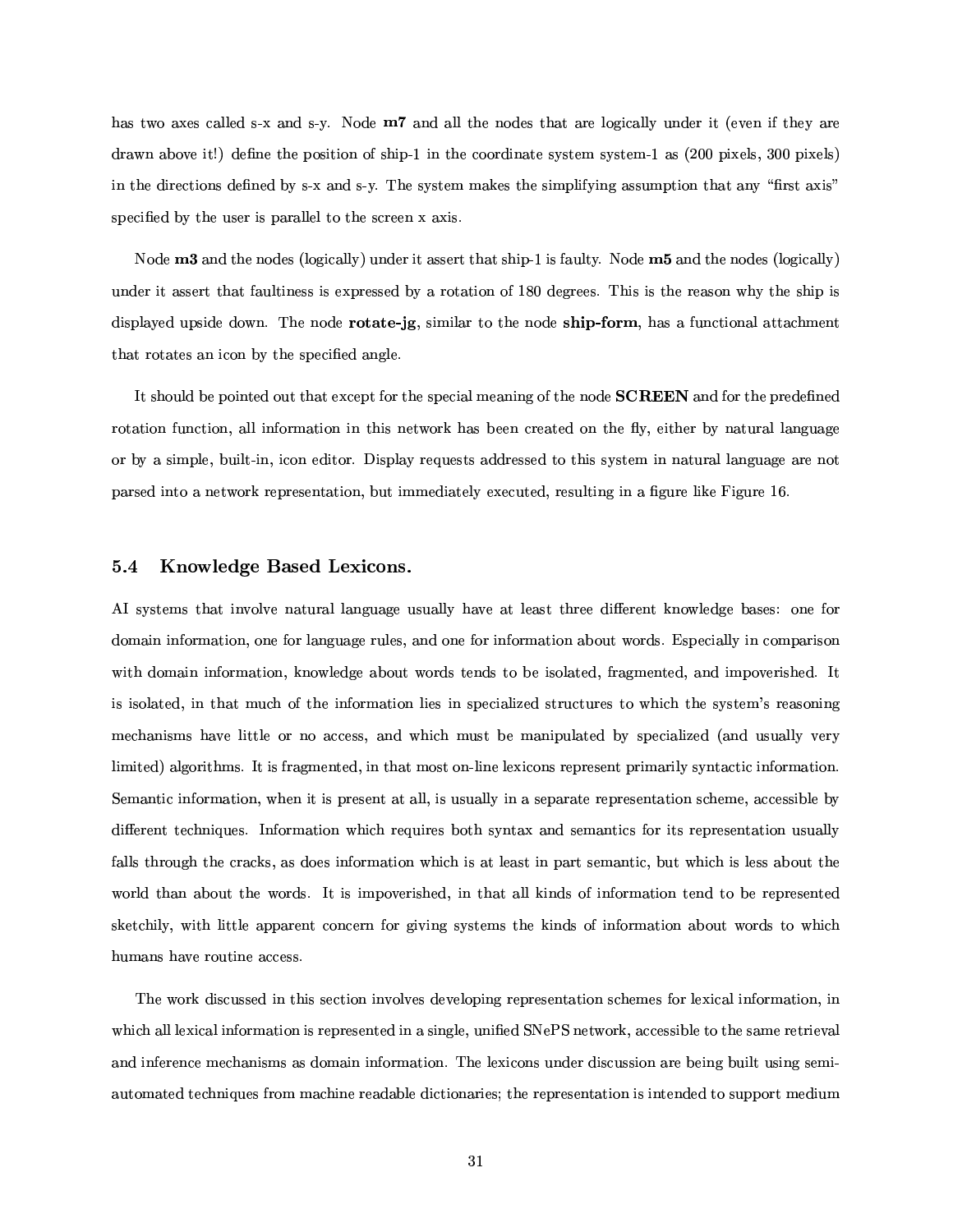scale (semi-realistic) lexicons for a wide range of purposes. (Full, realistic sized lexicons require substantial back-end support because of problems of scale.)

This research is based on the linguistic theory of the relational lexicon [1]. Lexical relations provide a formal mechanism for expressing relations among concepts. Traditionally, lexical relations have been approached as a means for representing semantic information about words. Our approach extends the theory of lexical relations to embrace syntactic and morphological as well as semantic relations. The resulting hierarchy of lexical relations may be thought of as a kind of structural primitives, which represent cognitive relations among lexical items. Information about the lexical relation hierarchy is represented in a SNePS network. Information about specific words is integrated into the hierarchy network, resulting in a large network containing a (potentially dynamic) lexicon, with syntactic, semantic, and morphological information all readily available. The resulting representation distinguishes among homonym labels, words, strings representing word spellings, and word senses, allowing the kinds of reasoning about words that people routinely make. The representation used has several unusual features, among them the clear importance of path-based inference.

The relational hierarchy is a fairly straightforward instance of a hierarchical knowledge structure. At the present level of development, the most common hierarchical relationships involved are most obviously viewed as set membership and subset/superset relations. The one trap to avoid lies in representing the hierarchical information in the same way as one would represent, for instance, the information (derived from whatever source, but construed as part of the lexicon) that dogs are mammals.

There is, however, a relatively simple problem of recursion in representation. Since lexical relations are themselves objects of knowledge, within the SNePS formalism, they should be represented by nodes, not arcs. Now say that we represent the relation between 'Mt. Rushmore' and 'mountain' by something like an arg1-arg2-rel frame, with a rel arc to a node called something like 'member', which represents the lexical relation which holds between 'Mt. Rushmore' and 'mountain'. Now how do we say that the lexical relation 'member' belongs to the class of taxonomic lexical relations? If we try to use the same 'member' node as the first argument and also as the relation, we wind up with a pathological proposition node.

The reason this is a problem, and not a blunder, is that the lexical relation is not really the same thing that holds between itself and its parent class. The problem here is one of distinguishing metalevel information about the lexical relation hierarchy from object level information which we use it to represent. We can see the importance of distinguishing them if we look at the consequences of trying to use path-based inference to implement inheritance down hierarchical subtrees. When we construct a path-based rule to make all object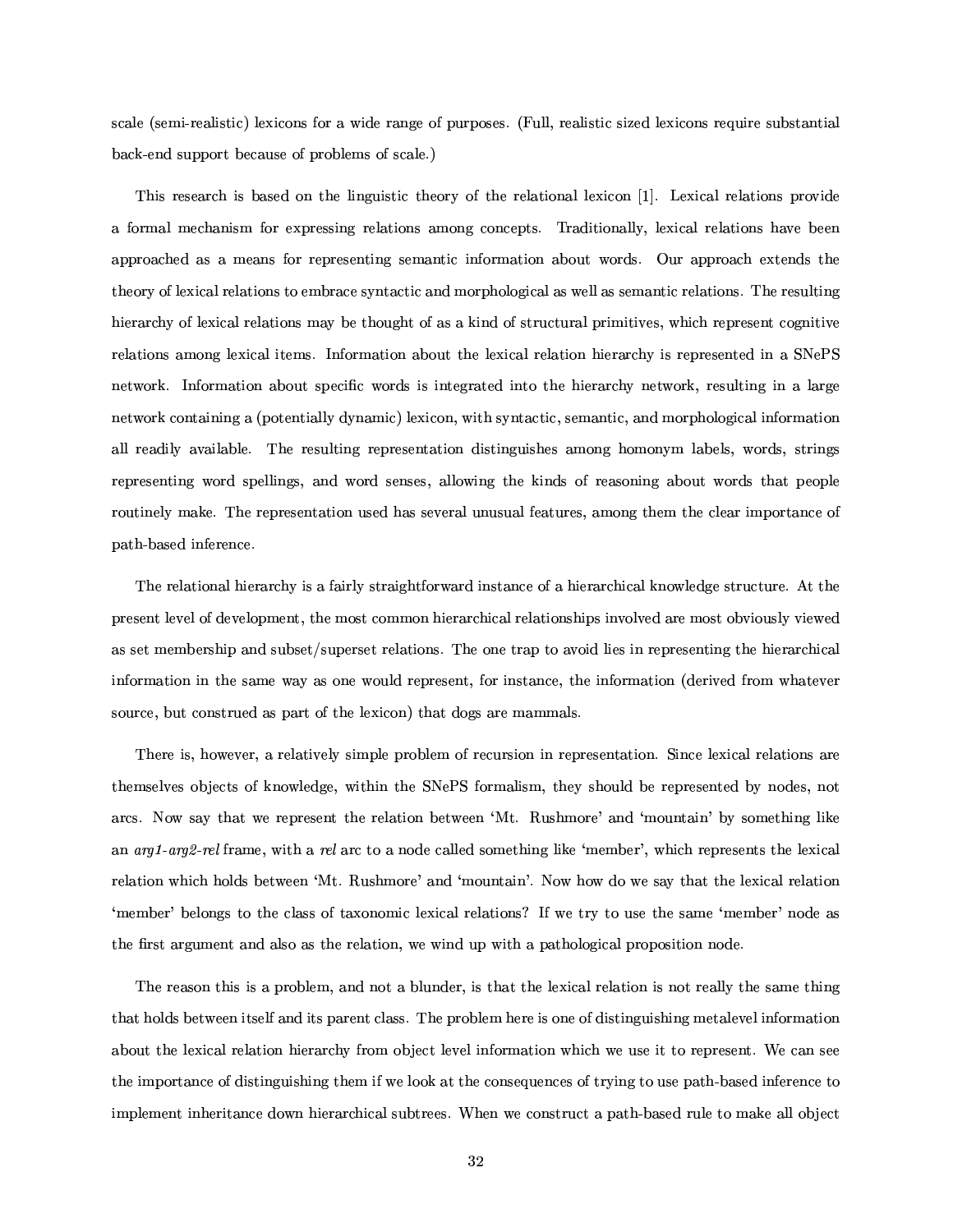# Figure 18: Representation of Hierarchical Facts.

property markers behave alike in some respect, we don't want to have to filter for instances of membership like 'Mt. Rushmore' to 'mountain', or of subset like 'dog' to 'mammal'.

Figure 5.4 shows the SNePS representation for a fragment of the lexical relation hierarchy. Throughout the examples, we adopt several node naming conventions for simplicity. Node names in all capitals represent members of the lexical relations hierarchy. Proposition nodes are numbered beginning with m1 as in other SNePS networks. Other node names in lower case represent word sense nodes.

Information about words takes several forms. The first, and simplest, is lexical relation instances. This information encodes everything from taxonomic classification relations (including relations like TAXON, which closely corresponds to the traditional IS-A link, but also synonymy relations, antonymy relations, and others) to generic role relations (for instance the Act/Actor relation, which holds, e.g., between "bake" and "baker") to morphological and syntactic relations such as the State/Verb relation which holds between a nominalized verb and its verb. The second kind of information could be viewed as collapsed lexical relations, and covers such relatively simple markers as part of speech (associated with sense nodes), alternate spellings (relation between a headword node and a string node), and the like. The third reflects information about the sense-subsense hierarchy. This is the familiar dictionary definition hierarchy, under which a word may have more specific senses which represent refinements on more general ones.

We now integrate all three kinds of information about words into the hierarchy network in the obvious way. Figure 5.4 represents a digested form of the information about some words related to the most common sense of "sheep" as derived from definitions in Webster's Seventh Collegiate Dictionary. Note that this sense of "sheep" has a subsense, which covers only a single species. We have omitted all nodes and arcs above the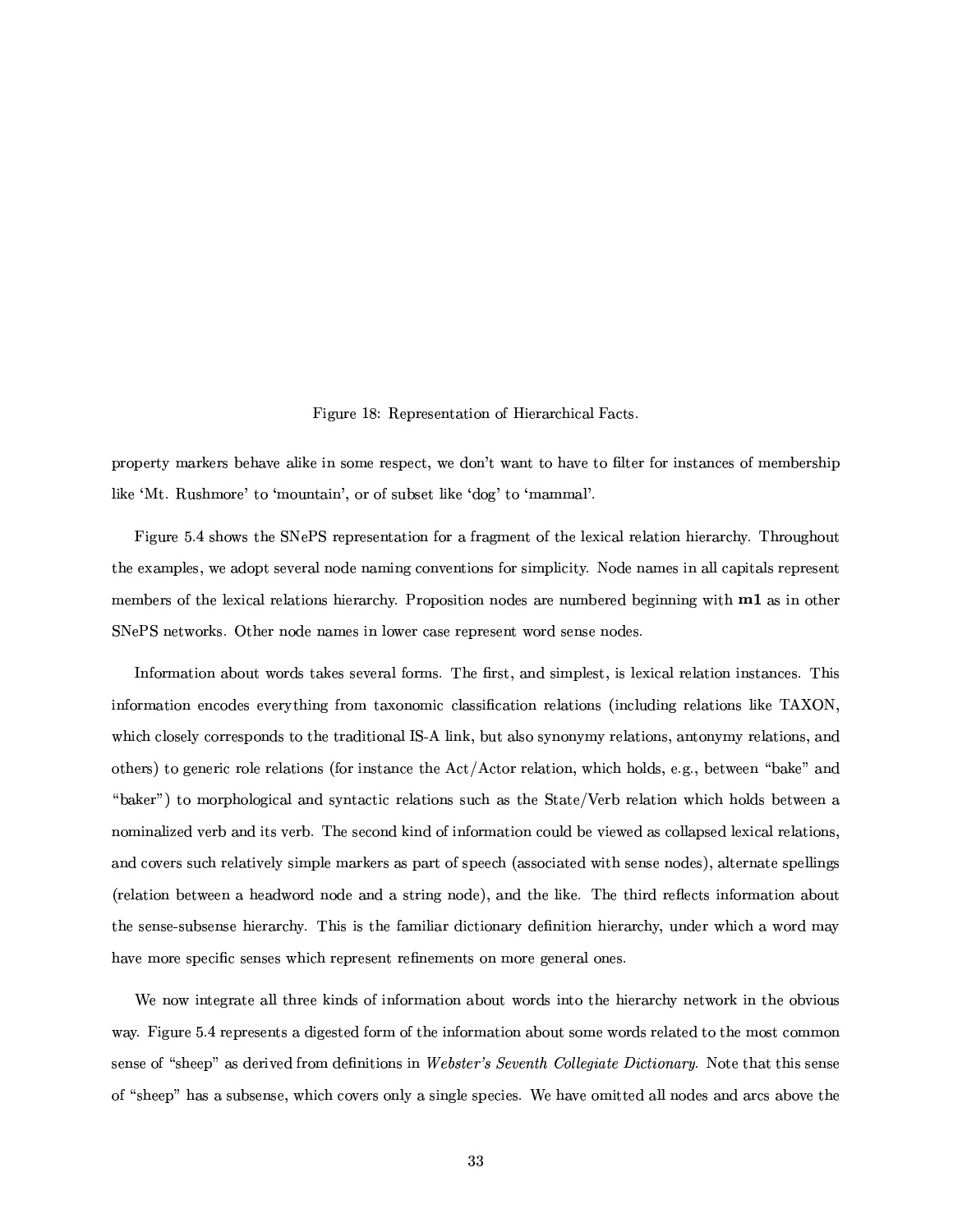

Figure 19: Representation of Lexical Information.

sense level (i.e., headword and string nodes and their associated frames) for simplicity, and collapsed parts of the lexical relation hierarchy (especially in nodes  $m4$  and  $m5$ ) to make the figure more readable.

The resulting lexicon can be used either as stand-alone support for some external activity (such as automated query expansion for information retrieval) or as an integral part of the knowledge base for a natural language system. For the second option, which is the more interesting, the remaining information in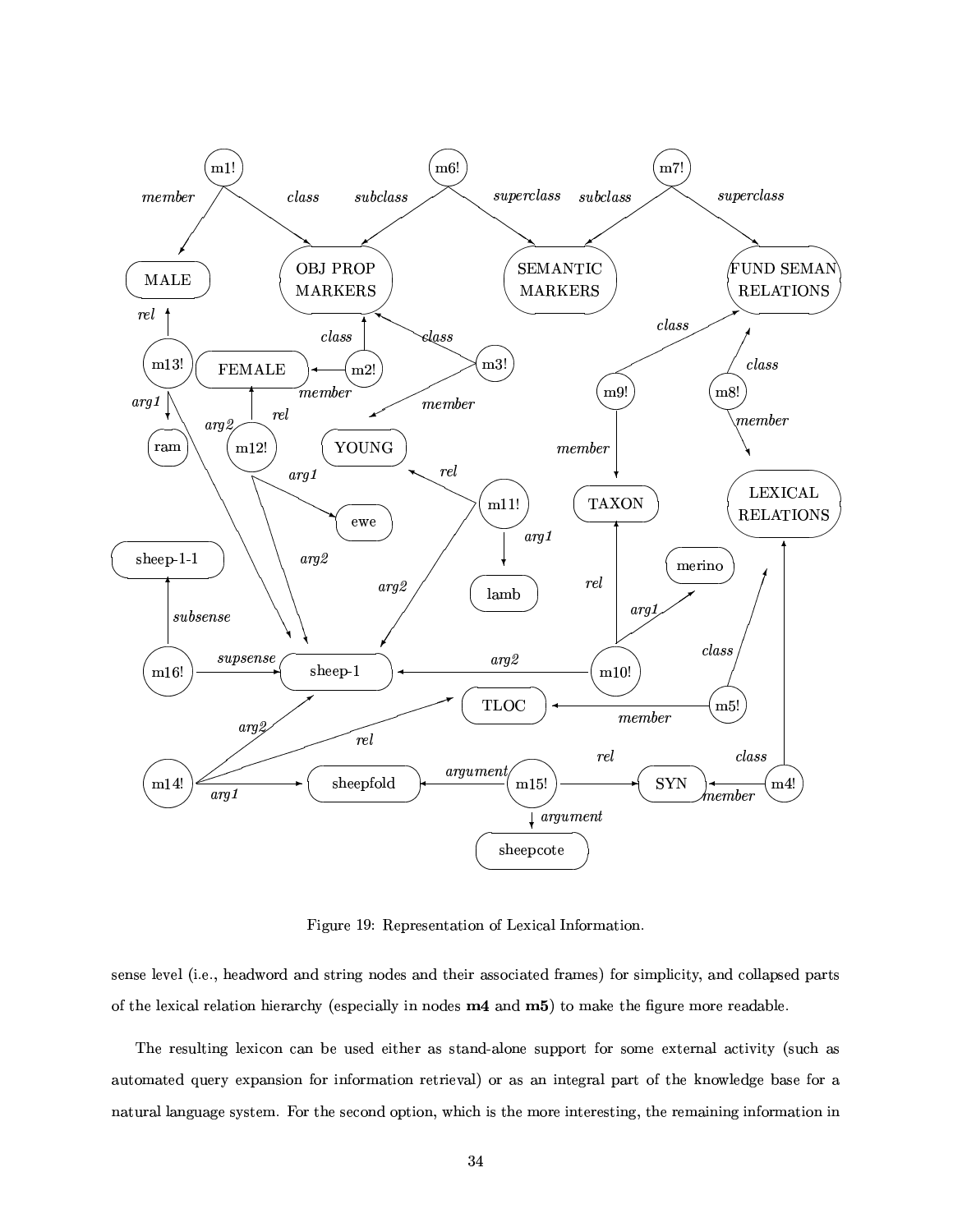the knowledge base is integrated into the lexicon representation, with semantic information relating to senses hanging off the appropriate nodes. The result is a knowledge base which not only has ideas and knows what words are typically used to represent them (the effect of using something like lex arcs in a more traditional SNePS-ish representation), but knows about those words and can reason on the basis of its knowledge. (More detailed descriptions of this research are  $[7, 25, 24, 27]$ , and  $[26]$ .

#### $5.5$ Kinds of Opacity and Their Representations.

Examinations of referential opacity (the failure of certain linguistic contexts to be "transparent" to substitution of equivalents) have almost invariably focused on propositional attitudes, and even more specifically, on belief sentences. This focus has obscured the fact that there are a number of other kinds of sentences in which the logical-linguistic phenomenon of referential opacity occurs. In addition to the propositional attitudes, which express an agent's attitude towards some proposition or another, such as

 $(1)$ John believes that the Morning Star is blue,

there are other kinds of referentially opaque sentences. One of these is attributive adverbs, like quickly in

 $(2)$ John swam the river quickly.

We have proposed a new treatment of attributive adverbs as generating opacity resting on the general theory of action proposed by the philosopher Donald Davidson [5], though he himself holds that such adverbs must be excluded from his theory.

According to Davidson, a verb of action refers to an event, an act. In  $(2)$ , John performed a certain act, a swimming of the river. As far as *swimmings* of the river go, his swimming of it was quick. If the time it took John to swim the river is compared to the times it has taken others to *swim* the river, John's time was among the fastest. John's act of swimming the river may, however, also be described as a crossing of the river. Thus, we may add the identity statement

 $(3)$ John's swimming of the river is a crossing of the river.

But though his swimming is a crossing, it does not follow that

 $(4)$ John crossed the river quickly.

On the contrary, it is very likely that he crossed the river slowly. If the time it took John to cross the river is compared to the times it has taken others to cross the river, which will perhaps include such modes of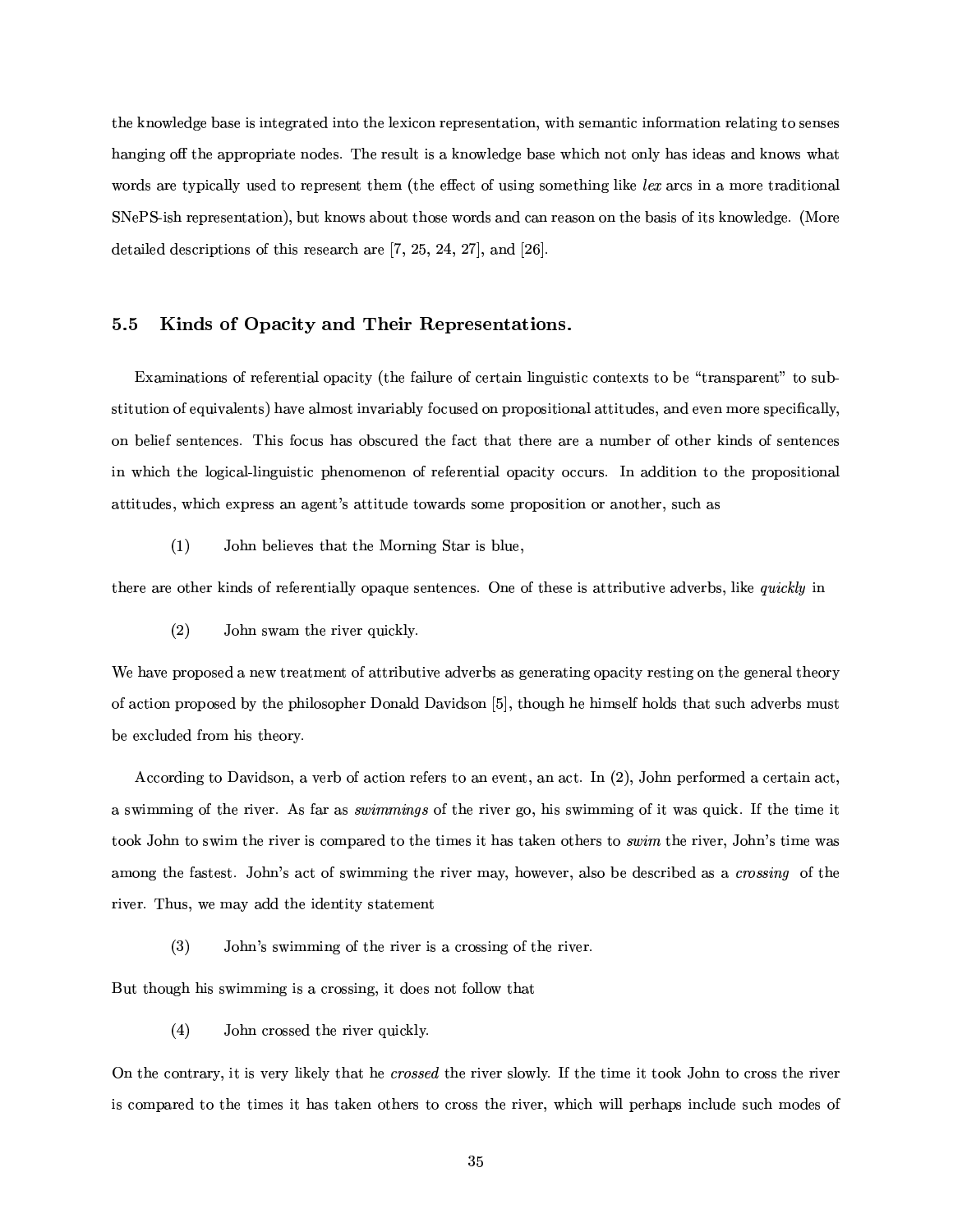crossing as rowing, swinging (on a rope), and driving (on a bridge), John's time would no doubt be among the slowest. In other words, when we describe John's act as a swimming, it is quick, but when we describe it as a crossing, it is slow. If we accept that the one *act* cannot be both quick and slow, then the swimming and the crossing cannot be identified with the act. In an intensional system, a natural approach to explore is to treat the swimming and the crossing as different *intensional* objects.

The intensional objects to be used in our representations are called *aspects*, which are reminiscent of Frege's senses  $[8]$ . Given a description, d, the Fregean sense associated with it is the meaning of d. The aspect associated with  $d$ , however, is the result of conceiving of the thing  $d$  refers to as, or qua, a thing to which the description d applies. Aspects are *objects*, albeit intensional, abstract objects. The general form of an aspect is:

$$
aspect := object, qua description true of the object
$$

In [67] this intuitive notion of "qua" is replaced formally using Church's  $\lambda$ -abstraction [4].

The sentence containing an attributive adverb

 $(2)$ John swam the river quickly,

is understood as having the logical form

 $(5)$ There is someone b1 named *John*, there is an action b2 that is a swimming, and there is an object **b3** that is a member of the class of rivers, such that b1 is the agent of b2, and b2 has b3 as its direct object, and there is an aspect  $a1 - b2$ , qua m1 - which is quick.

Assuming that John's swimming of the river is the *same* event as his crossing of the river, and that

 $(6)$ John crossed the river slowly,

the representations of  $(2)$  and  $(6)$  are as in Figure 20

No inferences from the properties of an aspect to properties of the object the aspect is an aspect of, are permitted. Thus, nothing is said to be both quick and slow, since a1 (i.e., b2, qua being a swimming) is a different aspect from a  $(i.e., b2, qua being a crossing)$ . (Details are in [67]; cf. also [68].)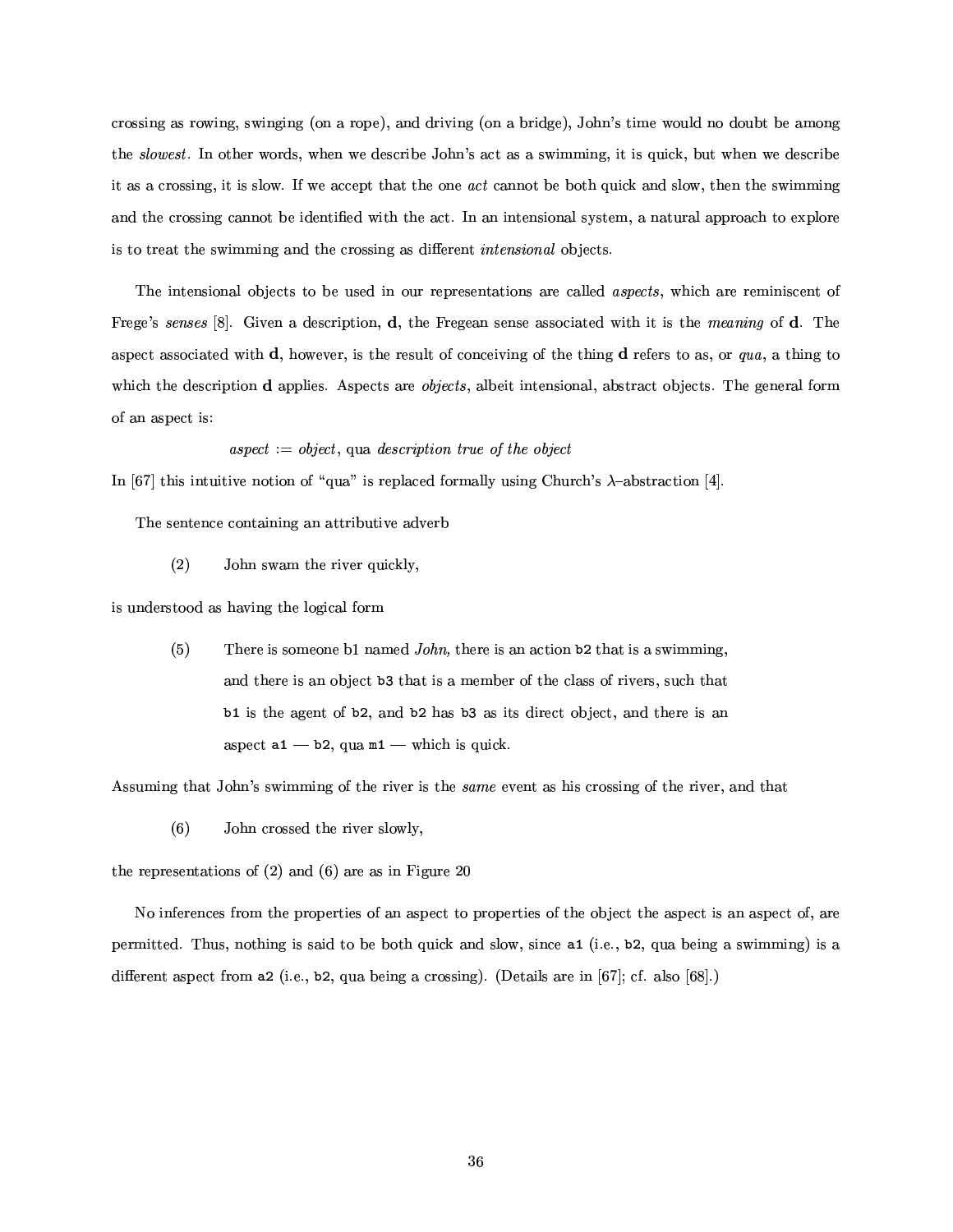Figure 20: Representation of  $(2)$  and  $(6)$ .

#### Representing Fiction in SNePS. 5.6

As part of the SUNY Buffalo Center for Cognitive Science's project on Cognitive and Computer Systems for Understanding Narrative Text, we are constructing a computational cognitive agent, Cassie, implemented in SNePS, who will be able to read a narrative and comprehend the indexical information in it, specifically, *where* the events in the narrative are taking place (in the world of the narrative), when they take place (in the time-line of the narrative), who the participants in these events are (the characters in the world of the narrative), and from whose point of view the events and characters are described [3, 38, 39].

In order to do this, Cassie has to be able to  $(1)$  read a narrative (in particular, a fictional narrative), (2) build a mental-model representation of the story and the story-world, and (3) use that mental model to understand and to answer questions about the narrative. To build the mental model, she will need to contribute something to her understanding of the story. One contribution is in the form of a "deictic center"-a data structure that contains the indexical information needed to track the who, when, and where.

Another contribution is background knowledge about the real world. For instance, if Cassie is reading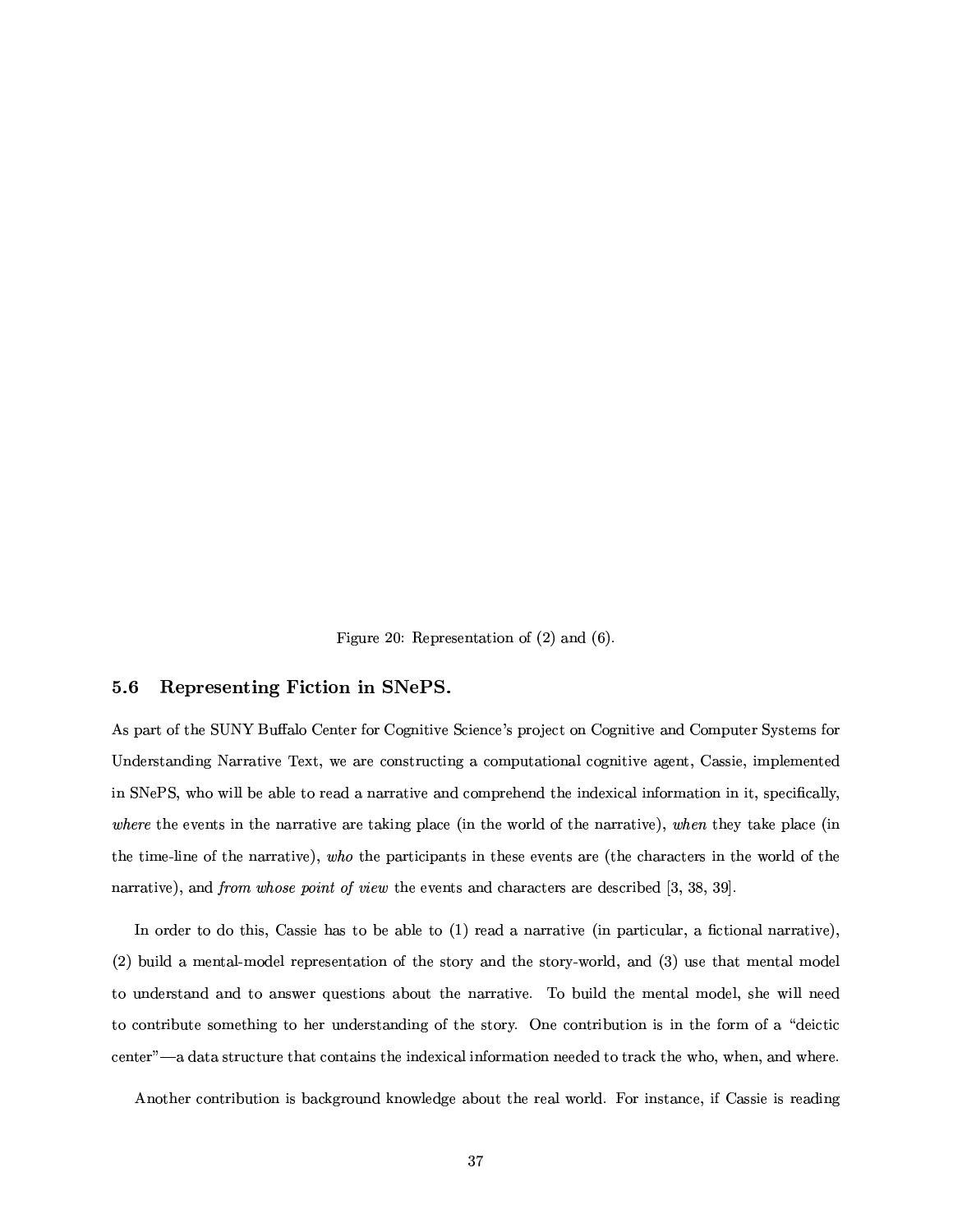a novel about the Civil War, she would presumably bring to her understanding of it some knowledge of the Civil War, such as that Abraham Lincoln was the 16th president and was assassinated in 1865, even if that information is not explicitly stated in the novel. The novel might go on to make other claims about Lincoln, such as that he had a particular conversation with General Grant on a particular day in 1860 (even if, in fact, they never talked on that day—this is a novel, after all). Such a claim would probably not be inconsistent with anything Cassie antecedently believed about Lincoln. But some claims in the novel might be thus inconsistent, e.g., if she read that Lincoln was re-elected to a third term in 1868. So Cassie has to be able to represent the information presented in the narrative, keep it suitably segregated from her background knowledge, yet be able to have information from her antecedent beliefs "migrate" into her model of the story world as well as have information from the story world "migrate" back into her store of beliefs about the real world.

There have been a number of theories in philosophy about the nature of fictional objects. All of these are *ontological* theories concerned with such questions as: What are fictional objects? How can they have properties? How are they related to non-fictional entities? However, for the purposes of our project, we need to be more concerned with "epistemological" or processing/computational/interpretive issues: How does a reader understand a (fictional) narrative? How does a reader decide whether and to what extent it is fictional? How does a reader construct a mental model of the story world? How does a reader represent fictional entities and their properties? How does a reader integrate his or her knowledge of the real world with what s/he reads in the narrative? And so on. Some of these are, indeed, ontological issues, but they are what we have elsewhere termed issues in "epistemological ontology" [34]: Corresponding to the purely or *metaphysically* ontological question, "What are fictional objects?", we ask the *epistemologically* ontological question, "How does a cognitive agent represent fictional objects?". And corresponding to the purely ontological question, "How are properties *predicated* of fictional objects?", we ask the epistemologically ontological question, "How does a cognitive agent represent the properties of fictional objects?"

In order for Cassie to read a narrative, the knowledge representations she should construct will include a story operator (like [16] or [64]), only one mode of predication of properties to (fictional) objects (like [28]). and only one kind of property (like [22, 23]). It must be kept in mind that all entities represented in Cassie's mind are just that—entities in her mind—not entities some of which are real and some of which are fictional.

The story operator will set up a "story space" that is formally equivalent to a belief space (cf. [35, 55.] 65]). It will allow Cassie to distinguish her own beliefs about London from (her beliefs about) claims made about London in a story in precisely the same way that belief spaces allow Cassie to distinguish her own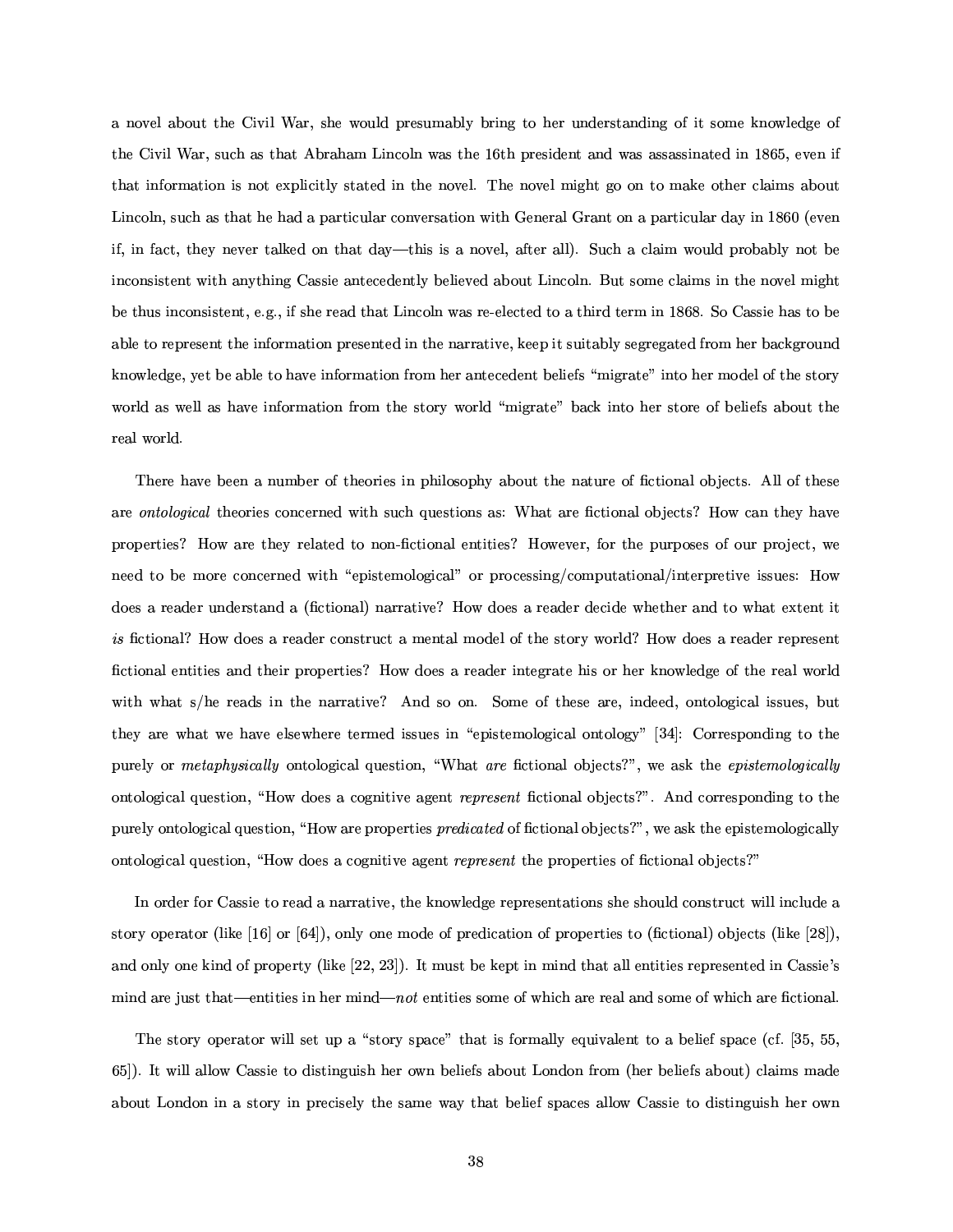beliefs about Lucy from her beliefs about John's beliefs about Lucy (cf. [35, 54]).

But how should this be handled? Consider Figure 21. Suppose that one of Cassie's background beliefs is that Lincoln died in 1865 and that she reads in a narrative that Lincoln was re-elected in 1868. There is a processing problem: Cassie is faced with an inconsistency. There are two solutions. First, the SNePS Belief Revision system (SNeBR; [19]) can be invoked. The detection of the inconsistency will cause a split to be made into two (consistent) contexts. But note that the net effect of this is to embed the second statement (the re-election in 1868) in a story operator. So why not start with a story operator in the first place? This is the second solution, as shown in Figure 22.

But now let's complicate the data a bit. Consider Figure 23. Suppose that Cassie's background beliefs include both that Lincoln was the 16th president and that Lincoln died in 1865, and suppose once again that Cassie reads in a narrative that Lincoln was re-elected in 1868. The processing "problem" here (it is not really a problem) is that we want the first of Cassie's two background beliefs to "migrate into" the story world. The reason that this is not a problem is that those first two background beliefs are Cassie's beliefs and the third is not. The first one (that Lincoln was 16th president) is both believed by Cassie and is in the story world.

Consider Figure 24. If Cassie knows that she is reading a narrative, we want it to be the case that she believes  $(1)$  (that Washington was the first president), and we want both  $(1)$  and  $(2)$  (that he chopped down the cherry tree) to be in the story world. How do we accomplish this? By *starting* with a story operator on  $(2)$ . In general, we will put a story operator on all narrative predications.

But then we face two problems: Background beliefs of the reader are normally brought to bear on understanding the story, as we saw in Figure 21 and Figure 22 (cf.  $[38]$ ). And we often come to learn (or, at least, come to have beliefs) about the real world from reading fictional narratives. Thus, we need to have two rules:

- (R1) Propositions *outside* the story space established by the story operator (i.e., antecedently believed by the reader) are assumed, when necessary, to hold within that story space by default and defeasibly.
- (R2) Propositions *inside* the story space are assumed, when necessary, to hold *outside* the that story space by default and defeasibly.

Some comments: The "when necessary" clause is there to prevent an explosion in the size of belief and story spaces; the migrations permitted by these two rules would only take place on an as-needed basis for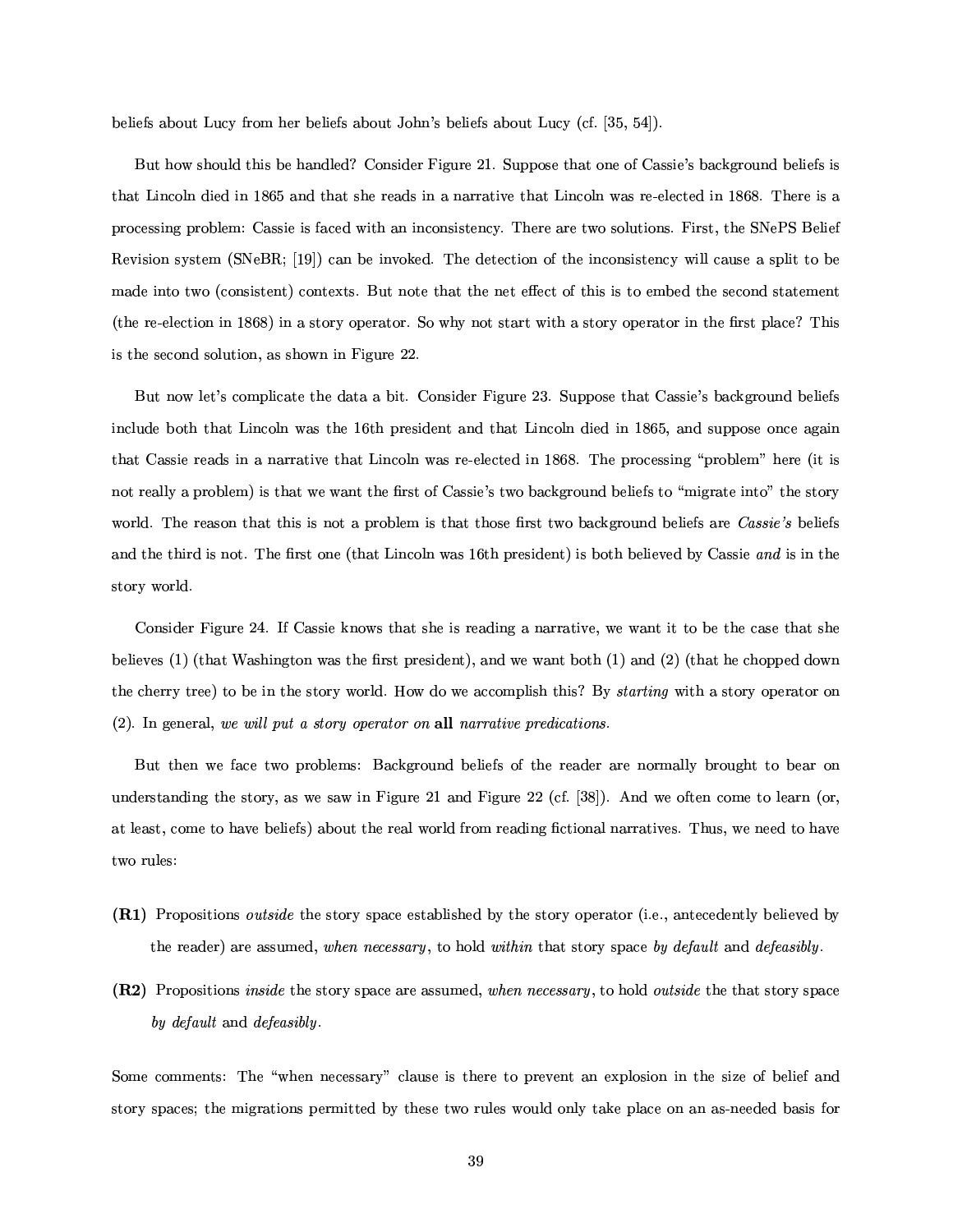Figure 21: Example 1a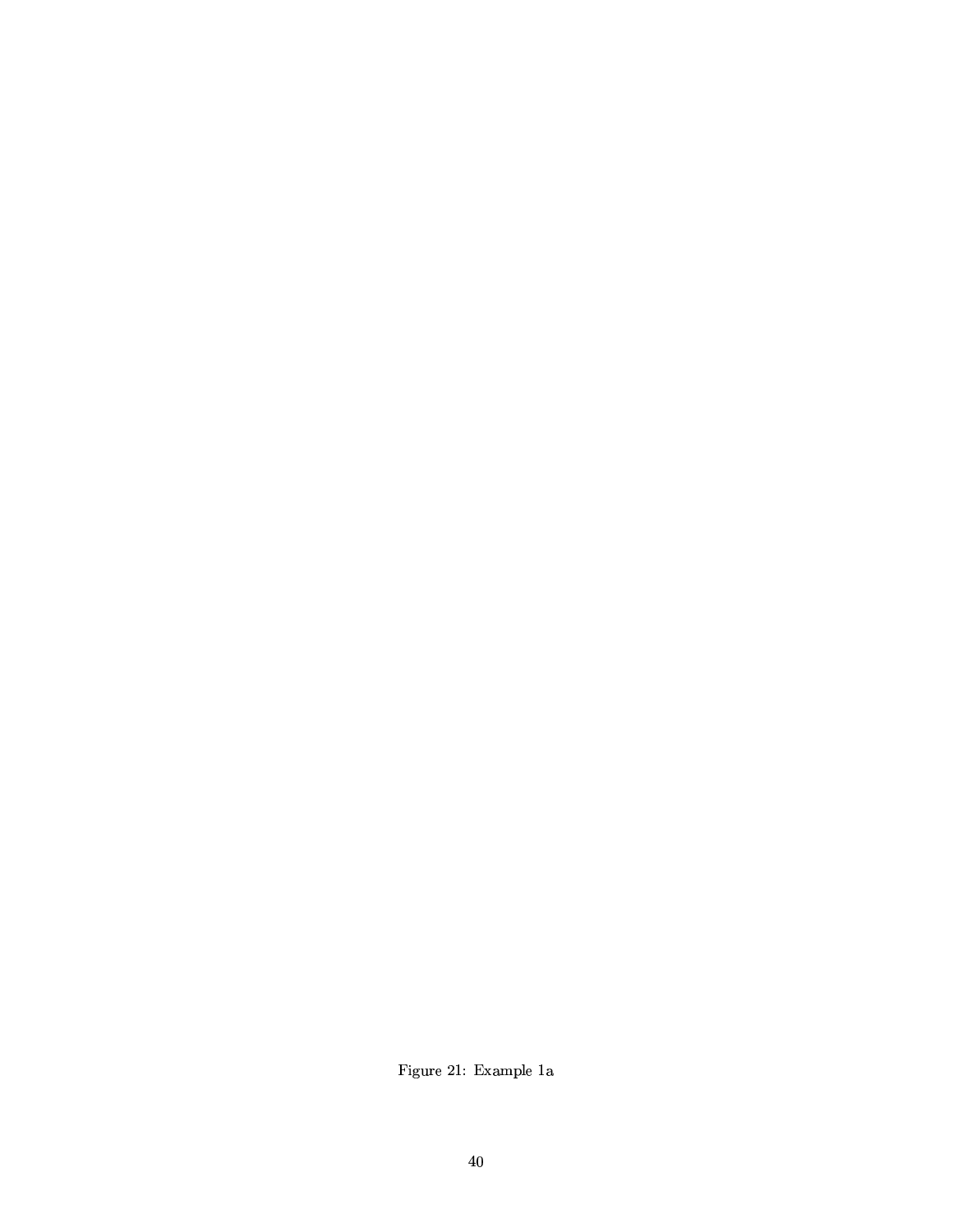Figure 22: Example 1b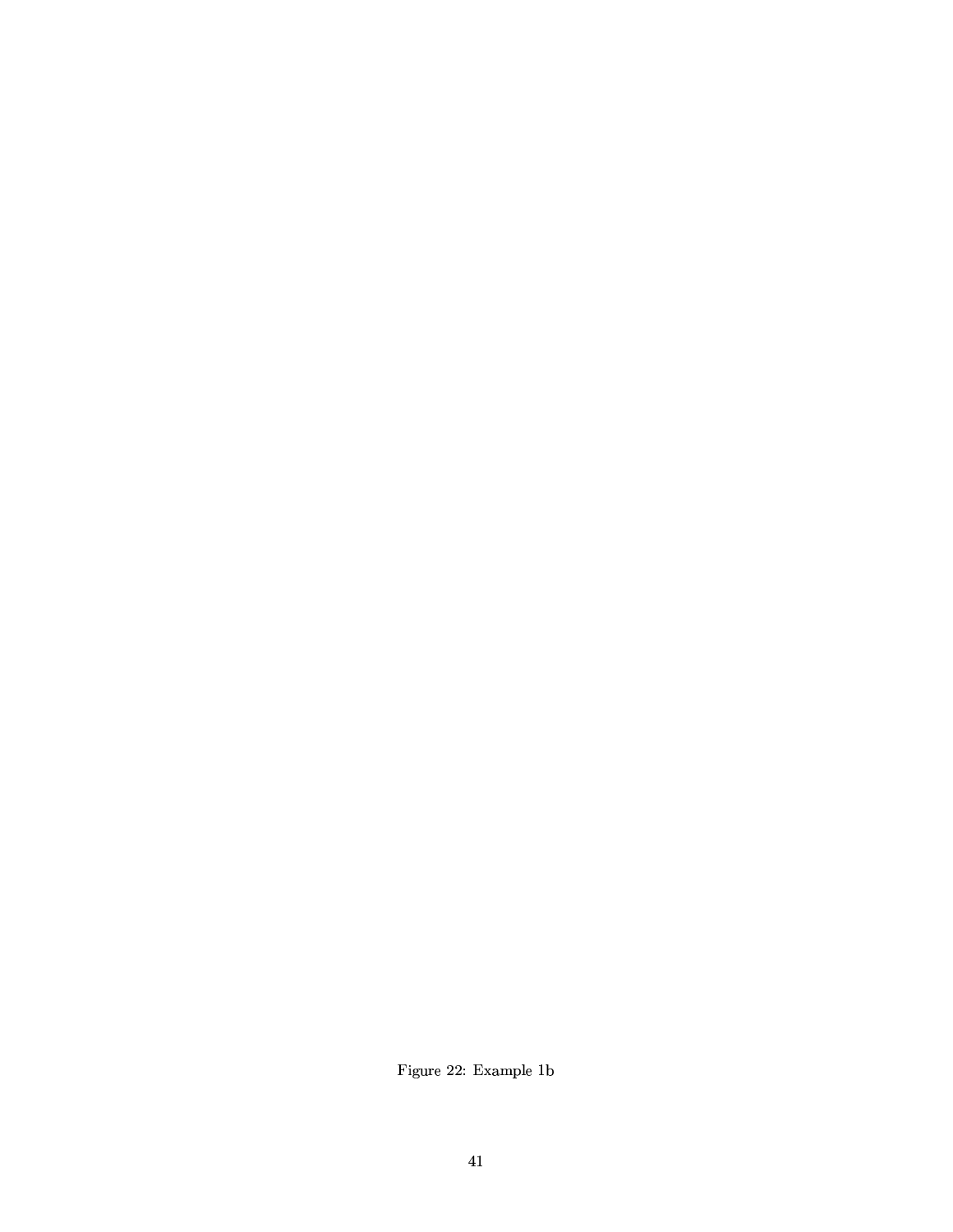Figure 23: Example 2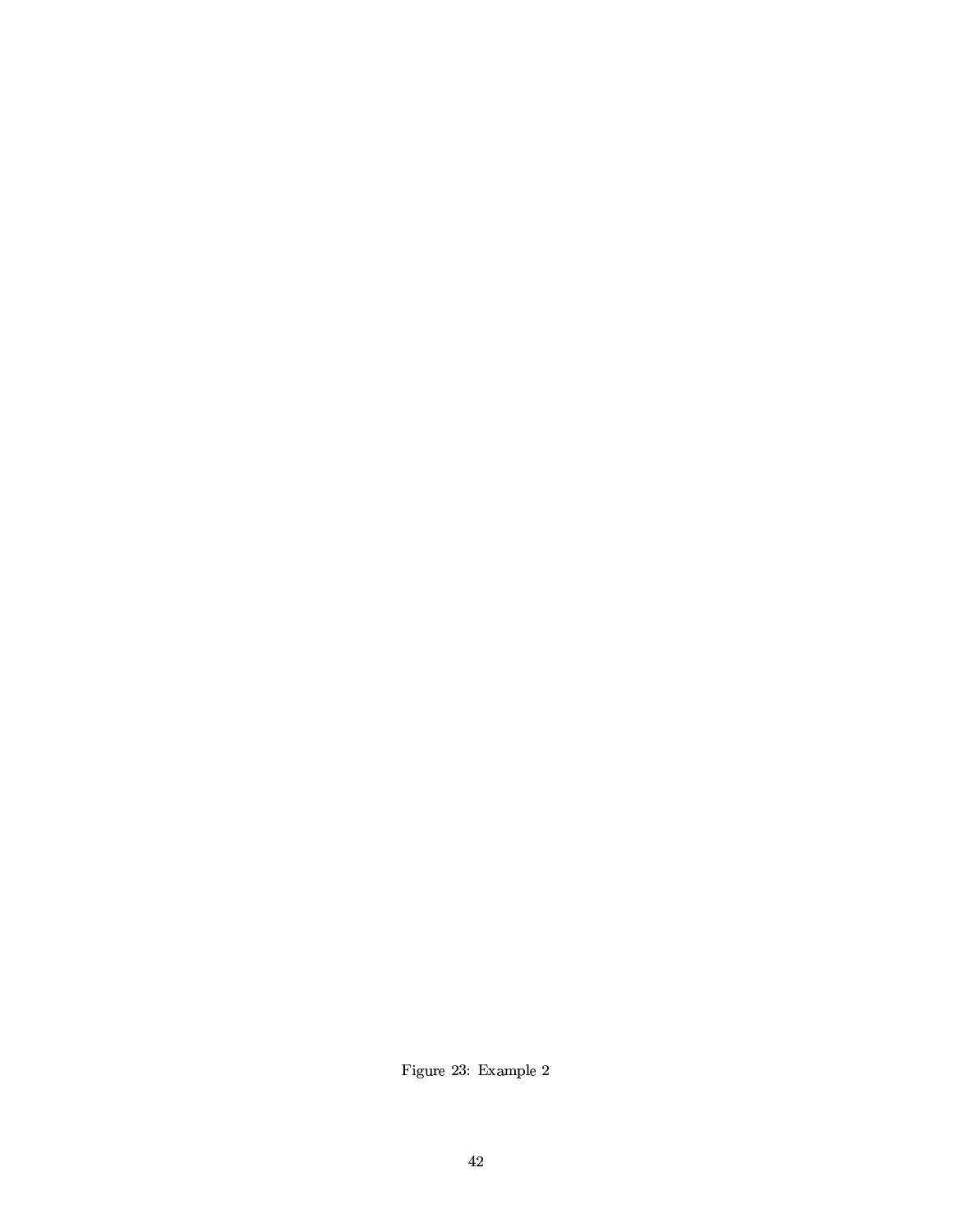Figure 24: Example 3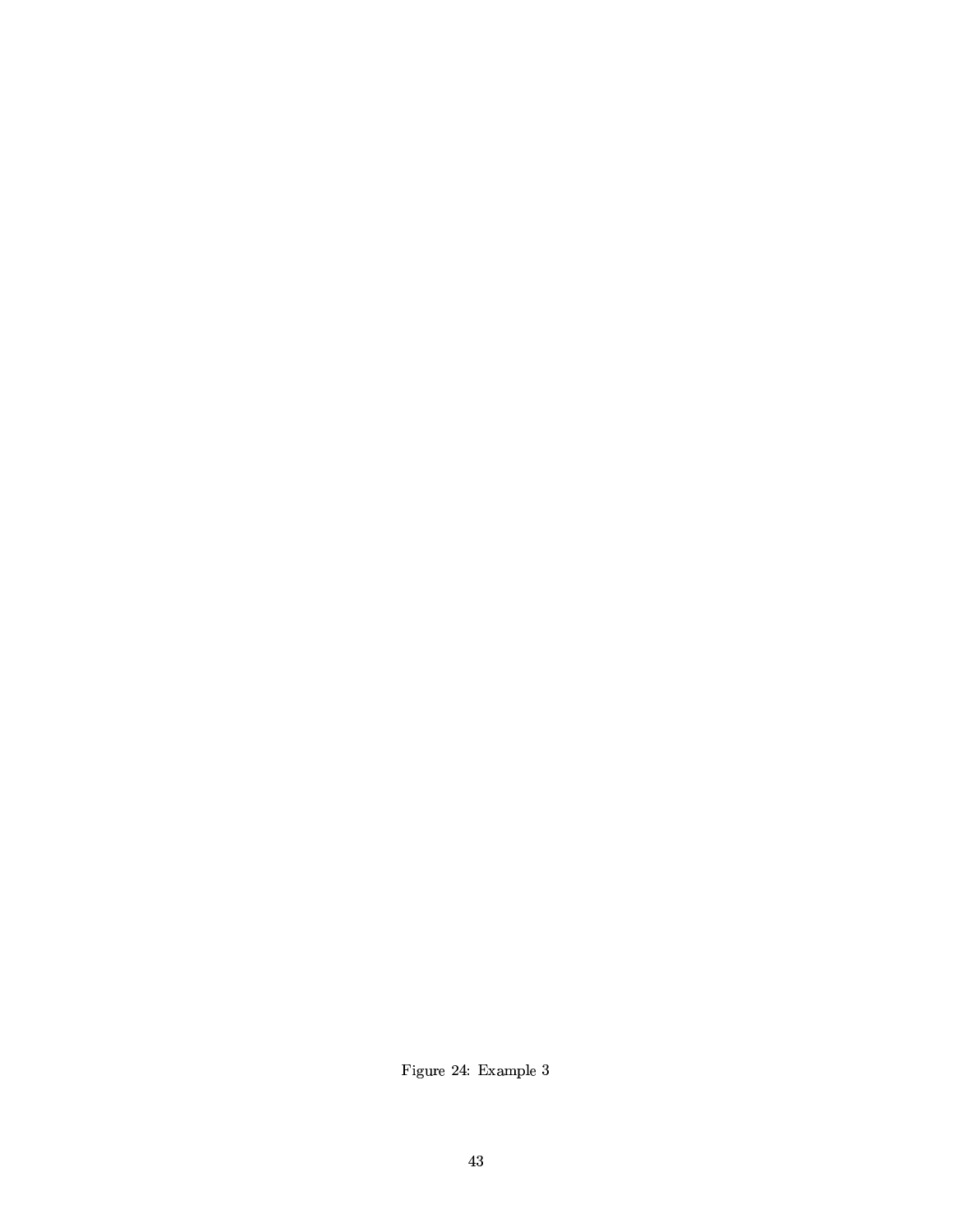understanding the story or for understanding the world around us. The "by default" clause is there for obvious reasons: we wouldn't want to have Lincoln's dying in 1865 migrate into a narrative in which he is re-elected in 1868. The "defeasibly" clause is there to undo any damage that might be done at a later point in the narrative if such a migration had taken place, innocently, at an earlier point. Rule (R1) aids in our understanding of the story. Rule  $(R2)$  allows us to enlarge our views of the world from reading literature, while also allowing us to segregate our real-world beliefs from our story-world beliefs.

In the Examples, we have used the linguist's triangle to hide irrelevant details, but it is worth showing how the story operator looks in detail. This is shown in Figure 25.

For more details, see [36] and [37].

#### $5.7$ **Natural Category Systems.**

We have developed representations for natural category systems based on a Roschian model of categories that has been extended to accommodate the recent categorization research of Barsalou (1982, 1987, 1988), Keil (1987), Medin (1986, 1987), Murphy (1986, 1988), Neisser (1987), and Lakoff (1987). We take issue with the assumption, implicit in most artificial intelligence  $(AI)$ , natural language processing (NLP) systems that generic concepts can be viewed simply as collections of attributes. Rather, richer representations are needed to explain conceptual coherence and the richness of conceptual structure (Barsalou 1988; Lakoff 1987; Keil 1987; Medin 1987; Murphy 1987, 1988). I.e., categories are further structured by deeper conceptual relations and organized by core principles; lists of attributes fail to capture interproperty (intraconcept) and interconcept relations. We believe that these deeper conceptual relations encode commonsense knowledge about the world necessary to support natural language understanding.

Our system uses default generalizations to represent facts about the typical exemplars or members of a category. Thus, a basic level category in our semantic network is, in part, a collection of default generalizations about part/whole structure, image schematic structure, additional percepts, and functional and interactional properties. Figure 26 shows the default rule that can be paraphrased as For all x, if x is a car, then typically x has an engine or more simply as Typically, cars have engines.

We build many such default generalizations about the basic level category car; i.e., generalizations about typical parts and other attributes. It may seem cumbersome to build such a default rule to represent a generic sentence such as: cars have engines; why not just build a prototypical car that has an engine? Although we want to capture prototype effects in our representations, we agree with Rosch (1978) and Lakoff (1987)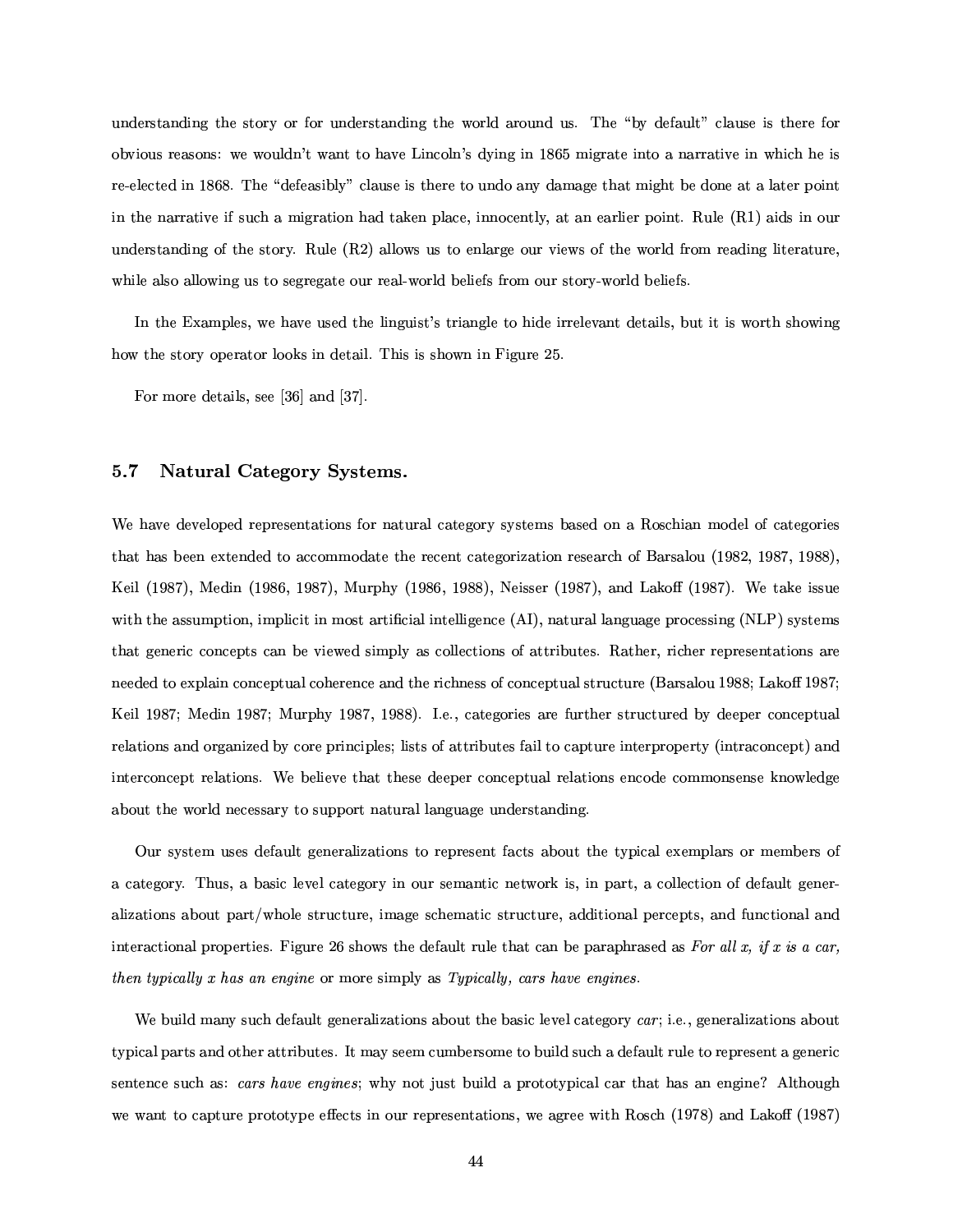Figure 25: The story operator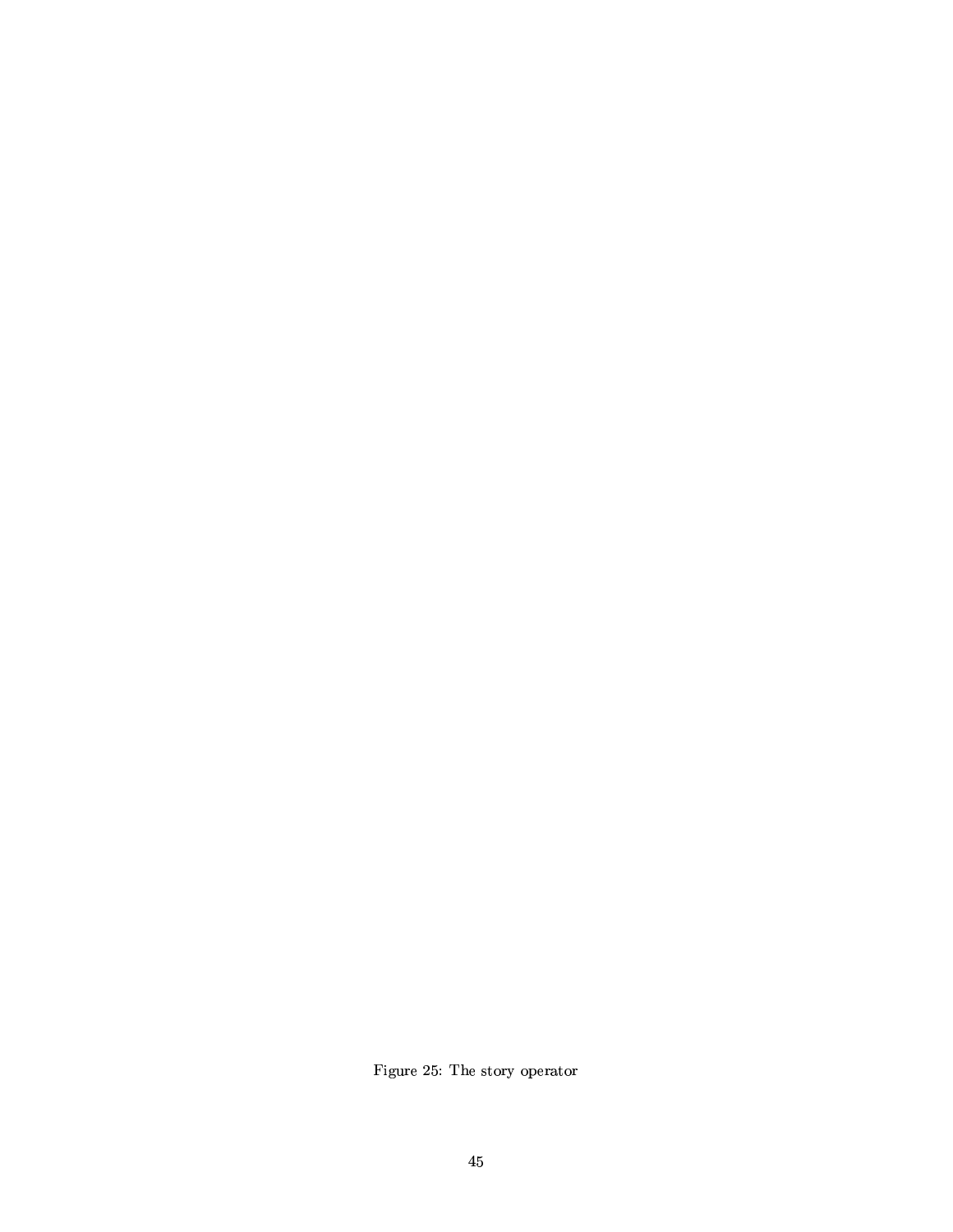Figure 26: The following defines a path to find all the parts of basic-level objects:<br>(def-path parts (compose  $arg2- arg1 part$  whole forall- ant class))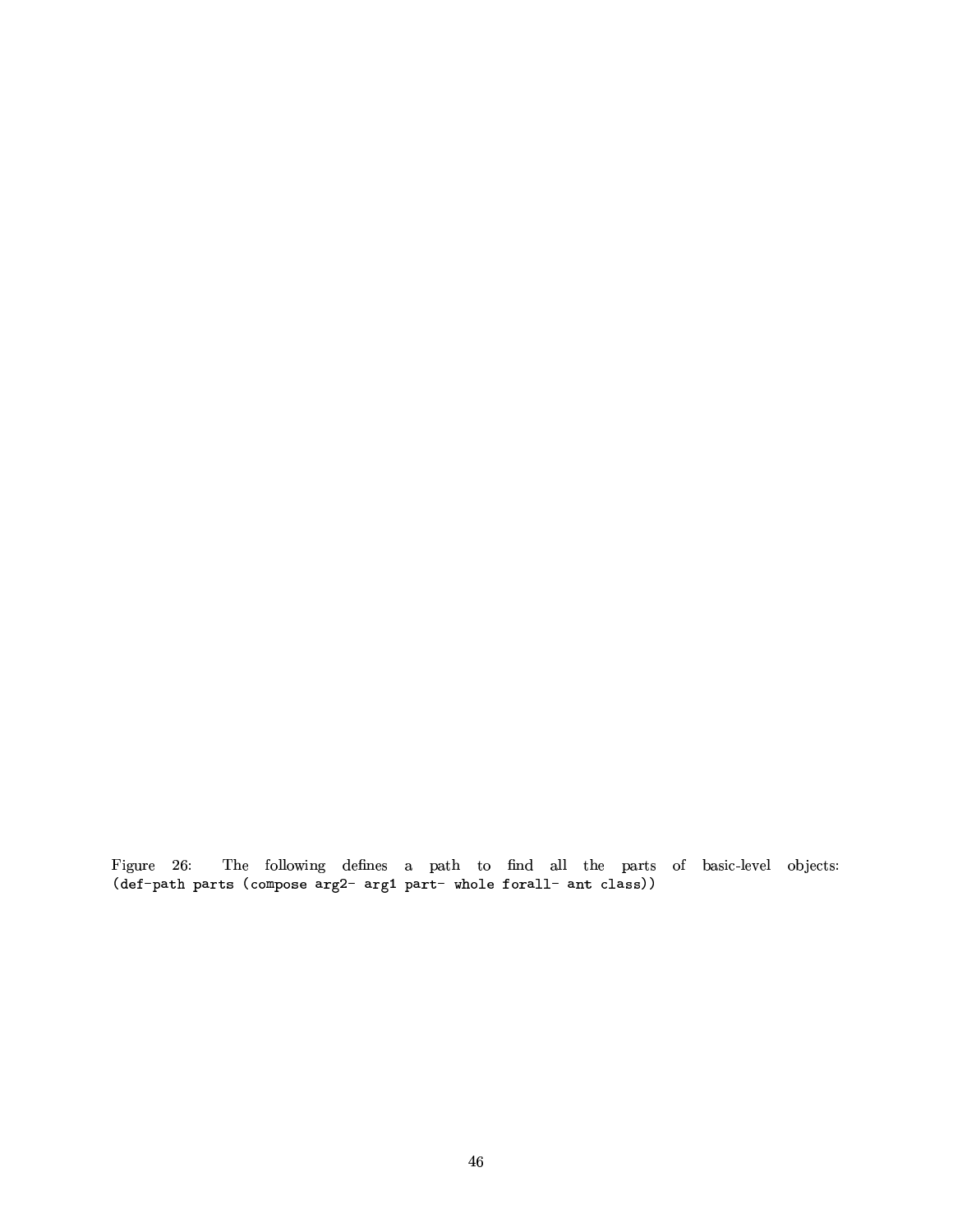# Figure 27: Engines are interior parts of cars

that the existence of these effects merely indicates that prototypes must have some place in theories of representation, processing, and learning of categories.

As people's knowledge increases, they come to reject mere collections of surface attributes and other typical features as being adequate to specify concepts (Barsalou 1988; Keil 1987; Medin & Wattenmaker 1987; Murphy & Medin 1985). Our current hypothesis is that basic level categories start out as perceptual categories; in this stage of development the knowledge associated with categories consists of default generalizations about surface parts and other perceptual attributes. As learning and development proceed, additional conceptual relations based on theories and causal mental models further structure these categories and attributes. I.e., our knowledge becomes organized by core principles.

We build additional default rules for these "deeper" conceptual relations. Thus, in addition to part-whole relations (m5 in Figure 26) and relations about other percepts, we structure basic level categories such as car with enabling, functional, and spatial relations such as those shown in Figures 27–29. (We have not shown the entire default rules, just the additional conceptual relations. I.e., m8, m9, and m11 would replace m5, the part-whole relation, in the default rule of Figure 26, creating three additional, similar default rules.) Figure 27 shows a spatial relation that further structures the parts of car, which can be paraphrased as engines are inside (or interior parts) of cars. We structure the external parts of car similarly. Figure 28 is used to further structure or cluster mechanical parts of cars, such as the brakes and engine, and can be paraphrased as *engines are mechanical parts of cars* (together with m7). Figure 29 shows an enabling relation: engines enable cars to  $run/go$ . Thus, in our system, there will be many assertions linking car and engine: the knowledge associated with a basic level category such as car is highly interconnected and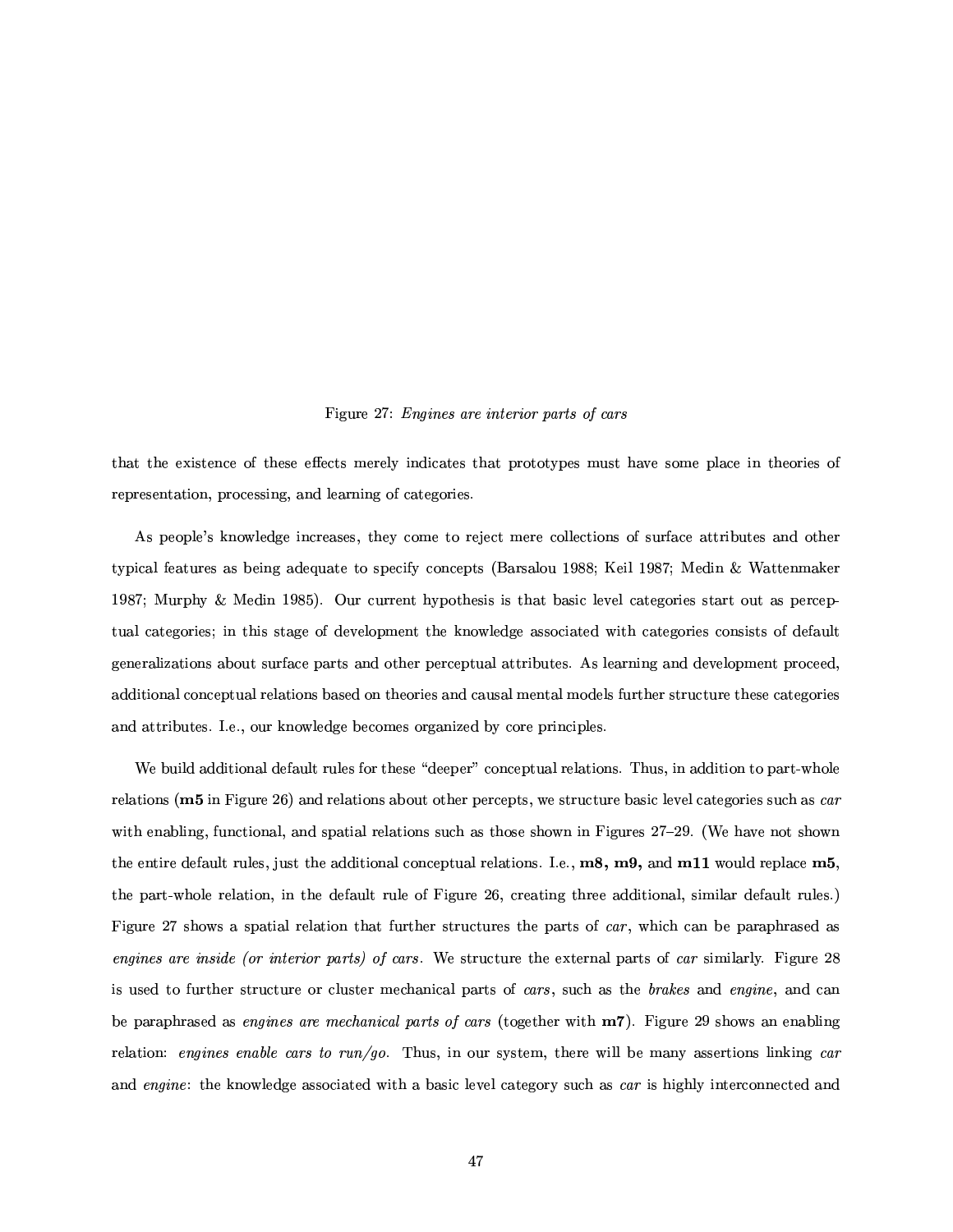Figure 28: Engines are mechanical parts of cars

Figure 29: Engines enable cars to run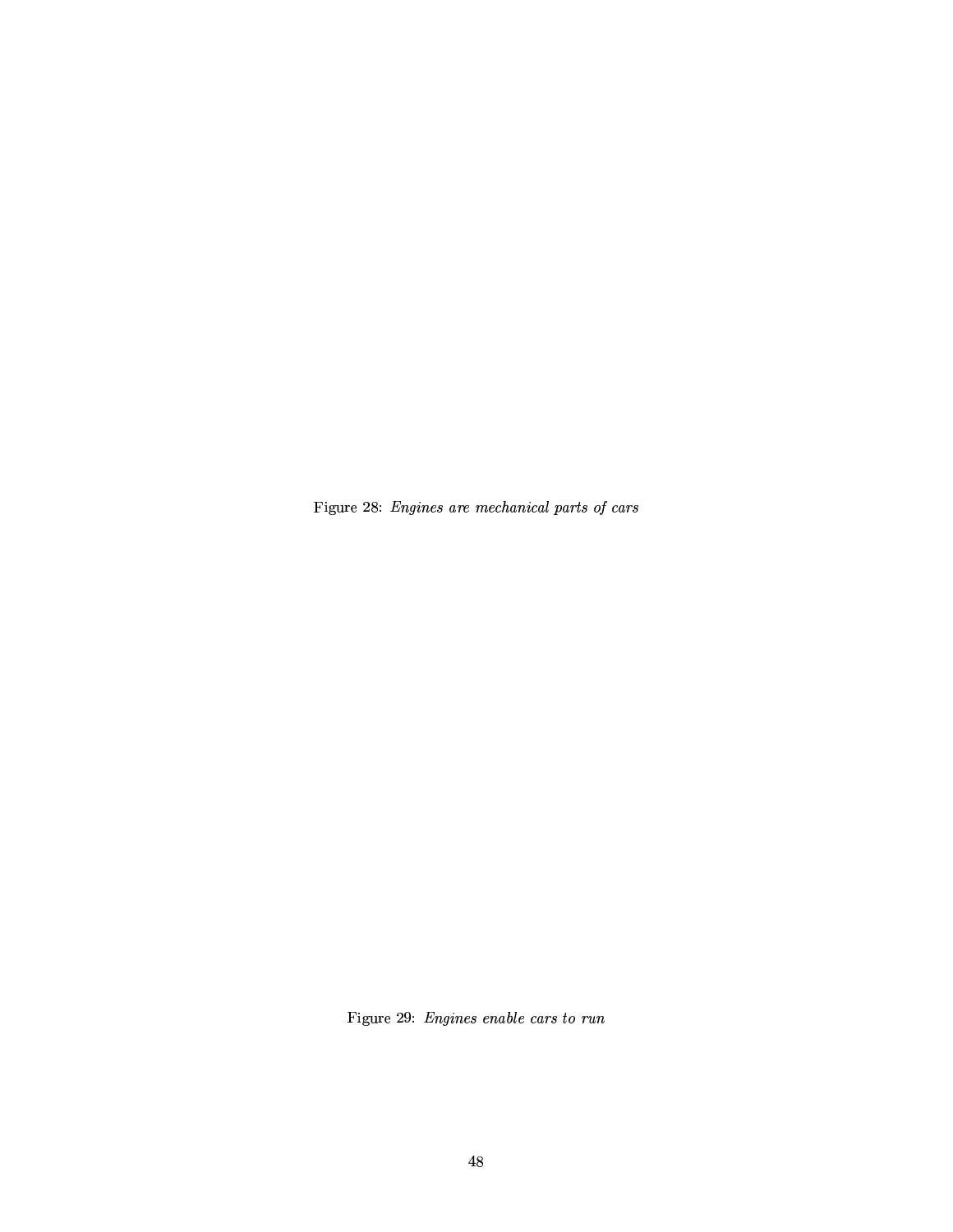organized by spatial, temporal, causal, explanatory, and enabling relations.

In our system, concepts are not invariant structures retrieved intact from long-term memory (LTM), but rather are constructed in working memory (WM), tailored to a particular linguistic context on a particular occasion. I.e., different information associated with a category in LTM is incorporated in the temporary concept constructed in WM in different contexts. Categorizing an entity provides access to a large amount of information; however, only a small subset of the information associated with a category in LTM is incorporated in a temporary concept constructed in WM. Category knowledge in our system is relatively unorganized, interrelated knowledge that can be used to construct temporary concepts in WM, appropriate to the current task and context.

When a new individual identified by its basic level name (e.g., a car) or a generic basic level category (e.g., the type car) is encountered in input, the context-independent and context-dependent satellite entities implicitly evoked by hearing/reading the category name are placed in WM. We believe that these reflex, or subconscious, inferences are made at the time of reading/hearing the central basic level category name. The SNePS path-based inference package provides the subconscious reasoning that is required for implicit focusing of satellite entities. The definition of appropriate paths in the network enables the automatic retrieval of the relevant satellite concepts of basic level concepts. Thus, we use the additional structure provided by the intraconcept and interconcept relations, defining paths in the network that retrieve external parts after processing input such as Lucy washed her car, interior, mechanical parts after processing input such as The mechanic repaired the car, and enabling satellite entities (e.g., a mortgage) after processing Lucy bought a new house.

For additional information on this topic, see [29, 30, 31, 32].

## $\boldsymbol{6}$ **Current Availability and Requirements**

SNePS 2.1 is implemented in Common Lisp, and has run on a variety of platforms, including Symbolics Lisp Machines, Texas Instruments Explorer Lisp Machines, SUN workstations, an Aliant Multimax, and DEC VAXes running VMS.

SNePS 2.1 is currently available via a license agreement with the Research Foundation of State University of New York. There is a minimal handling fee for non-profit research labs and educational institutions. The license fee for for-profit organizations in negotiable. For information and a copy of the license agreement,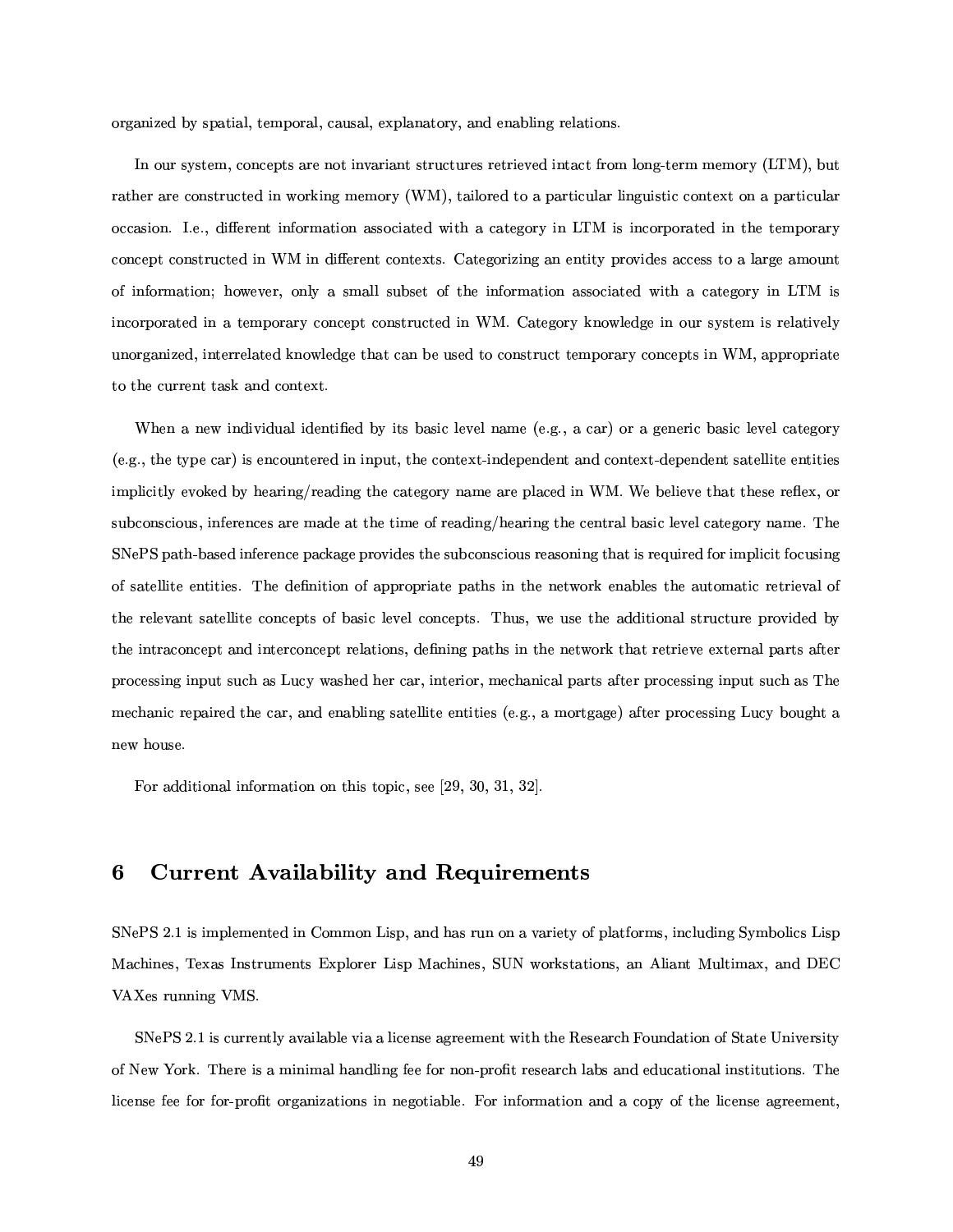send name, address and phone number to the first author of this article.

# $\overline{7}$  ${\bf Acknowledgments}$

We wish to thank James Geller, Deepak Kumar, João Martins, J. Terry Nutter, Sandra L. Peters, Rohini K. Srihari, and Richard W. Wyatt for supplying us with descriptions of their projects, and the members of SNeRG (the SNePS Research Group) for comments and discussion. We especially wish to thank Deepak Kumar for technical assistance at the last minute.

# References

- [1] Y. D. Apresyan, I. A. Mel'čuk, and A. K. Zolkovsky. Semantics and lexicography: Towards a new type of unilingual dictionary. In F. Kiefer, editor, Studies in Syntax and Semantics, pages 1-33. D. Reidel, Dordrecht, Holland, 1969.
- [2] R. J. Brachman and H. J. Levesque, editors. Readings in Knowledge Representation. Morgan Kaufmann, San Mateo, CA, 1985.
- [3] G. A. Bruder, J. F. Duchan, W. J. Rapaport, E. M. Segal, S. C. Shapiro, and D. A. Zubin. Deictic centers in narrative: An interdisciplinary cognitive-science project. Technical Report 86–20, Department of Computer Science, SUNY at Buffalo,, 1986.
- [4] A. Church. The Calculus of Lambda Conversions. Princeton University Press, Princeton, 1944.
- [5] D. Davidson. The logical form of action sentences. In D. Davidson, editor, Essays on Actions and Events, pages 105-148. Clarendon Press, Oxford, 1980.
- [6] C. J. Fillmore. The case for case. In E. Bach and R. T. Harms, editors, Universals in Linguistic Theory, pages 1-88. Holt, Rinehart and Winston, New York, 1968.
- [7] E. A. Fox, J. T. Nutter, T. E. Ahlswede, M. W. Evens, and J. A. Markowitz. Building a large thesaurus for information retrieval. In Proceedings of the Second Conference on Applied Natural Language Processing, pages 101-108. Association for Computational Linguistics, Feb. 1988.
- [8] G. Frege. On sense and reference. In P. Geach and M. Black, editors, Translations from the Philosophical Writings of Gottlob Frege, pages 56-78. Blackwell, Oxford, 1970. Originally published in 1892.
- [9] J. Geller. A Knowledge Representation Theory for Natural Language Graphics. PhD thesis, Department of Computer Science, SUNY at Buffalo, Buffalo, NY, 1988. Available as Technical Report #88-15.
- [10] J. Geller. A graphics-based analysis of part-whole relations. Cognitive Science, in press.
- [11] J. Geller. Propositional representation for graphical knowledge. International Journal of Man-Machine *Studies*, in press.
- [12] M. Kay. The MIND system. In R. Rustin, editor, *Natural Language Processing*, pages 155–188. Algorithmics Press, New York, 1973.
- [13] D. Kumar. An integrated model of acting and inference. In D. Kumar, editor, Current Trends in SNePS, pages 55–65. Springer-Verlag Lecture Notes in Artificial Intelligence, No. 437, Berlin, 1990.
- [14] D. Kumar, S. Ali, and S. C. Shapiro. Discussing, using and recognizing plans in SNePS preliminary report—SNACTor: An acting system. In P. V. S. Rao and P. Sadanandan, editors, Modern Trends in Information Technology: Proceedings of the Seventh Biennial Convention of South East Asia Regional Computer Confederation, pages 177-182. Tata McGraw-Hill, New Delhi, India, 1988.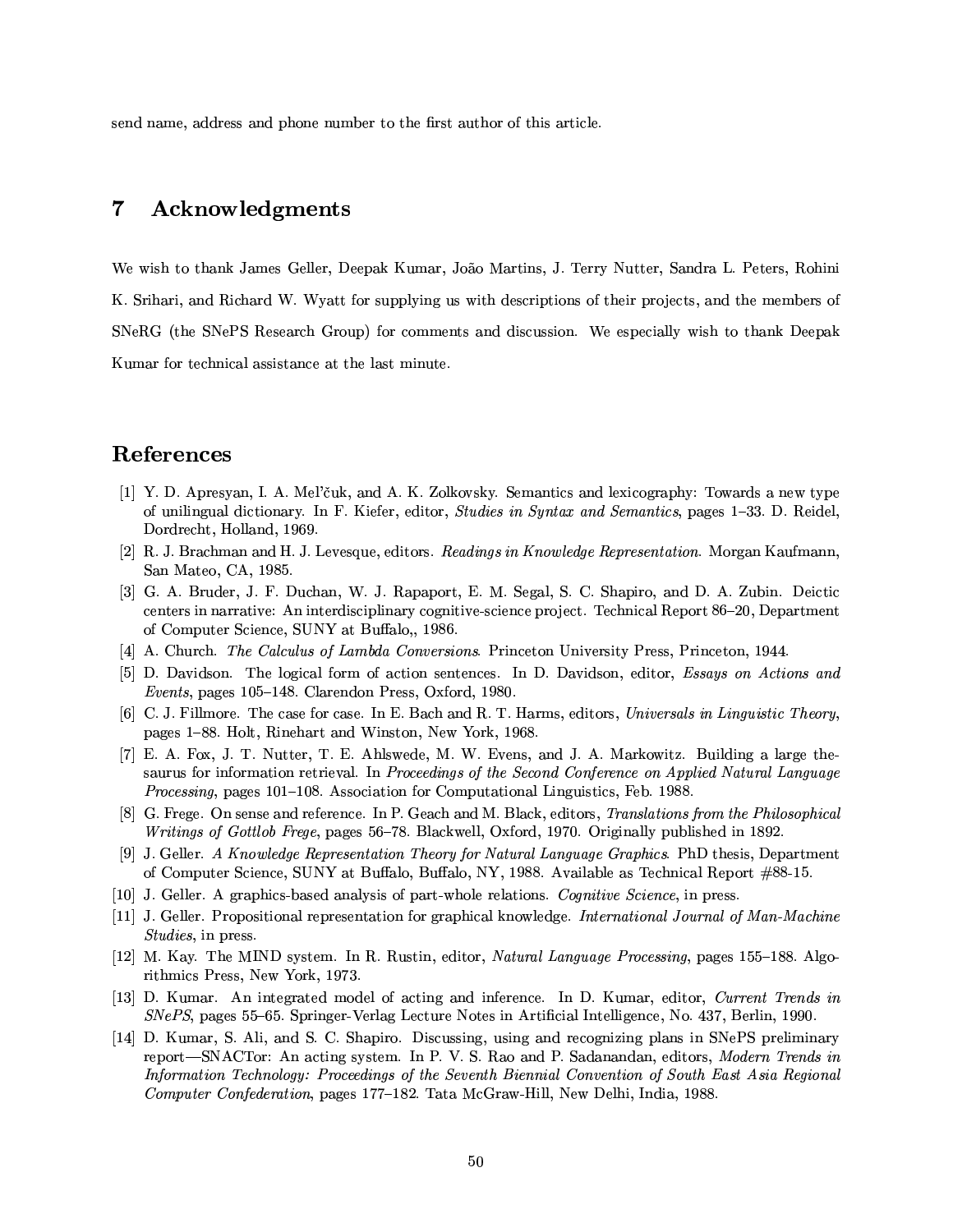- [15] D. Kumar, S. S. Ali, S. C. Shapiro, and J. Haas. The SNePS acting system. In K. E. Bettingr and G. Srikanthan, editors, Proceedings of the Fifth Annual University at Buffalo Graduate Conference in Computer Science, pages 91–100. Department Of Computer Science, SUNY at Buffalo, Buffalo, NY, 1990.
- [16] D. Lewis. Truth in fiction. American Philosophical Quarterly, 15:37-46, 1978.
- [17] J. P. Martins and S. C. Shapiro. Hypothetical reasoning. In Applications of Artificial Intelligence to Engineering Problems: Proceedings of The 1st International Conference, pages 1029-1042. Springer-Verlag, Berlin, 1986.
- [18] J. P. Martins and S. C. Shapiro. Theoretical foundations for belief revision. Theoretical Aspects of Reasoning About Knowledge, pages 383-398, 1986.
- [19] J. P. Martins and S. C. Shapiro. A model for belief revision. Artificial Intelligence, 35:25-79, 1988.
- [20] D. P. McKay and S. C. Shapiro. Using active connection graphs for reasoning with recursive rules. In Proceedings of the Seventh International Joint Conference on Artificial Intelligence, pages 368-374. Morgan Kaufmann, San Mateo, CA, 1981.
- [21] E. J. M. Morgado. Semantic Networks as Abstract Data Types. PhD thesis, Technical Report 86–19, Department of Computer Science, SUNY at Buffalo, Buffalo, NY, 1986.
- [22] H.-N. C. neda. Thinking and the structure of the world. *Philosophia*, 4:3-40, 1974. Reprinted in 1975 in *Critica*  $6(1972)$  43-86.
- [23] H.-N. C. neda. Fiction and reality: Their fundamental connections; an essay on the ontology of total experience. Poetics, 8:31-62, 1979.
- [24] J. T. Nutter. A lexical relation hierarchy. Department of Computer Science Technical Report 89-6, Virginia Polytechnic Institute and State University, Blacksburg, VA 24061-0106, 1989.
- [25] J. T. Nutter. Representing knowledge about words. In Proceedings of the Second National Conference of AI and Cognitive Science, Sept. 1989.
- [26] J. T. Nutter. Knowledge based lexicons. In D. Kumar, editor, Current Trends in SNePS, pages 97-106. Springer-Verlag Lecture Notes in Artificial Intelligence, No. 437, Berlin, 1990.
- [27] J. T. Nutter, E. A. Fox, and M. W. Evens. Building a lexicon from machine-readable dictionaries for improved information retrieval. In The Dynamic Text: 16th ALLC and 9th ICCH International Conferences, June 1989.
- [28] T. Parsons. Nonexistent Objects. Yale University Press, New Haven, 1980.
- [29] S. L. Peters and W. J. Rapaport. Superordinate and basic level categories in discourse: Memory and context. In Proceedings of the Twelvth Annual Conference of the Cognitive Science Society. Lawrence Erlbaum Associates, Hillsdale, NJ, 1990.
- [30] S. L. Peters and S. C. Shapiro. A representation for natural category systems. In Proceedings of the Ninth Annual Conference of the Cognitive Science Society, pages 379-390. Lawrence Erlbaum Associates, Hillsdale, NJ, 1987.
- [31] S. L. Peters and S. C. Shapiro. A representation for natural category systems. In Proceedings of the Tenth International Joint Conference on Artificial Intelligence, pages 140-146. Morgan Kaufmann, San Mateo, CA, 1987.
- [32] S. L. Peters, S. C. Shapiro, and W. J. Rapaport. Flexible natural language processing and Roschian category theory. In Proceedings of the Tenth Annual Conference of the Cognitive Science Society, pages 125-131. Lawrence Erlbaum Associates, Hillsdale, NJ, 1988.
- [33] W. V. O. Quine. Notes on existence and necessity. Journal of Philosophy, 40:113-127, 1943.
- [34] W. J. Rapaport. Non-existent objects and epistemological ontology. Grazer Philosophische Studien,  $25/26:61-95$ ,  $1985/1986$ .
- [35] W. J. Rapaport. Logical foundations for belief representation. Cognitive Science, 10:371-422, 1986.
- [36] W. J. Rapaport. Representing fiction in sneps. In D. Kumar, editor, Current Trends in SNePS, pages 107-121. Springer-Verlag Lecture Notes in Artificial Intelligence, No. 437, Berlin, 1990.
- [37] W. J. Rapaport. Predication, fiction, and artificial intelligence. Topoi, 10:79-111, 1991.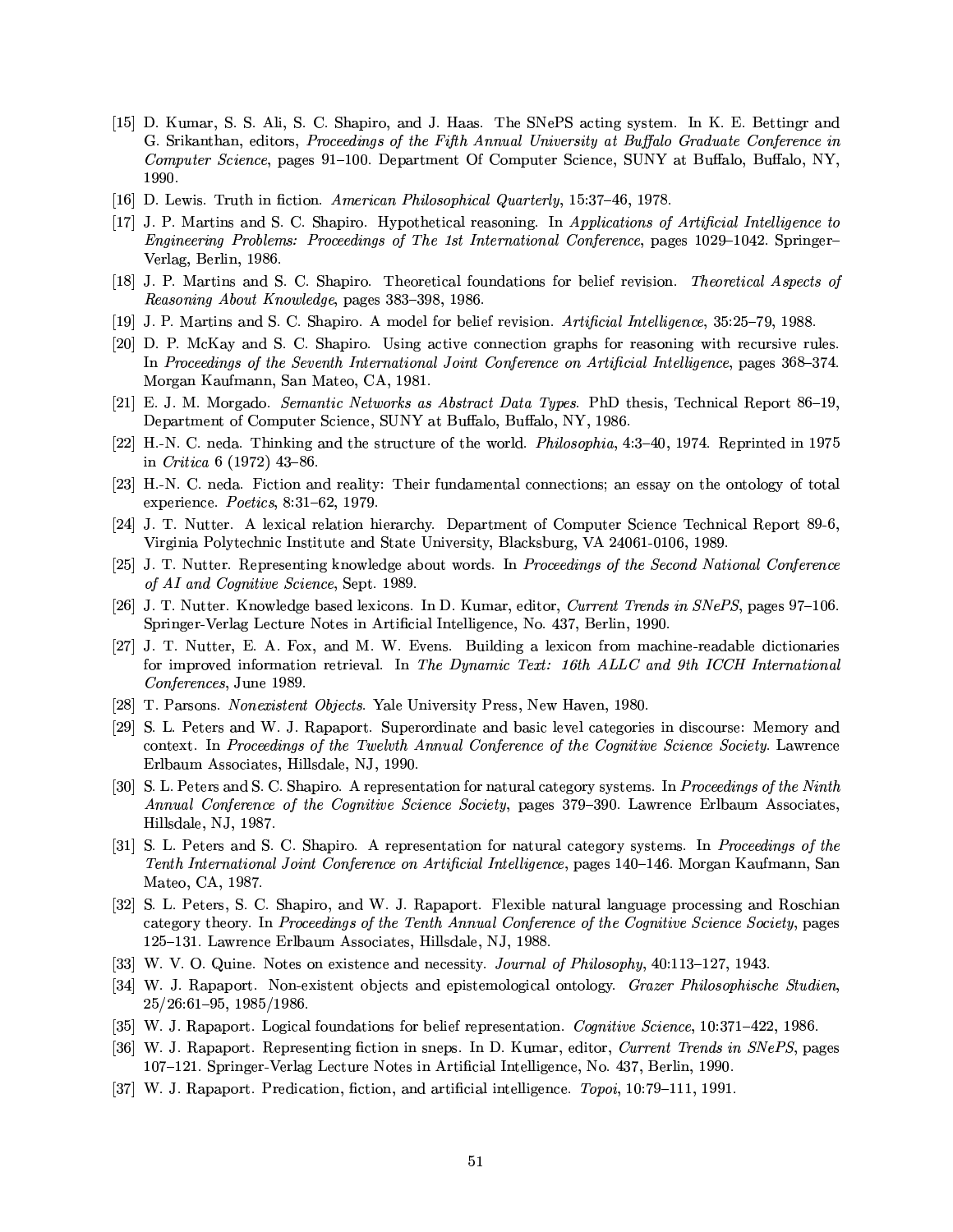- [38] W. J. Rapaport, E. M. Segal, S. C. Shapiro, D. A. Zubin, G. A. Bruder, J. F. Duchan, M. J. Almeida, J. H. Daniels, M. M. Galbraith, J. M. Wiebe, and A. H. Yuhan. Deictic centers and the cognitive structure of narrative comprehension. Technical Report 89-01, Department of Computer Science, SUNY at Buffalo,, March 1989.
- [39] W. J. Rapaport, E. M. Segal, S. C. Shapiro, D. A. Zubin, G. A. Bruder, J. F. Duchan, and D. M. Mark. Cognitive and computer systems for understanding narrative text. Technical Report 89-07, Department of Computer Science, SUNY at Buffalo,, August 1989.
- [40] S. C. Shapiro. The MIND system: A data structure for semantic information processing. Technical Report R-837-PR, The Rand Corporation, Santa Monica, CA, August 1971.
- [41] S. C. Shapiro. A net structure for semantic information storage, deduction and retrieval. In Proceedings of the Second International Joint Conference on Artificial Intelligence, pages 512-523. Morgan Kaufmann, San Mateo, CA, 1971.
- [42] S. C. Shapiro. Compiling deduction rules from a semantic network into a set of processes. In Abstracts of Workshop on Automatic Deduction, Cambridge, MA, 1977. MIT. Abstract only.
- [43] S. C. Shapiro. Path-based and node-based inference in semantic networks. In D. L. Waltz, editor, Tinlap-2: Theoretical Issues in Natural Languages Processing, pages 219-225. ACM, New York, 1978.
- [44] S. C. Shapiro. Numerical quantifiers and their use in reasoning with negative information. In Proceedings of the Sixth International Joint Conference on Artificial Intelligence, pages 791–796. Morgan Kaufmann, San Mateo, CA, 1979.
- [45] S. C. Shapiro. The SNePS semantic network processing system. In N. V. Findler, editor, Associative Networks: The Representation and Use of Knowledge by Computers, pages 179-203. Academic Press, New York, 1979.
- [46] S. C. Shapiro. Using non-standard connectives and quantifiers for representing deduction rules in a semantic network, 1979. Invited paper presented at Current Aspects of AI Research, a seminar held at the Electrotechnical Laboratory, Tokyo.
- [47] S. C. Shapiro. COCCI: A deductive semantic network program for solving microbiology unknowns. Technical Report 173, Department of Computer Science, SUNY at Buffalo, 1981.
- [48] S. C. Shapiro. Symmetric relations, intensional individuals, and variable binding. Proceedings of the IEEE, 74(10):1354-1363, October 1986.
- [49] S. C. Shapiro. Representing plans and acts. In Proceedings of the Third Annual Workshop on Conceptual Graphs, pages 3.2.7-1-3.2.7-6, Menlo Park, CA, 1988. AAAI.
- [50] S. C. Shapiro. Cables, paths and "subconscious" reasoning in propositional semantic networks. In J. Sowa, editor, Principles of Semantic Networks: Explorations in the Representation of Knowledge, pages 137–156. Morgan Kaufmann, Los Altos, CA, 1991.
- [51] S. C. Shapiro, D. Kumar, and S. Ali. A propositional network approach to plans and plan recognition. In A. Maier, editor, Proceedings of the 1988 Workshop on Plan Recognition. Morgan Kaufmann, San Mateo, CA, 1990.
- [52] S. C. Shapiro, J. P. Martins, and D. P. McKay. Bi-directional inference. In Proceedings of the Fourth Annual Meeting of the Cognitive Science Society, pages 90–93, Ann Arbor, MI, 1982.
- [53] S. C. Shapiro and D. P. McKay. Inference with recursive rules. In Proceedings of the First Annual National Conference on Artificial Intelligence, pages 151-153. Morgan Kaufmann, San Mateo, CA, 1980.
- [54] S. C. Shapiro and W. J. Rapaport. SNePS considered as a fully intensional propositional semantic network. In N. Cercone and G. McCalla, editors, The Knowledge Frontier, pages 263-315. Springer-Verlag, New York, 1987.
- [55] S. C. Shapiro and W. J. Rapaport. Models and minds: Knowledge representation for natural-language competence. In R. Cummins and J. Pollock, editors, Philosophy and AI: Essays at the Interface, pages 215-259. MIT Press, Cambridge, MA, 1991.
- [56] S. C. Shapiro, S. N. Srihari, J. Geller, and M. Taie. A fault diagnosis system based on an integrated knowledge base. IEEE Software, 3(2):48-49, 1986.